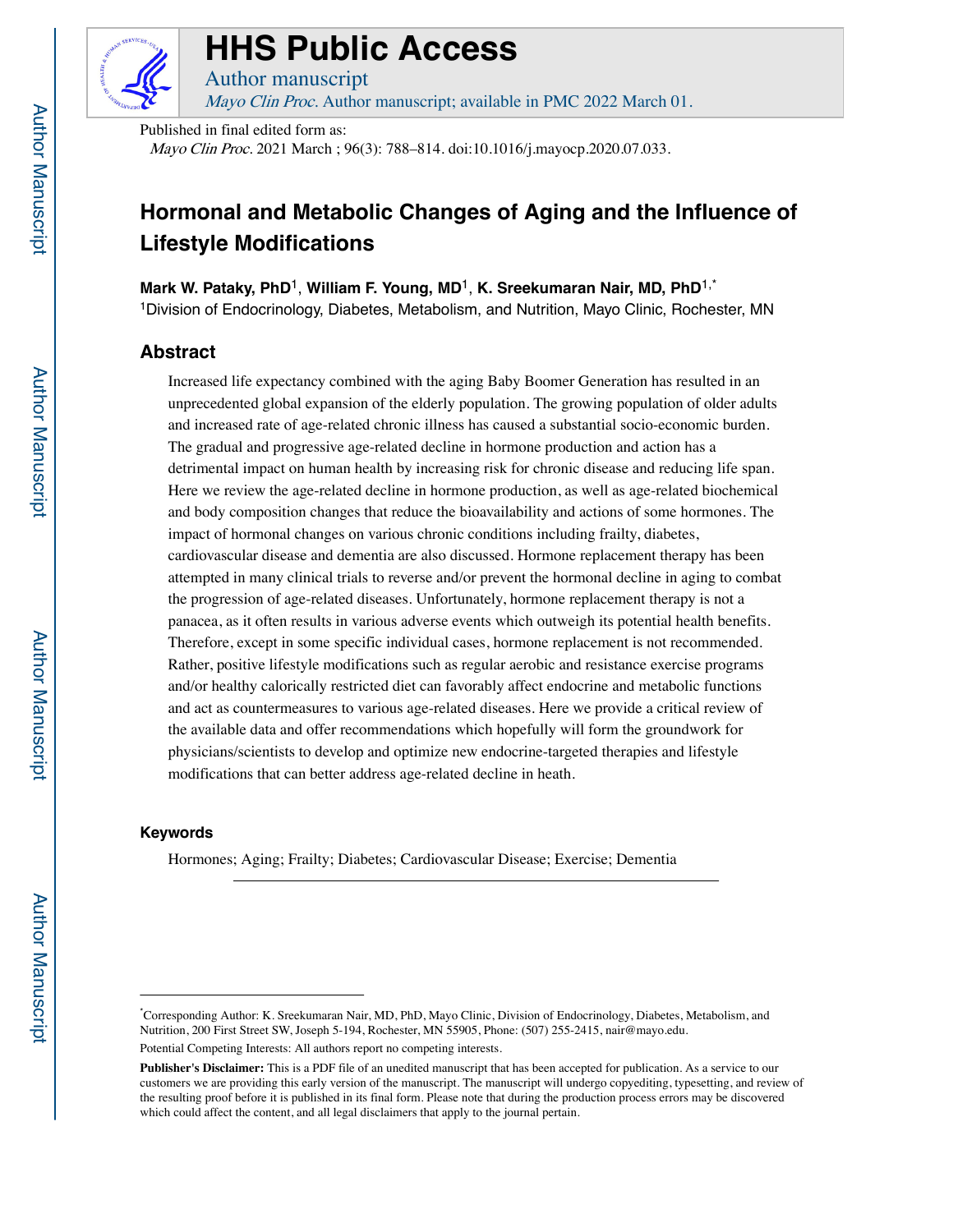## **Introduction**

Aging is inevitable and is the single most important modulator of human life span and health span. The substantially increased morbidity and mortality associated with advancing age contributes to the higher socio-economic cost of the older population. An unavoidable consequence of increased life expectancy is an expansion of the older population. In 2012 it was estimated that there were approximately 43.1 million people aged 65 and older in the United States, and this number is projected to reach  $83.7$  million by the year  $2050<sup>1</sup>$ Worldwide, the number of people aged 65 and older is projected to be 1.6 billion by 2050.<sup>2</sup> The abrupt increase in lifespan that has occurred since the turn of the  $20<sup>th</sup>$  century has prompted scientists, health care organizations, and national leadership to develop approaches aimed at extending quality-of-life and reducing late-onset diseases of aging.<sup>3</sup> It is therefore critical to understand the "normal" age-related changes in human physiology and the underpinnings of these changes. Multiple age-related hormonal and metabolic changes greatly contribute to the principal age-related chronic diseases and decline in physiological functions which include atherosclerosis, hypertension, diabetes, hyperlipidemia, obesity, sarcopenia, osteoporosis, thrombogenesis, chronic inflammation and decline in immune functions. Another emerging health concern of aging is a decline in brain function, which is mostly related to the development of degenerative brain diseases that cause cognitive decline in the form of various types of dementias. Interestingly, the development of cognitive decline during aging is more prevalent in people with metabolic problems. Aging adversely affects not only hormonal secretions but also their biological availability (Eg; sex hormones) and their effects on targeted organs (Eg; insulin resistance). One of the most important questions is whether any or all of the hormonal and metabolic changes that occur with age are preventable and/or reversible. In addition, many metabolic changes, especially those related to hormonal actions, are related to lifestyle modifications that are common as people become older. In this review we will attempt to critically summarize the hormonal and metabolic changes that occur with age and whether and/or how these age-related alterations can be prevented or slowed down thus benefitting the welfare of humanity.

## **Hormone Changes with Age**

A number of terms have been used to describe the loss of hormone production and their secretory patterns as we age including menopause, andropause, adrenopause, and somatopause.<sup>4</sup> Menopause is associated with an abrupt loss of estrogen and progesterone production in women at mid-age following the cessation of ovarian function.5 Although the sudden decline in female sex hormone production in menopause has a clear consequence on cardio-metabolic health, the current review will focus on the adverse health effects of the gradual loss of hormones during aging. For more information regarding the influence of menopause on metabolism in elderly women, we refer readers to other comprehensive reviews.<sup>6, 7</sup> A gradual decline in testosterone (T), termed *andropause*, begins around 20-30 years of age in men and persists until death (Figure 1A). Women also experience decreased T with age, but the T level in women is approximately 10-times lower than in men,  $\frac{8}{3}$  thus the effects of lower T during aging may be more detrimental in men. Because of the greater decline in T in men, a majority of the studies in this area have been performed in men, therefore generalizing of the effects of andropause across genders should be carefully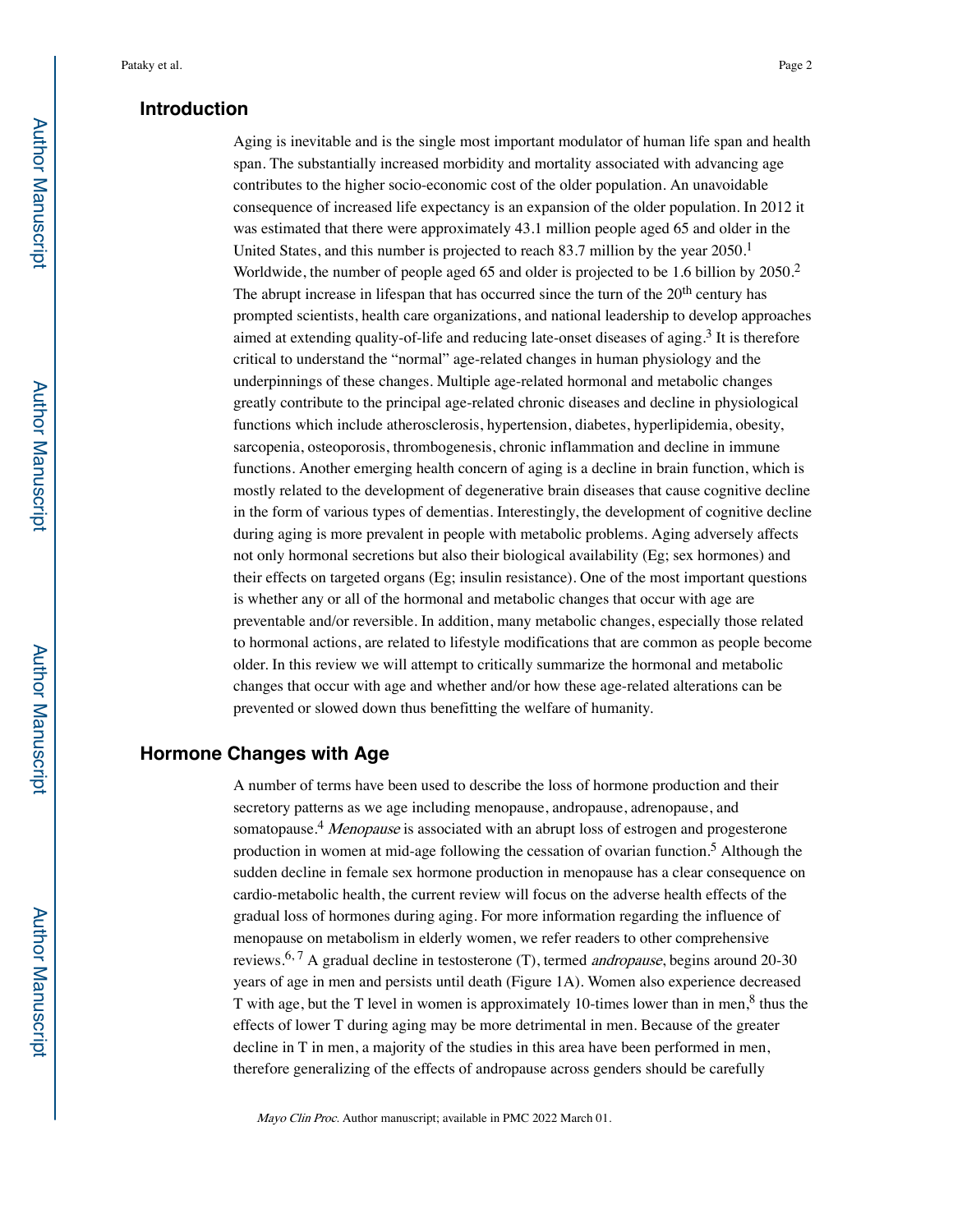considered by readers. Adrenopause is characterized by reduced secretion of dehydroepiandrosterone (DHEA) and its sulfate (DHEA-S) with advanced age (Figure 1B). Somatopause is the term used to describe a decline in pulsatile secretion of growth hormone (GH), resulting in reduced insulin-like growth factor 1 (IGF-1) that occurs with age (Figure 1C). It has been suggested that the altered hormonal profile that is associated with aging plays a critical role in the onset of many metabolic complications that also come with advancing age.<sup>9</sup> Thus, identifying strategies to mitigate the deleterious effects of andropause, adrenopause, and somatopause remain a high priority as the aging population continues to grow.

A widely held notion is that approaches for combating the decline in endocrine function observed during aging may improve the quality of life of elderly people. Additionally, if strategies which successfully improve endocrine function in the elderly population can improve quality of life, then a substantial burden on the national and global economy should be lessened.<sup>10</sup> In recent decades, hormone replacement therapy has garnered substantial attention due to promising findings, but apparently preventing an age-related decline in hormones by exogenous replacement is associated with increased risk for adverse effects in older adults.<sup>11-13</sup> The controversies and conflicting results on hormone replacement have more recently discouraged physicians away from prescribing hormone therapy in most healthy older people. In contrast, the emerging data from multiple studies show the indisputable beneficial effects of lifestyle changes, especially exercise 14, 15 and caloric restriction,<sup>16-18</sup> in mitigating many age-related physical and cognitive declines.

The current review presents an overview of the major metabolic consequences of normal aging, many of which are associated with the decline or alteration of endocrine function. Specifically, we address the metabolic outcomes of andropause, adrenopause, and somatopause. Further, we discuss the efficacy and complications of hormone replacement therapy and lifestyle changes, especially exercise, as interventions for treating the agerelated declines in metabolic function. By summarizing the collective literature regarding the major hormone-associated metabolic complications that occur during aging, we hope to provide the groundwork for physicians and scientists to develop and optimize new endocrine-targeted therapies and lifestyle modifications that can better address metabolic health concerns during aging.

## **Reduction of Hormone Availability and Action Related to Age**

#### **Testosterone**

The pulsatile secretion of gonadotropin-releasing hormone from the hypothalamus results in the release of luteinizing hormone and follicle-stimulating hormone from the anterior pituitary.19 Luteinizing hormone then binds with specific high affinity to luteinizing hormone receptors on the plasma membrane of testicular Leydig cells in men and of theca cells in women, leading to a cascade of signaling events which results in  $T$  synthesis.<sup>20</sup> Because T is a steroid hormone and cannot be stored in the cells where it is produced, it is immediately secreted into the circulation. Once in the circulation, approximately 98-99% of T associates with hydrophilic binding partners.<sup>21</sup> The remaining 1-2% of free T is the most biologically active form of T. Sex hormone-binding globulin (SHBG) is the primary binding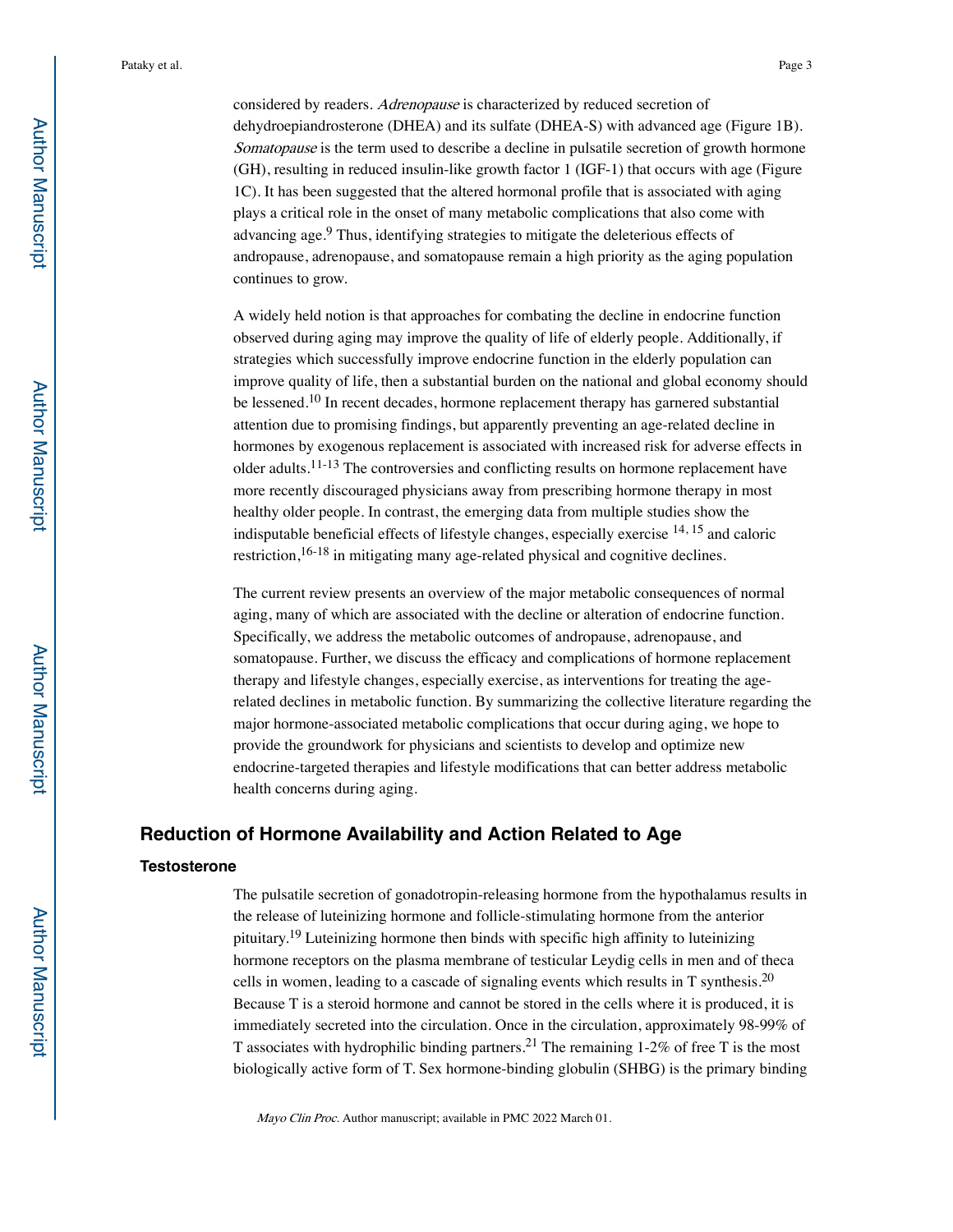protein for T and reduces the transport of T into the cell, thus inhibiting its biological action.  $^{22}$  T also binds to albumin in the blood, but the movement of T is less restricted by albumin and reaches the intracellular compartment.<sup>23</sup> After transport through the circulation,  $T$  exerts its effect by binding to the intracellular androgen receptor, which subsequently is transported as the androgen receptor-testosterone complex to the nucleus where it induces gene transcription.24 Activation of this hypothalamic-pituitary-gonadal axis has a robust anabolic effect, increasing muscle mass and strength, promoting muscle protein synthesis, and increasing bone mineral density.25-27 The term "hypogonadism" is used to describe the clinical condition of low levels of serum T and its associated symptoms of decreased libido, loss of muscle and bone mass, depression, and anemia.<sup>12</sup> Some or all of these features of hypogonadism are present in a milder but variable extent in older men.

The anabolic effect of T is reduced during aging due to a gradual and consistent decline in circulating T that begins around the third to fourth decade in men,  $28, 29$  also known as andropause. Approximately 40-50% of men over the over the age of 80 have T levels below that of normal healthy young individuals.<sup>28, 30</sup> By the third decade, both men and premenopausal women experience a decline in DHEA and DHEA- $S<sub>31</sub>$  which can serve as precursors for the production of androgenic hormones such as T.32 The decline in total and free T levels in men occurs at a rate of approximately 1% and 2% per year, respectively (Figure 1A).<sup>33, 34</sup> Even though women have a considerably lower level of T, they too experience reductions in bioavailable T with age.<sup>35</sup> In men, this decline in T has been suggested to be due to a combination of both defective gonadotropin-releasing hormone secretion and Leydig cell responsiveness.<sup>36</sup> The biologically active forms of  $T$  (free  $T$  and albumin–bound T) decrease at a greater rate than SHBG-bound or total T during aging,  $37$ likely because of the age-associated increase in SHBG.<sup>28, 38, 39</sup> The increase in SHBG and SHBG-bound T reduces the mobility and effectiveness of endogenously produced T. Thus, not only is T production reduced during aging, but a greater proportion of the T that is produced is less effective.

## **Dehydroepiandrosterone**

Approximately 75-90% of DHEA is produced in the adrenal cortex 40 and converted to DHEA-S, its sulfated form, by hydrosteroid sulfatases.<sup>41</sup> The remaining ~10-25% of DHEA production occurs in the testes, ovaries, and brain.42 The secretion of DHEA-S, the most abundant circulating steroid hormone, $43$  is synchronized with the secretion of cortisol in response to corticotropin-releasing hormone and adrenocorticotropic hormone.<sup>44, 45</sup> After traveling through the circulation and arriving at peripheral tissues, DHEA-S can be metabolized back to DHEA by sulfohydrolase.46 DHEA-S essentially serves as a large and stable plasma reservoir for later conversion to  $DHEA<sup>42</sup> DHEA$  serves as a precursor to many androgenic and estrogenic hormones.<sup>32, 47, 48</sup> Thus, low levels of DHEA or DHEA-S result in an even greater dysregulation of the overall hormonal profile. In fact, around 30% of androgens in men and around 75% of estrogens in premenopausal women are produced from the conversion of DHEA/DHEA-S steroids.42

After birth DHEA and DHEA-S levels sharply decline and do not begin to increase until around 7-9 years of age. $42,49$  By age 20-30 years, DHEA and DHEA-S levels reach their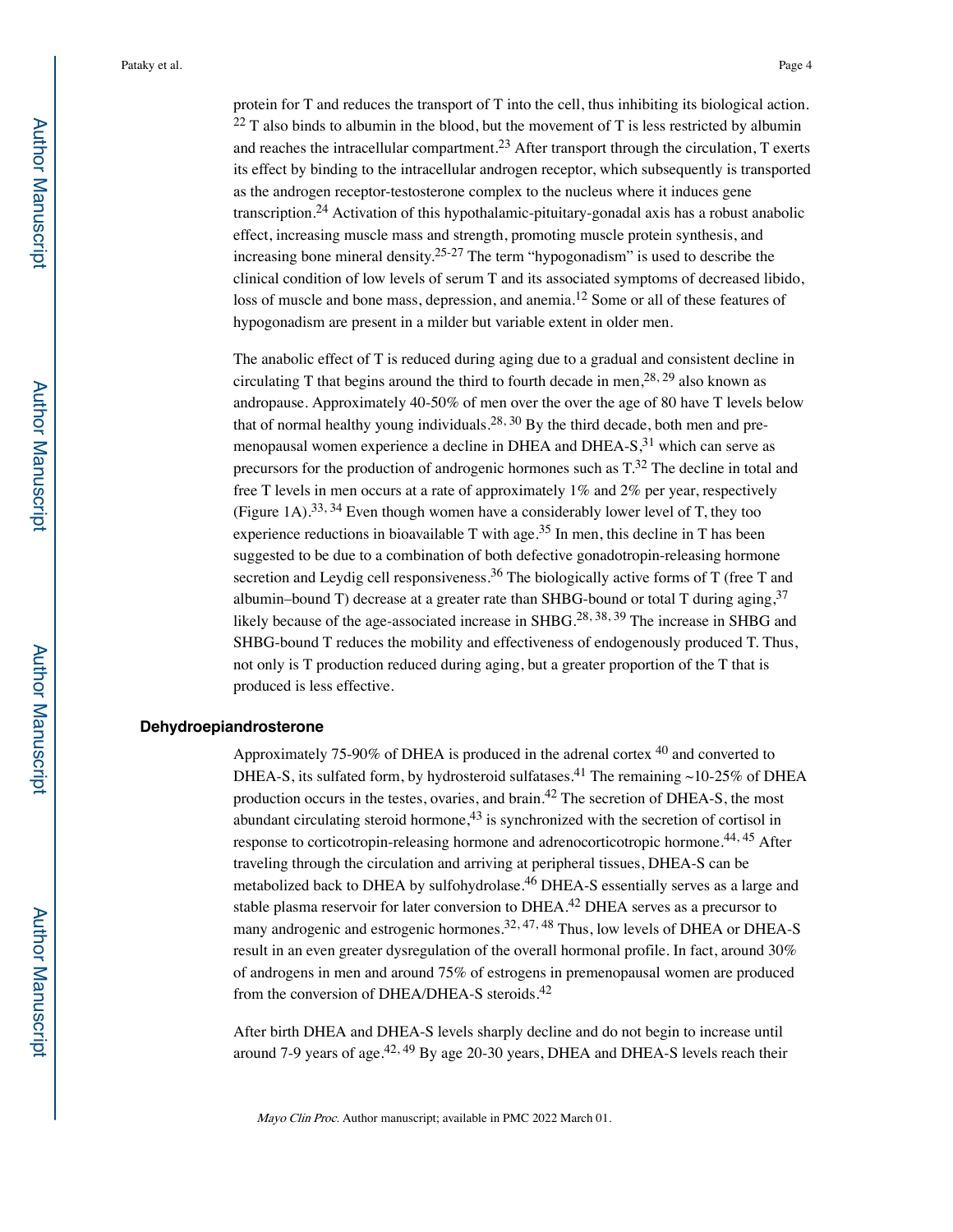peak and steadily decline at a rate of approximately 2-3% per year in both men and women (Figure 1B).<sup>33, 50, 51</sup> The age-related trend in DHEA is unique from any other steroid hormone and suggests that the signals to produce DHEA are distinct from signals for the production of other hormones.<sup>50</sup> Men have around 2 times greater DHEA-S than women,<sup>32</sup> but women have been reported to have greater levels of  $DHEA<sup>42, 49</sup>$  The cause of these gender related differences is unknown.

### **Growth Hormone and IGF-1**

Also referred to as somatotropin, GH is a peptide hormone that is synthesized and secreted by the anterior pituitary which initiates signaling processes involved in growth of nearly all tissues in the human body. GH is released in a pulsatile fashion, with the largest peak in GH observed soon after slow wave sleep and numerous smaller peaks in GH observed shortly after meals.52-54 Negligible amounts of GH are produced in between the 10-15 secretory bursts that can occur during a 24-hour period.<sup>52</sup> The primary positive and negative regulators of the pulsatile secretion of GH are GH-releasing hormone (GHRH) and somatostatin, respectively.55 Ghrelin, an endogenous ligand of the GH secretagogue receptor, is also a potent stimulant of GH secretion.<sup>56</sup> GHRH is secreted by the hypothalamus in response to low levels of GH and IGF-1, and the response to GHRH is inhibited by IGF-1,<sup>57</sup> providing a negative feedback loop for GH secretion.58

The magnitude of GH pulses peak during puberty and subsequently decline at a gradual rate of approximately 1-2% per year until death in men and women.<sup>59-61</sup> Once released into the blood, GH signals the production and release of IGF-1 by binding to the GH receptor on the plasma membrane of liver and other peripheral tissues.<sup>62, 63</sup> IGF-1 is a primary mediator of cellular growth 64 and a critical component of human post-natal development. Like GH, serum IGF-1 increases with age until puberty, and then gradually declines into old age (Figure 1C).<sup>61, 65</sup> The reduction in GH and IGF-1 in healthy aging adults is primarily due to a reduction in the amplitude of the GH secretion, not a reduction in frequency of secretory bursts or the half-life of GH.<sup>66</sup> The decrease in GH and IGF-1 with age has been termed "somatopause" and appears to have a robust impact on metabolic health. $67, 68$ 

# **Metabolic and Physical Performance Decline of Aging: Related to Hormone Changes and Lifestyle Changes**

The reduction in hormone production that commonly occurs with age can influence a variety of metabolic processes (Table 1).

As a consequence, physiological outcomes which are major risk factors for diabetes and metabolic abnormalities are negatively affected. Moreover, the habitual decline in physical activity that occurs with aging can exacerbate these metabolic abnormalities (Figure 2). In this section we touch on some of the physiological outcomes related to the hormonal changes of aging. However, the association between hormonal changes and these physiological outcomes cannot be fully delineated from the influence that lifestyle changes (i.e. physical activity and diet) may also have on these outcomes. Therefore, we also address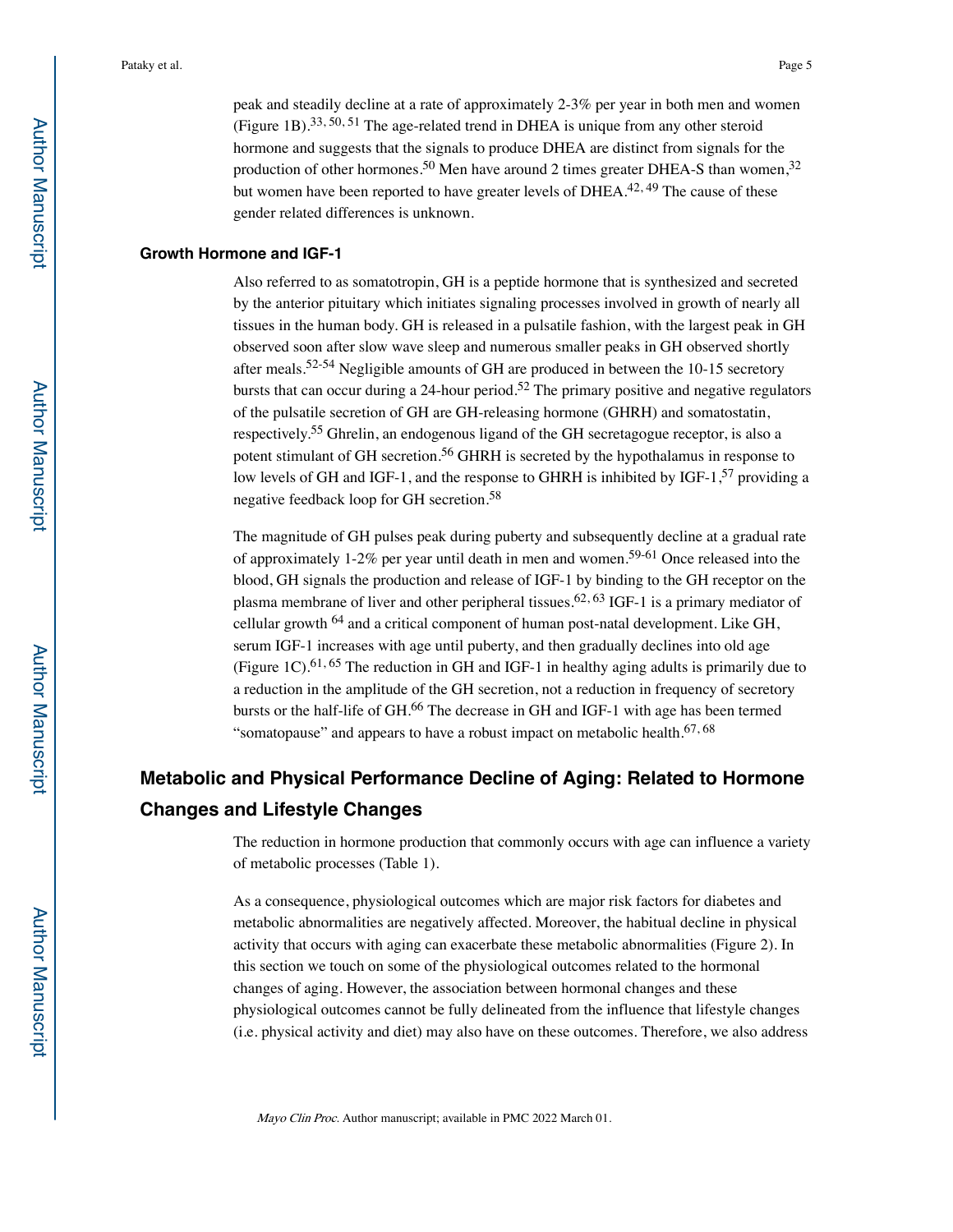the influence of positive lifestyle modifications, such as increased physical activity and reduced caloric intake, on important health-related outcomes during aging.

### **Body Composition / Obesity**

Percent fat mass is an important predictor of metabolic disease.<sup>69, 70</sup> Altered body composition, particularly loss of lean tissue (especially muscle mass), and increased obesity (accumulation of body fat) become more evident with age and can have profound effects on metabolism. The decline in hormone production that is associated with age may play a critical role in the increased fat mass and decrease in lean tissue that occurs with age. For example, it has been observed in elderly (60-80 year-old) men with subnormal T levels that subcutaneous and visceral fat mass are elevated when compared to elderly men with normal T levels.71 A significant negative association has also been observed between obesity and T levels by multiple groups,  $72-74$  emphasizing the metabolic importance of maintaining T production with age. Lower DHEA-S levels have been associated with greater body fat,75 increased waist to hip ratio,<sup>76</sup> and decreased percent lean body mass  $^{77}$  in men over the age of 60. An inverse correlation between DHEA and BMI has also been found, suggesting DHEA may increase lipolytic capacity and decrease body fat.<sup>78</sup> It is logical to speculate that because DHEA serves as a precursor to multiple androgens, such as T, that the beneficial effects of higher endogenous DHEA may be due, at least in part, to an elevation in T production. Increased adiposity  $^{79, 80}$  is also associated with reduced GH secretion during aging. In fact, 40 weeks of GH administration decreases visceral adipose volume in obese subjects.<sup>81</sup> Taken together these data highlight the roles of T, DHEA, and GH in substrate metabolism and storage, and suggest that dysregulation of these important hormones in aging might result in deleterious effects on body composition, an important indicator of metabolic health.

Caloric restriction (CR) has been shown to robustly improve body composition and reduce obesity.82-84 Thus, CR has been touted as an exceptional strategy for improving health and lifespan. In fact, some researchers have explored the feasibility of performing long-term CR studies in humans to assess its effect on multiple health parameters.  $85, 86$  In rodents it has been well established that CR can improve metabolic health and significantly extend lifespan.<sup>87, 88</sup> CR can also improve hormonal regulation. In obese male subjects who were calorically restricted for 3 months, total T levels are significantly increased, concomitant with a large decrease in body fat.<sup>89</sup> In obese subjects who lost  $\sim$ 30kg of body mass, GH secretion was more than two-fold greater than obese subjects who did not lose weight.<sup>90</sup> These findings suggest that CR is a modifiable lifestyle factor which may improve hormonal regulation, resulting in improved body composition, a major risk factor for metabolic disease. However, it is unclear if the beneficial effect of CR on body composition requires the improvement in hormonal production. If hormonal improvements are necessary for the CR effect on metabolism, then future therapies and drugs aimed at improving body composition via CR-related mechanisms should also target these important hormones for an optimal improvement in metabolic health.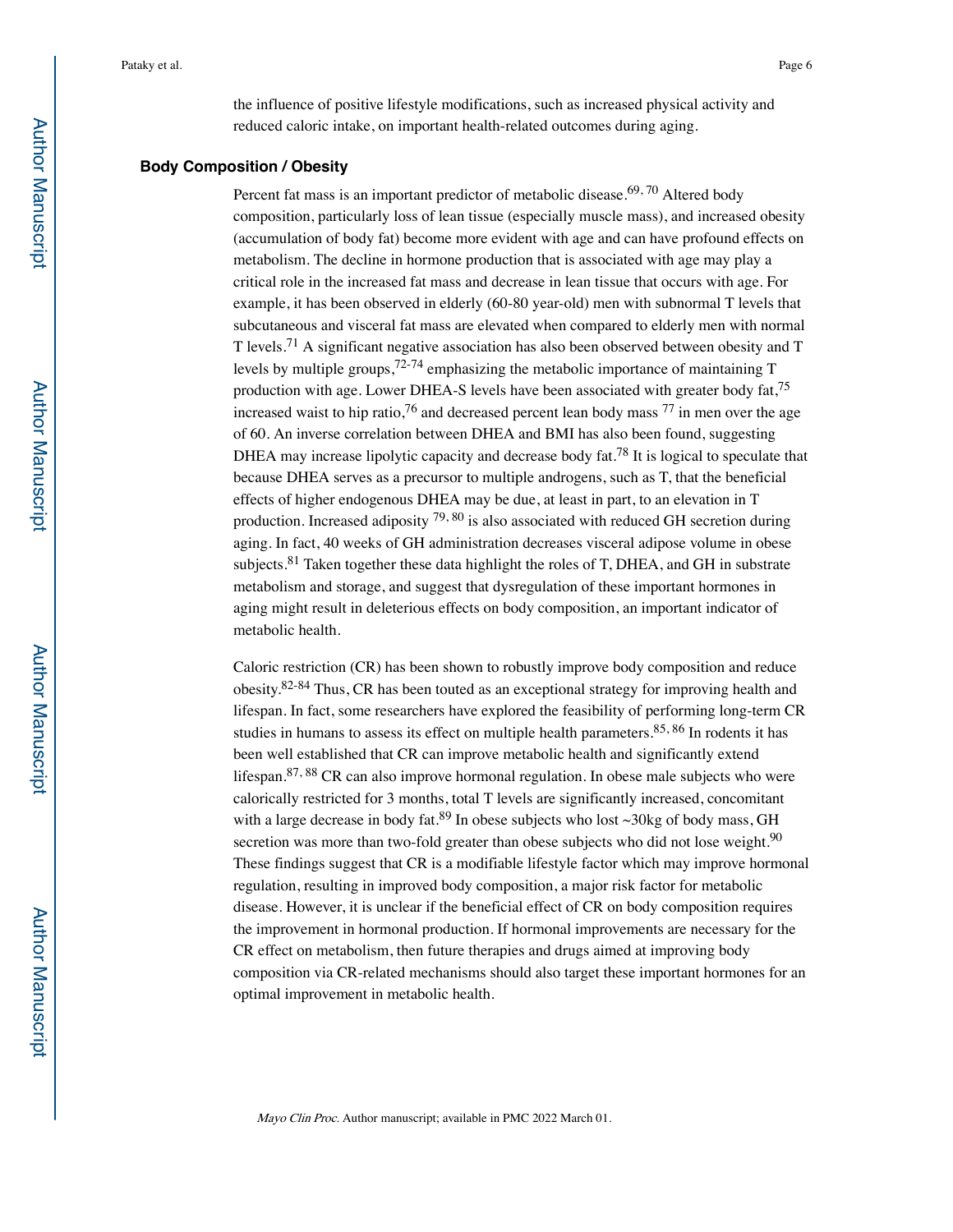### **Insulin Sensitivity**

Reduced insulin sensitivity is an essential precursor in the development of type 2 diabetes. Insulin resistance, type 2 diabetes, and associated clustering of cardio-metabolic changes including dyslipidemia, hypertension, and increased thrombogenesis are significant risk factors for cardiovascular disease and all-cause mortality. The rates of type 2 diabetes and insulin resistance are significantly greater in the elderly population compared to young adults,  $91, 92$  leading to greater risk for cardiovascular events. It is logical to speculate that the reduction in anabolic hormone production that occurs with age may play a role in the reduction in insulin sensitivity that is also commonly observed with age. In elderly men, lower T levels are associated with reduced insulin sensitivity as indicated by higher glucose levels during an oral glucose tolerance test, $7<sup>1</sup>$  reduced quantitative insulin sensitivity check index score,  $93, 94$  and lower HOMA-IR values.  $95$  Additionally, endogenous GH levels are positively associated with insulin sensitivity in elderly subjects.<sup>96, 97</sup> The decline in T production and reduction in GH with age, therefore, may have a significant influence on reducing insulin sensitivity. Low levels of both DHEA and DHEA-S are associated with elevated risk of cardiovascular disease.<sup>98-100</sup> Feldman et al. reported that in 40-70 year old men in the lowest quartile for plasma DHEA or DHEA-S there was a significantly greater risk for ischemic heart disease.<sup>101</sup> Reduced endogenous GH secretion during aging gives rise to a number of negative metabolic outcomes that collectively result in elevated risk for cardio-metabolic morbidity and mortality, which are deleterious consequences of aging. However, the mechanisms which are responsible for the decline in insulin sensitivity and increased cardiovascular disease risk with age are not entirely clear.

Increasing physical activity level is a simple lifestyle modification that can have a robust impact on health in older populations. Exercise training can significantly improve insulin sensitivity.<sup>102</sup> In fact, even a single bout of exercise can enhance insulin-stimulated glucose uptake in whole muscle tissue  $103-105$  and individual muscle fibers.  $106, 107$  Unfortunately, insulin sensitivity is typically reduced with age.108 In older adults, those who partake in aerobic exercise (AE)  $\ge$  5 days per week have greater insulin sensitivity than those who exercise  $\leq 1$  day per week.<sup>109</sup> In a separate study, our group previously found that insulininduced glucose disposal was greater in aerobically trained old and young subjects than in their sedentary counterparts.<sup>110</sup> Importantly, this study found that that there were no agerelated differences in insulin sensitivity, suggesting that the commonly observed age-related reduction in insulin sensitivity is likely due to reductions in physical activity rather than aging per se. Furthermore, insulin sensitivity can be improved, irrespective of age, by either AE or resistance exercise  $(RE)$ .<sup>111</sup> These data support the provocative idea that simply maintaining activity levels in old age can completely prevent the commonly observed reductions in insulin sensitivity with age. Of course, aging may introduce other symptoms which limit an individual's ability to remain physically active, indirectly affecting insulin sensitivity. Since it has been well documented that exercise/physical activity can help to maintain normal hormone production with age,  $112, 113$  it is possible that the maintenance of insulin sensitivity in old subjects by exercise is mediated by the maintenance of hormonal production.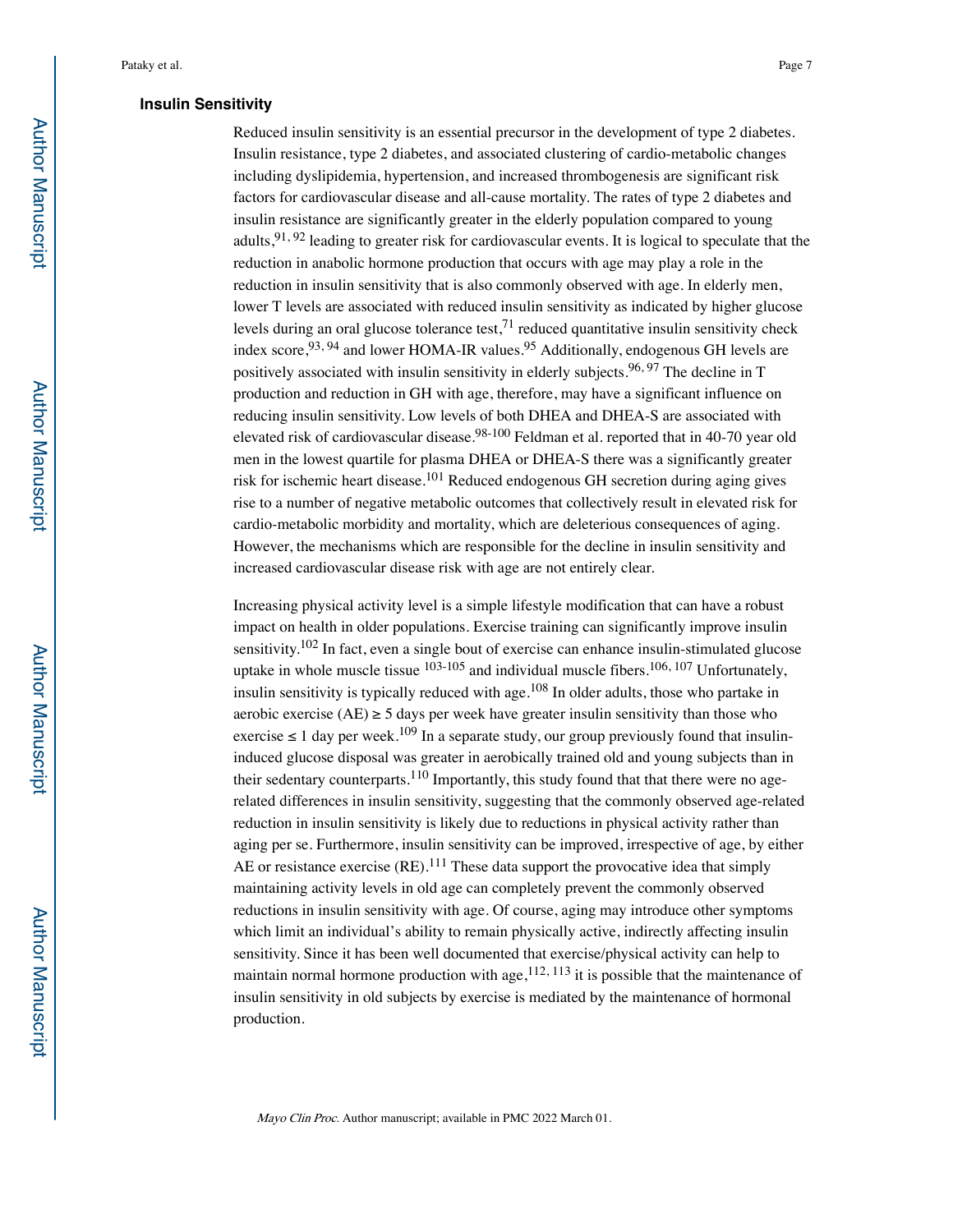Another lifestyle change which can help to maintain insulin sensitivity in aging is CR. Reducing caloric intake to  $\sim$  75-80% of baseline energy requirements has been shown to maintain insulin sensitivity in overweight middle-aged humans.114, 115 Two separate studies have shown that even in the absence of improvements in mitochondrial content and oxidative capacity, CR designed to reduce body weight by 10% within 16 weeks in obese humans can significantly improve insulin sensitivity.<sup>116, 117</sup> Another study demonstrated that insulin sensitivity is negatively associated with percent body fat and waist-to-hip-ratio, but age is not significantly associated with insulin sensitivity, $118$  suggesting that weight loss (which can be aggressively achieved by CR) may be crucial for improving insulin sensitivity with age. A number of studies have demonstrated that life span is extended and insulin sensitivity is improved in old rodents which are subjected to  $~40\%$  CR.<sup>119-121</sup> Long-term CR in rats results in elevated Leydig cell production of T in old age,  $122$  suggesting that hormone production mediates the effect of CR on insulin sensitivity in old age. However, since these studies in rats typically employ  $\sim 40\%$  CR, which is unfeasible for most humans, it will be critical to determine if the same effects are observed in humans with modest reductions in caloric intake that do not reduce mood and quality of life. It will also be important to determine if CR-induced alterations in hormone production or CR per se are responsible for improvements in human insulin sensitivity.

## **Aerobic Capacity**

Age is associated with a decline in aerobic capacity ( $VO<sub>2</sub>max$ ). VO2max is highly dependent on both the amount of mitochondria and the oxidative capacity of the mitochondria in skeletal muscle.<sup>123-125</sup> Multiple groups have reported a decrease in skeletal muscle mitochondrial content and function with age.<sup>126-128</sup> The aging-associated decrease in mitochondrial content and function can result in reduced  $VO<sub>2</sub>$ max, which is a strong predictor of early mortality.<sup>129</sup> In old men, low T is associated with low VO2max and low levels of muscle oxidative phosphorylation genes, suggesting that low T induces reductions in mitochondrial capacity.130 Corroborating this, mice that are treated with exogenous T have transcriptionally upregulated mitochondrial biogenesis.<sup>131</sup> Further, low T levels in humans are associated with elevated mitochondrial reactive oxygen species  $(H_2O_2)$ production and enhanced inflammatory markers.132 Together these results support the notion that the maintenance of T levels during aging augments  $VO<sub>2</sub>$ max via maintenance of mitochondrial function. Higher levels of DHEA are also associated with increased  $VO<sub>2</sub>$ max during aging, $77$  which may be due to elevated mitochondrial biogenesis in response to high levels of  $T^{133}$  Because DHEA is the primary precursor for conversion to  $T^{134}$ , the beneficial effect of DHEA on aerobic capacity during aging may be due to the maintenance of T levels. Interestingly, although IGF-1 levels decline with age, at least one group has shown that VO<sub>2</sub>max is not independently associated with IGF-1 levels during aging.<sup>135</sup> Four weeks of GH administration at either high or low doses does not alter  $VO<sub>2</sub>$  max in healthy young volunteers.136 However, acute GH administration in healthy young humans, which increases IGF-1, promotes an increase in mitochondrial oxidative capacity and the abundance of various mitochondrial genes in skeletal muscle.<sup>137</sup> Therefore, the influence of GH/IGF-1 and aerobic capacity is unclear, since mitochondrial adaptations to GH are present in the absence of any detectable changes in functional aerobic capacity. However, the influences of other anabolic hormones, especially T, clearly have a robust impact on  $VO<sub>2</sub>$ max.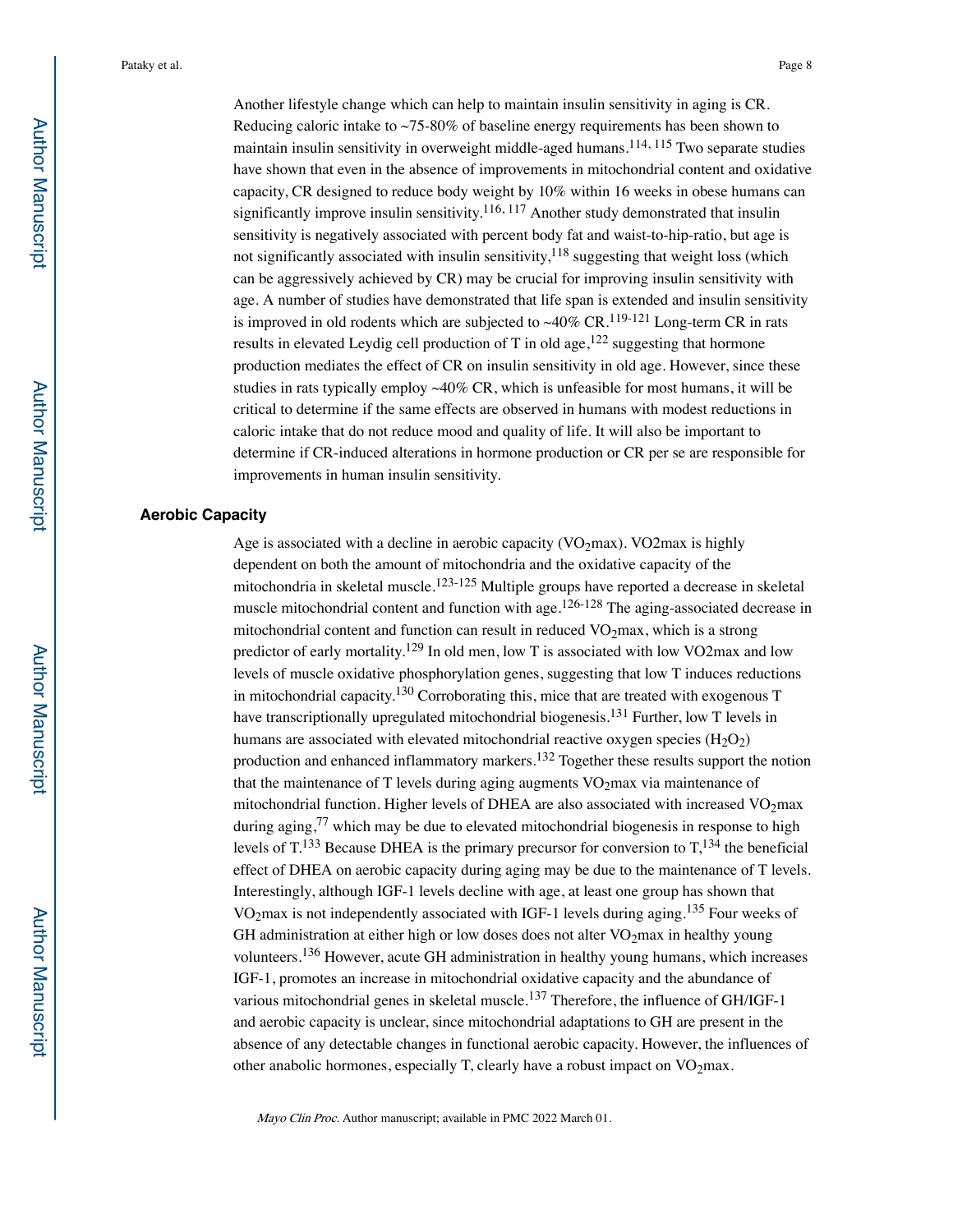Despite the reduction in  $VO<sub>2</sub>$  max with age, exercise training can prevent the loss of aerobic capacity in older adults. In a study by Holloszy's group,  $VO<sub>2</sub>$  max was measured in older adults (~62 years old) who were either sedentary or aerobically trained master athletes before and after an 8-year follow up. The reduction in  $VO<sub>2</sub>max$  in sedentary individuals was approximately 12% per decade, whereas in age-matched aerobically trained master athletes only a 5.5% reduction in  $VO<sub>2</sub>max$  per decade was observed.<sup>138</sup> Since aging is highly associated with reduced mitochondrial function due to decreasing mitochondrial DNA (mtDNA) and increased DNA oxidation,<sup>126</sup> it has been suggested that the declining capacity of mitochondria to produce ATP during aging may contribute to insulin resistance and reduced physical function that occur with age.<sup>126</sup> However, AE training (AET) can prevent the loss in mitochondrial function with age. Lanza et al. demonstrated that the normal age related decline in mitochondrial oxidative capacity is not present in AE trained older individuals.110 In fact, much of the decline in mitochondria, especially mitochondrial content and respiration, can be reversed by 3 months of high-intensity interval training (HIIT).111 However, despite the improvements in mitochondria in older trained individuals, the beneficial effect of exercise cannot completely maintain  $VO<sub>2</sub>$ max at levels observed in young subjects.<sup>111</sup> The age-associated decline in maximal heart rate is typically reported to be unaltered by exercise training,<sup>139-142</sup> but some evidence suggests that the decline in maximal heart rate with age can be attenuated by vigorous exercise.<sup>143-145</sup> It appears that stroke volume and oxygen extraction can be maintained by exercise training during aging. <sup>140, 146</sup> Thus, there is a possible dissociation between aging-associated declines in VO<sub>2</sub>max and cardiac output/mitochondrial function. It will be important to clearly identify which factors prevent chronic exercise training from completely reversing the decline in  $VO<sub>2</sub>max$ . Furthermore, it will also be important to know if the declines in these cardiac functions are irreversible.

The many effects that CR has on metabolism have prompted researchers to study the impact of CR on longevity. Because aerobic capacity is a strong predictor of lifespan,  $147$  it is reasonable to speculate that CR is also related to  $VO<sub>2</sub>max$ . In fact, 2 years of 25% CR in humans results in a significant increase in relative  $VO<sub>2</sub>max (mL/kg/min)$  compared to ad libitum controls.<sup>148</sup> In rodents, 40% CR prevents the age-associated decline in muscle mitochondrial function 149, 150 and aerobic capacity.150 Moreover, 40% CR in rodents also leads to lower heart mitochondrial  $H_2O_2$  production,<sup>151</sup> reducing mitochondrial damage and extending life span. Lifelong CR in mice can completely prevent the age-related loss of mitochondrial oxidative capacity and efficiency without increasing mitochondrial content,<sup>152</sup> suggesting that CR preserves mitochondrial function by maintaining its existing components, not by replacing damaged mitochondria with new mitochondria. However, it is important to make the distinction that CR has not been shown to improve mitochondrial function, but rather CR may prevent the age-associated decline in mitochondria. Understanding the mechanisms by which CR maintains mitochondrial integrity during aging will be important for optimizing the therapeutic potential of this robust lifestyle practice.

### **Muscle Mass and Strength**

Both muscle mass and strength decline with age. Postmortem studies performed in relatively healthy people in Sweden originally reported lower muscle cross sectional area in older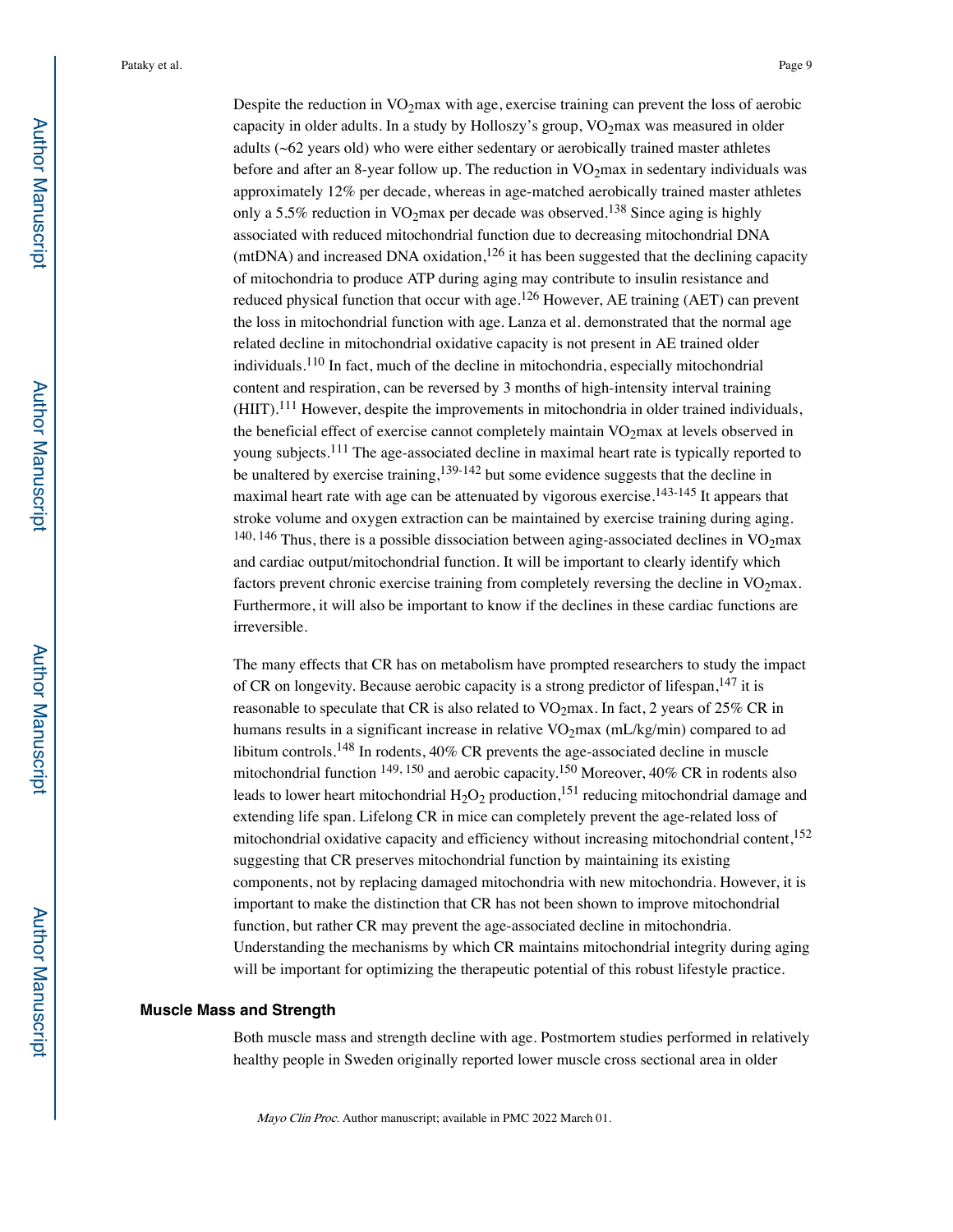people. In particular, this study reported a significant reduction in the number of muscle fibers expressing the type II myosin heavy chain (known as fast-twitch muscle fibers) in older subjects compared to young subjects.153 Cross-sectional data in 60-90 year-old men and women show a significant age-related decline in muscle mass and strength, which corresponds to a reduction in  $T^{154}$  Longitudinal data show that when older men (~65 years old) were evaluated after a 12-year follow up (at  $\sim$ 77 years old), there was a significant decline in muscle cross sectional area and strength, $155$  and T consistently declines during this age range.<sup>28, 29</sup> In elderly men, low T levels are associated with reduced muscle strength.156 Orchiectomised rats, which have drastically reduced T, display muscle atrophy and reduced muscle ribosome content, but treating orchiectomised rats with T recovers muscle ribosome content to normal values.<sup>157</sup> Therefore, at least in rodents,  $T$  plays an important role in maintaining muscle mass during aging through regulating ribosomal content, which is critical for protein synthesis. However, the effects of low T in elderly human populations on ribosomal biogenesis, capacity, and content have yet to be evaluated. It also remains to be determined whether maintaining T levels during aging is critical for the conservation of muscle mass and strength via ribosomal biogenesis. Reductions in GH secretion also result in a loss of lean body mass  $^{79, 158}$  and decreased strength.<sup>158</sup> The loss of GH production in aging results in reduced circulating IGF-1, which is an important regulator of muscle mass and strength during aging.159 IGF-1 regulates muscle mass via Aktmediated signaling, inhibiting forkhead box type O (FoxO) transcription factors and the ubiquitin-proteasome system.160 Further, IGF-1 increases mTOR signaling, resulting in increased ribosomal translation of transcriptome to proteins.<sup>161</sup> Thus, both T and GH are important regulators of muscle mass and strength during aging.

Sarcopenia, the loss of muscle mass with age, and reduced strength are well known symptoms of normal aging.<sup>162, 163</sup> Thankfully, RE can attenuate and partially reverse the decline in muscle mass that is observed in older adults,  $164, 165$  although high intensity interval training (HIIT; aerobic exercise) can also modestly increase muscle mass. In fact, RE training (RET) can increase muscle mass and strength in old individuals who were previously sedentary, but not to the same extent as younger people.<sup>164, 165</sup> Although HIIT modestly increases muscle mass, it is not nearly as effective at improving muscle strength as RET.<sup>111</sup> Factors which restrict the capacity of older adults to partake in RET such as increased soreness, risk for injury, and joint pain may be critical barriers which limit benefits of RET. Although reduced muscle mass and strength may be partially due to reduced activity in aging, inactivity does not completely explain muscle loss with age.

#### **Bone Health**

After reaching peak bone mineral density (BMD) by the third decade, a consistent decline in bone mass and BMD occurs in both men and women with advancing age, with a steeper decline in women, especially after menopause.<sup>166, 167</sup> The declines in bone mass and density with age are accompanied by a drastically increased risk for fractures,<sup>168</sup> which are associated with increasingly greater risk for mortality after the age of  $60$ .<sup>169</sup> The correlation between bone loss and declining hormone production with age has sparked investigations into the influence of hormones such as T, DHEA, and GH on the maintenance of bone health with age. Although estrogen deficiency in post-menopausal women is clearly linked to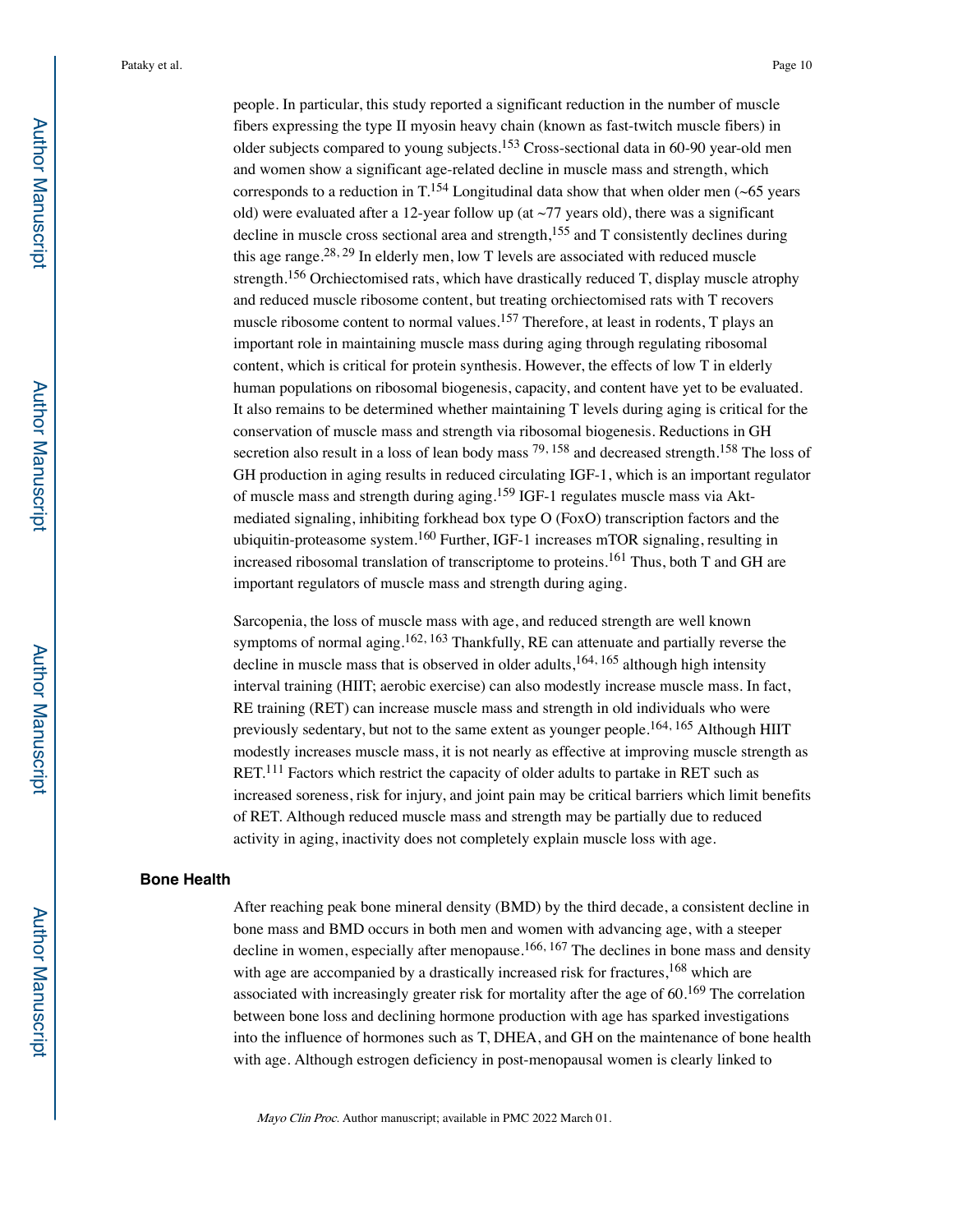increased osteoporosis with age, $1^{70, 171}$  the influence of T, DHEA, and GH on BMD in aging men is not as clear. Although Meier et al. found no relationship between T levels and BMD in healthy older men,<sup>172</sup> others have reported a positive association between T and BMD in elderly men <sup>173</sup> and post-menopausal women.<sup>174</sup> However, Slemenda et al. have reported that both T and DHEA are negatively associated with BMD in older men.<sup>175</sup> These confounding results leave uncertainty in the relationship between T levels in aging and bone health. However, at least in hypogonadal men, T is clearly significantly correlated with BMD.176 Furthermore, in GH-deficient adults, levels of GH are significantly associated with BMD.177 Therefore, since hormone deficiency is increasingly prevalent in older adults and bone loss occurs more rapidly with T or GH deficiency, positive lifestyle strategies for combating declines in hormonal secretion should be considered for the maintenance of bone health.

Consistent lifelong exercise has been known to build and maintain bone health. In childhood, the loading impact of physical exercise has been shown to have a significant impact on the increase in BMD.<sup>178-180</sup> Although exercise may only exert minimal increases in BMD in adulthood, it can certainly attenuate the decline in BMD that is associated with age.<sup>181</sup> Aerobic exercise, especially exercise which produces a physical loading impact on bone, such as running, has been shown to maintain bone health.<sup>182, 183</sup> Resistance exercise training, especially that which encompasses the both upper and lower body exercises has a profoundly positive impact on BMD.<sup>181, 184</sup> Thus, for the maintenance of bone health and reducing the risk of fractures in aging, both aerobic and resistance exercise are highly recommended for older individuals.

#### **Cognitive Processes**

Aging is associated with cognitive decline, even in the absence of dementia.<sup>185</sup> Although the mechanisms responsible for this decline are not completely understood, mounting evidence continues to point towards metabolic derangements in the brain as the culprit for cognitive declines associated with age. Brain glucose metabolism significantly declines in old age <sup>186</sup> and can initiate a chain of deleterious metabolic derangements in the brain which may highly impact cognition. Increased oxidative protein damage in the brain <sup>187</sup> and decreased brain mitochondrial enzyme activity <sup>188</sup> are both associated with aging. Moreover, neuroinflammation has also been highly associated with cognitive aging.<sup>189</sup> These, and other, age-related effects in the brain are likely due to altered fuel metabolism. When brain glucose metabolism is disturbed in mice using an insulin receptor antagonist, brain mitochondrial structure and function are dramatically impaired.190 It is likely that maintenance of metabolism, specifically mitochondrial metabolism, in the brain can combat the age related decline in cognitive function. As with other deleterious aging-associated outcomes, positive lifestyle modifications have been shown to prevent or reduce the cognitive decline with age.

Exercise is convincingly beneficial for cognitive health with age. For example, Rogers et al. showed in a 4-year prospective longitudinal study that older adults approaching retirement (~65 years of age) who either continued working or retired and began a regular physical activity routine had significantly better cognitive test scores than those who retired and did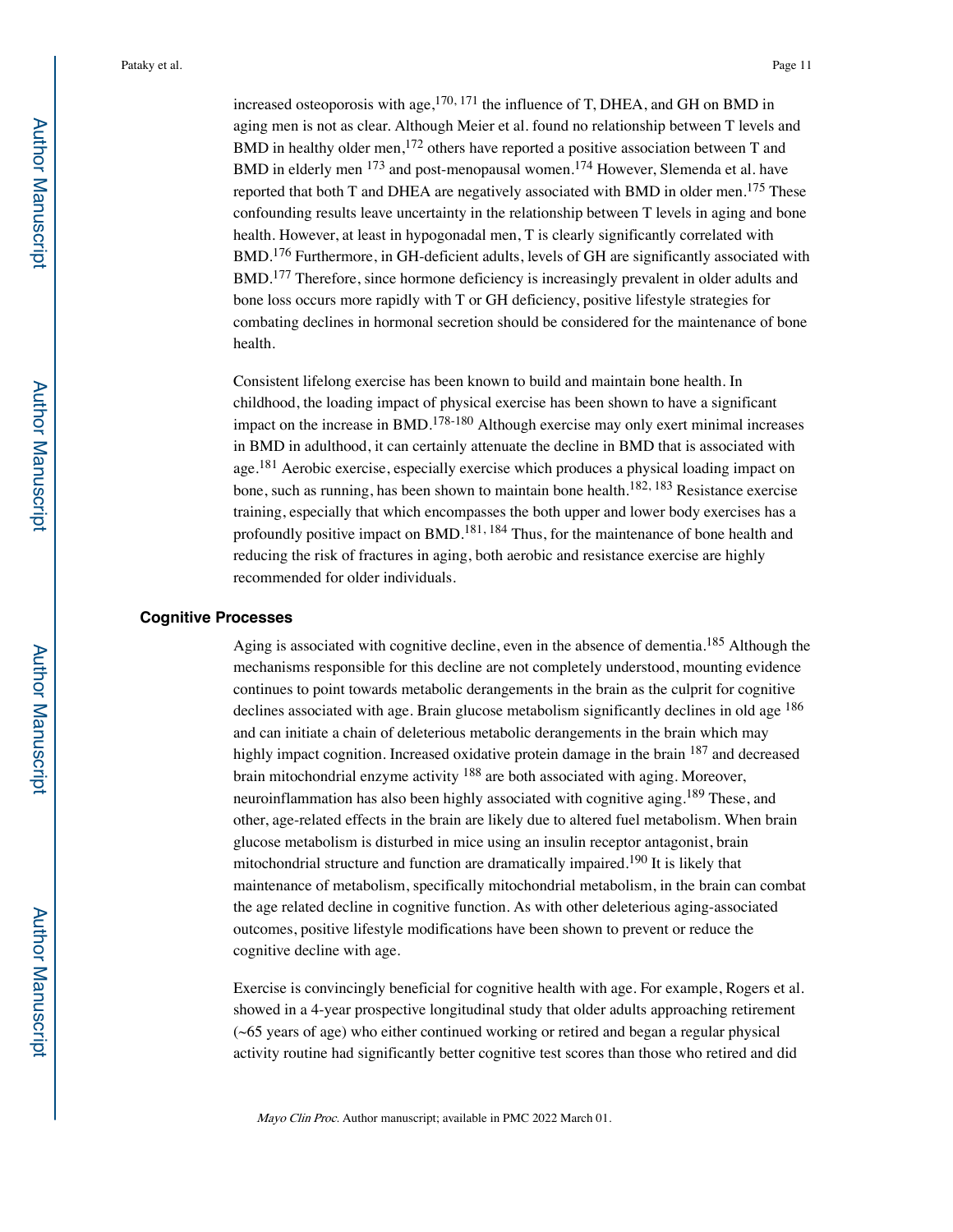not remain physically active.191 Older adults who were underwent AET for 3 months increased functional capacity of key attentional aspects of the brain, but the sedentary control group did not.192 What are the mechanisms responsible for the beneficial effect of AET on cognition in older adults? Some suggest that improved blood flow and oxygen delivery are responsible for these changes.<sup>193, 194</sup> Others have provided evidence that improved brain mitochondrial function following AET can improve brain metabolism,<sup>190</sup> potentially leading to improved cognition. Perhaps multiple mechanisms are responsible for the cognitive improvements following AET. It is also important to note that RET has also been shown to improve cognitive functioning in older adults,  $195, 196$  but the mechanisms of its effect are even less clear than AET. AE and RE can independently improve cognition, but the brain signaling processes that occur after each type of exercise are distinct,  $197$  suggesting AET and RET have different mechanisms of action. Understanding how both RET and AET can improve/maintain brain function with aging will be a critical step for prescribing therapies and creating drugs which mitigate the effects of aging on the brain.

CR is another lifestyle modification which can improve cognitive function in older adults. Witte et al. showed in healthy older people (mean age 60.5 years) that 3 months of 30% CR significantly improved verbal memory scores.<sup>16</sup> Age-dependent cognitive deficits that are observed in ad libitum-fed mice are absent in mice that are  $30\%$  calorically restricted.<sup>198</sup> In these same mice it was observed that hippocampal autophagy processes were upregulated during  $CR<sup>198</sup>$  suggesting the process of removing damaged and dysfunctional proteins is crucial for maintaining cognitive function during aging. It is reasonable to speculate that these processes of improved protein turnover in the brain can enhance brain mitochondrial structure and function. Supporting this idea, Sanz et al. have demonstrated that 40% CR in old rats results in reduced brain mitochondrial  $H_2O_2$  production and lower oxidative damage to nuclear DNA.199 Thus, the metabolic processes which occur in the brain in response to CR can have a substantial beneficial effect during aging and therefore may reduce cognitive decline.

# **Impact of Hormone Replacement in Aging**

T replacement therapy has been introduced as a mode for treating many of the metabolic deficiencies that come with age. Various methods of T replacement such as oral tablets, mucoadhesives, injections, transdermal patches or cream, and subdermal implants have been used and are reported to provide multiple health benefits to hypogonadal men.<sup>200</sup> Of course the various forms of T replacement have distinct advantages and disadvantages. For example, injectable T is relatively inexpensive, but the prescribed weekly injections result in peaks in T soon after the injections that are supraphysiological and dips in T by the end of the week. Transdermal patches or cream provide a steady and consistent lower dose of T, but may result in skin irritation or inadequate absorption. Regardless of the administration method, T replacement has been shown to provide a variety of health benefits. The Testosterone Trials, a multi-center set of randomized trials across 12 clinical sites, tested the effect of T administration in 790 elderly men on 7 different primary outcomes (sexual function, physical function, vitality, cardiovascular health, bone health, cognitive function, and anemia).201 These trials and other independent studies found that T administration in elderly men resulted in improvements in sexual function,  $202$ ,  $203$  lean body mass,  $204$ ,  $205$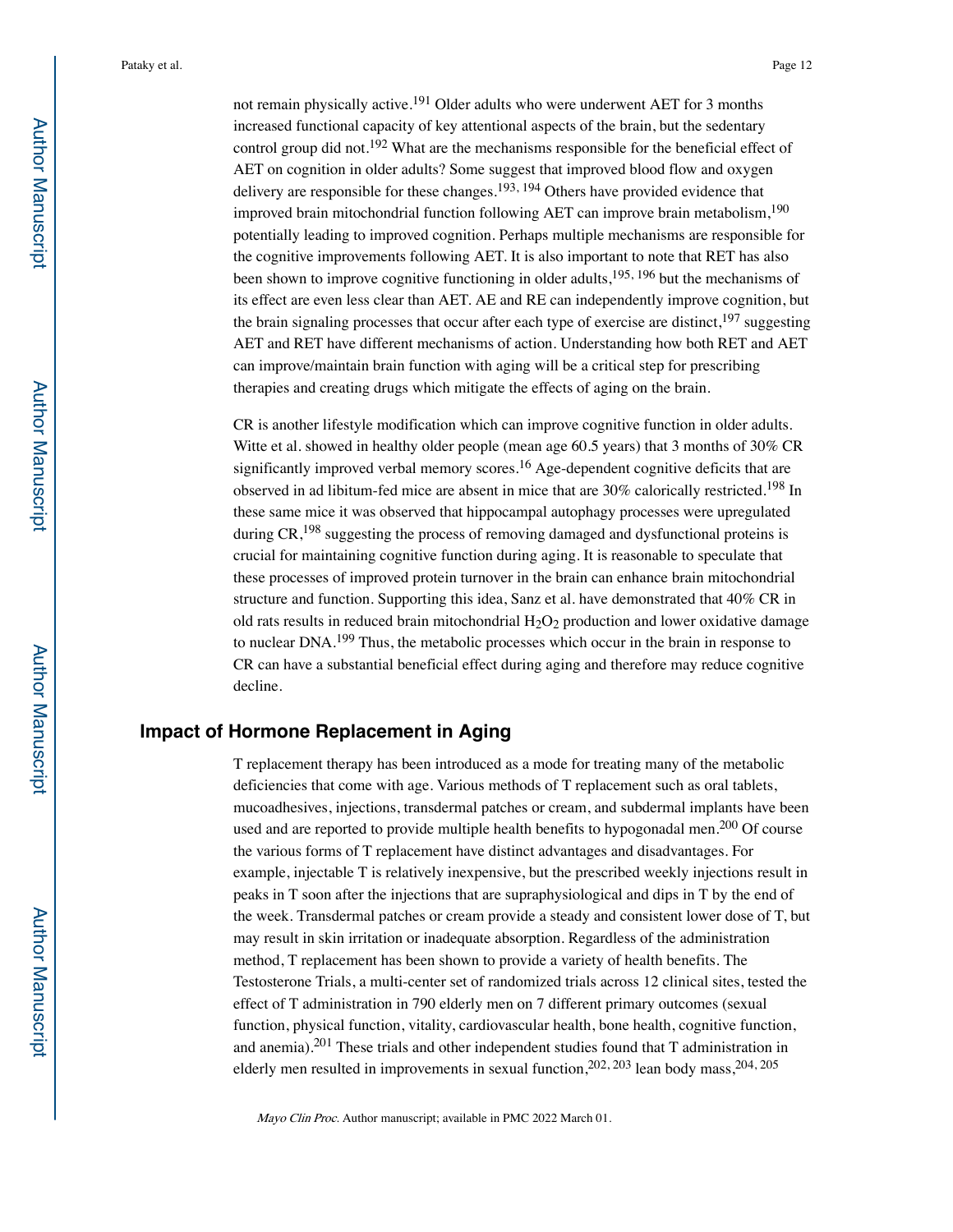physical function,<sup>206</sup> strength,<sup>25, 205, 207</sup> protein synthesis,<sup>25</sup> cholesterol,<sup>204, 205, 208</sup> and bone density.<sup>209</sup> Potentially explaining some of the positive effects of T on human health, studies using cell culture and rodent models reveal that T administration increases the activity of glycolytic enzymes (hexokinase, phosphofructokinase, and glycogen synthase) and upregulates the expression of genes and proteins involved in glucose metabolism (IRS-1, IRS-2, GLUT4, PPAR $\gamma$ ).<sup>210-213</sup> However, some groups have shown that T replacement in old men does not provide significant benefits in strength  $^{214-217}$  or cognition,  $^{218}$  increases coronary artery plaque formation,  $2^{19}$  and is consistently shown to have no effect on insulin sensitivity.<sup>216, 220</sup> The disparate findings regarding efficacy of T replacement and its effect on metabolic health have created some controversy, especially considering the potential risks associated with T replacement treatment. Some of the risks associated with T therapy include exacerbation of prostate cancer, cardiovascular-related events, hepatotoxicity, erythrocytosis, sleep apnea, and dermatological issues.<sup>12, 13</sup> A meta-analysis analyzing adverse events of T therapy reported that in those who received T replacement therapy compared to placebo, the odds of developing a prostate event or having a hematocrit >50% were 1.78 and 3.69 times greater, respectively.<sup>221</sup> Presumably, lower doses of T may not exert such adverse health effects, but unfortunately low-dose T does not have physiologically relevant beneficial effects on health.<sup>216</sup> The duration of T replacement in most previous studies ranges from approximately 1-36 months, but the side effects of longer duration T replacement therapy have yet to be assessed. Moreover, most studies evaluating the effect of T replacement are performed in relatively healthy elderly men. However, those who likely stand to benefit the most from T replacement therapy are the frail elderly, yet the beneficial and adverse effects of T replacement in this population are largely unknown.<sup>222</sup>

Although the efficacy of T replacement therapy remains under question, some have postulated that treatment with the T precursor, DHEA, may provide improvements in health without negative side effects. Studies in cultured skeletal muscle cells and rodents have suggested that DHEA administration can increase the expression of the glucose transporter GLUT4 and key glycolytic enzymes, phosphofructokinase and hexokinase.<sup>212, 223</sup> However, studies examining the influence of DHEA administration in humans are less promising. DHEA has been introduced as an "anti-aging" therapy via ingestible tablets or transdermal patches. Although both of these modes of administration of DHEA clearly elevate plasma DHEA and DHEA-S levels,  $224$  the beneficial effect on metabolism in the elderly population is underwhelming. In old men and postmenopausal women, although DHEA administration has been shown to produce very minor elevations in bone mineral density, <sup>216, 225, 226</sup> these increases are not as large as those produced by other therapies. The collective literature suggests that DHEA therapy has no significant effect on muscle mass and strength <sup>227, 228</sup> or insulin sensitivity.48, 216, 229-231 Long term (24 month) DHEA administration in old people, which elevated DHEA levels to that in the high-normal range for young people, did not result in improvements in body fat or muscle mass.<sup>216</sup> Conflicting findings regarding DHEA administration and cholesterol have been reported. One group has shown that DHEA administration seems to lower HDL in postmenopausal women, $40$  but another group has shown elevated HDL, and decreased LDL and plasma triglycerides in postmenopausal women.<sup>232</sup> It has been suggested that DHEA supplementation may improve vascular endothelial function and cardiovascular disease, but no long term (multiple year) studies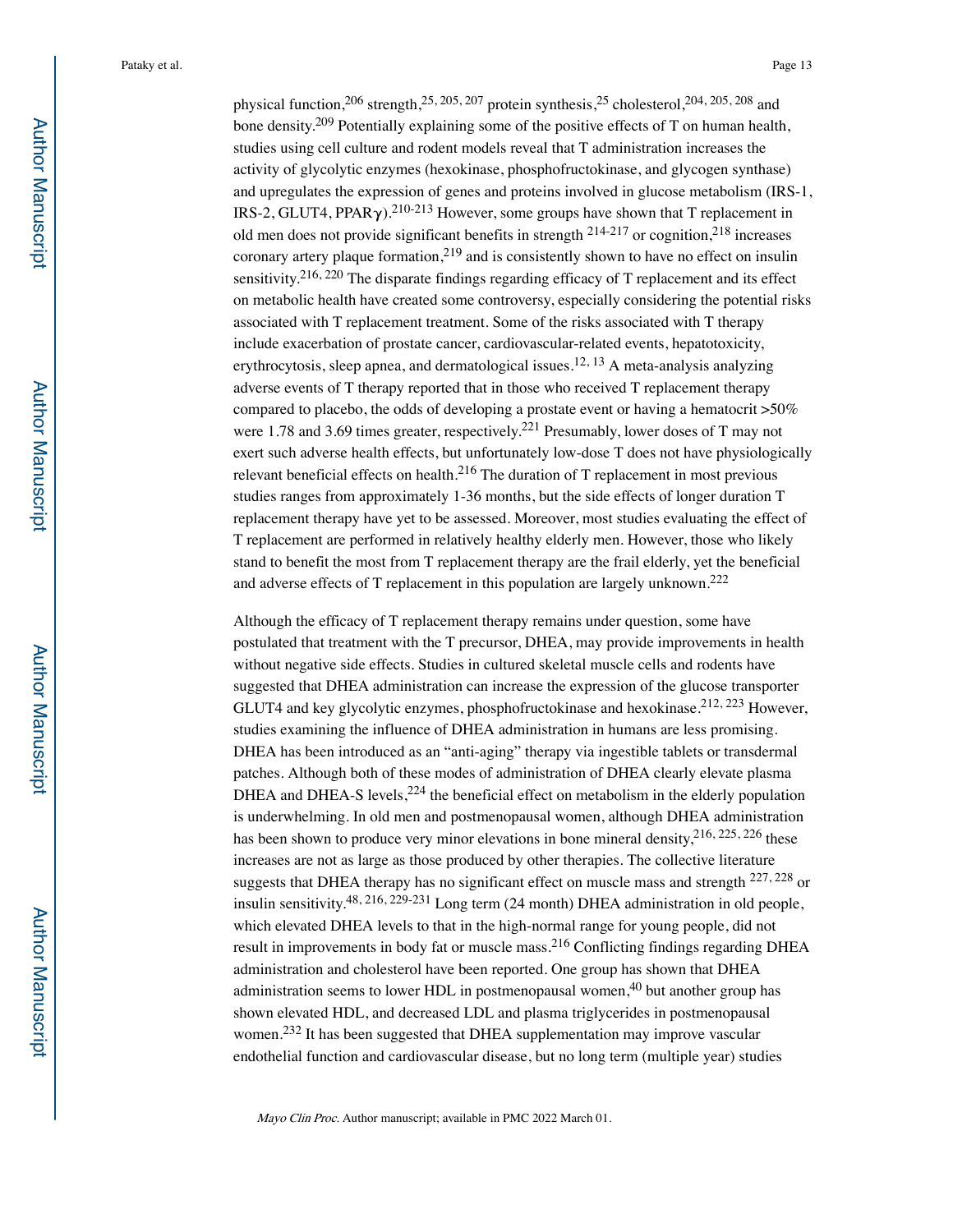have evaluated the impact of DHEA therapy on cardiovascular health.<sup>233</sup> The current state of the literature suggests that DHEA may have minor metabolic health benefits, but long term adverse side effects are not completely known. Thus, DHEA supplementation should be approached with caution, and should be immediately terminated at the onset of any side effects.

Since the seminal publication nearly 30 years ago in the New England Journal of Medicine by Rudman et al. showing that GH replacement in elderly men resulted in increased lean body mass and decreased fat mass, <sup>234</sup> multiple groups have evaluated the efficacy of GH replacement in old men and women. Subsequently, other groups have also shown that GH therapy can improve body composition  $^{235}$  and cholesterol  $^{236}$  in GH-deficient older adults. These initial promising findings in GH-deficient adults prompted the promotion of GH replacement by the medical industry in old adults (without clinical GH deficiency) with little regard for the potential negative side effects. GH replacement has been associated with increased risk for adverse events such as soft tissue edema, carpal tunnel syndrome, glucose intolerance, type 2 diabetes, joint pain, and gynecomastia in healthy older adults. $237$ Moreover, although GH-replacement may provide minor benefits in body composition to healthy elderly subjects, GH-replacement does not improve strength, VO<sub>2</sub>max, bone mineral density, lipid levels, or fasting glucose.<sup>237, 238</sup> It has also been suggested that the improvements in lean body mass following GH administration may be due to elevated water retention, which artificially increases values for lean body mass using certain methods for computing lean body mass. This is corroborated by the fact that although increases in lean body mass are observed after GH treatment, no effect of muscular strength is often observed in healthy older subjects.215, 217, 238-240 Thus, the efficacy and safety of GH replacement in the healthy aging population remains controversial. Based on the collective literature, the use of GH replacement for non-medical conditions such as aging is now strongly discouraged by the American Association of Clinical Endocrinologists.241

# **Impact of Lifestyle Modifications on Hormone Production in Aging**

Aging is associated with a decrease in physical activity levels.<sup>242</sup> In general, this change in physical activity with age appears to be at least partially due to declines in occupational activity which are not offset by increases in leisure activity, especially upon retirement.<sup>243</sup> Unlike hormone replacement therapies, increased physical activity levels and calorically restricted diets in older adults rarely results in negative side effects. Although fear of injury is a commonly reported barrier to exercise in the older population, multiple studies have reported that older adults are not at an increased risk for exercise-related injuries.<sup>244, 245</sup> Frailty is a commonly reported side effect of caloric restriction in the aging population, which can likely be offset by maintaining dietary protein intake.<sup>246</sup> Frailty in older adults can also be drastically reduced by combined aerobic and resistance exercise.<sup>247</sup> The minimal risks that are posed by exercise or CR in the aging population are greatly outweighed by the positive impact that these lifestyle modifications can have on overall health. In particular, the following section describes the influence that regular physical exercise can have on hormone production in the aging population.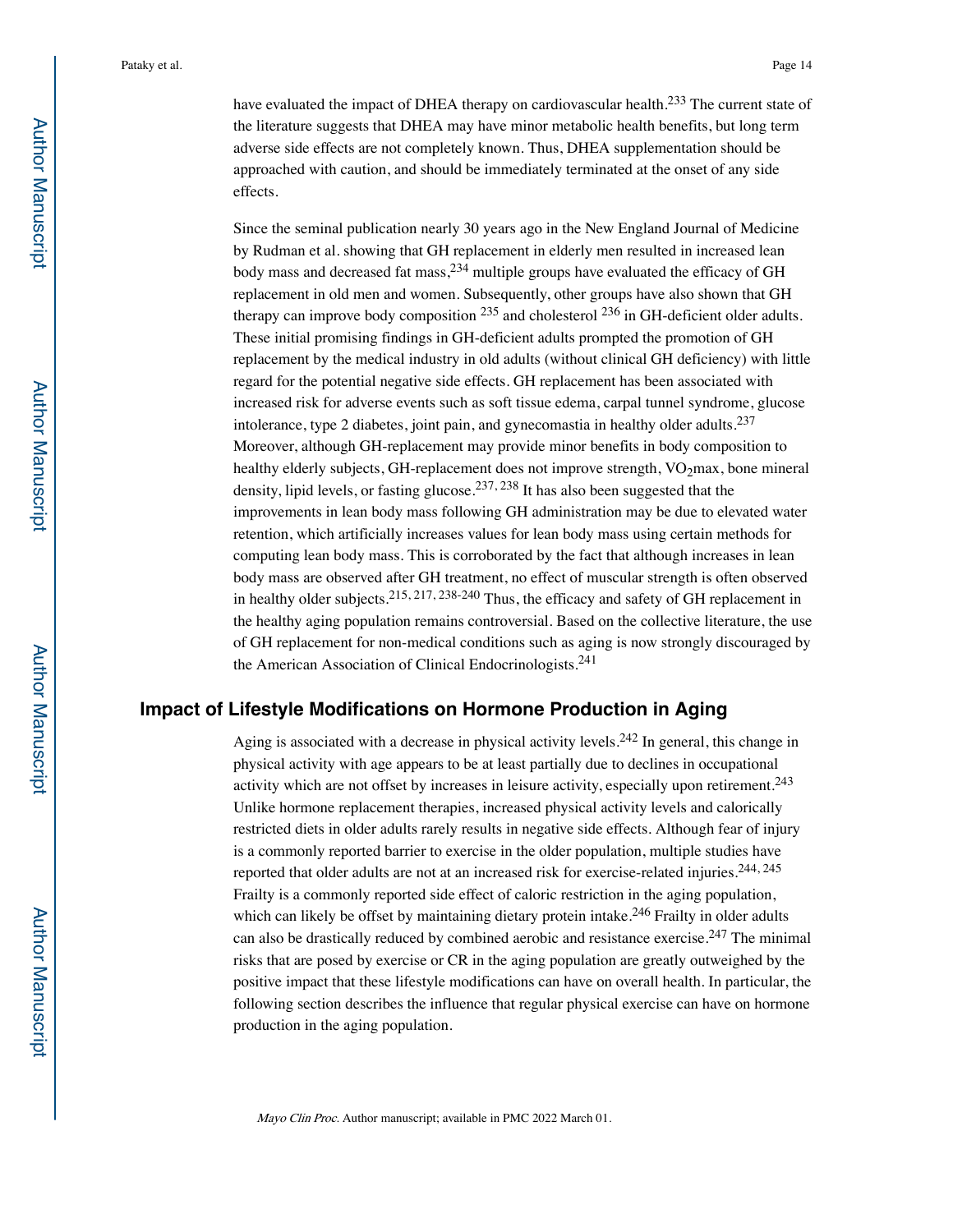Acute RE has been shown to increase endogenous T production in old men,  $248-253$  but this effect is worn of by  $\sim$ 2hr post-exercise.<sup>254</sup> It appears that a low intensity or low volume of acute RE does not result in as robust of an effect as high intensity or high volume exercise on T levels.<sup>253, 255-258</sup> Not surprisingly, the beneficial effects of RE (improved muscle mass and strength, elevated muscle protein synthesis, and increased bone mineral density) are similar to the primary reported functions of T on metabolism. Compared to old men, young men have a greater increase in total and free T in response to an acute bout of  $RE^{248}$ possibly explaining the larger absolute increases in strength that are observed in young men following RET compared to old men.259, 260 However, RET, which increases muscle strength, does not result in elevated basal levels of T in middle-aged or old men. 249, 256, 261-263 RET does appear, however, to increase the effect of an acute bout of high intensity exercise on free and total  $T^{264}$ . Thus, the repeated effect of multiple acute bouts of RE on T level, rather than RET per se, may underlie the beneficial effect of RE on metabolic health in old men. Table 2 summarizes the notable literature that assesses the effects of acute or chronic RE on endogenous T production in old men and women.

Interestingly, when T therapy is combined with RET, there was no additive effect of T therapy on upper or lower body strength.<sup>265</sup> However, RET plus T therapy showed a greater reduction in fat mass compared to RET alone,  $265$  suggesting T therapy in combination with RET may elicit some additional health benefits, such as body composition, but not functional improvements (muscle strength). Currently, it appears that RET is the most effective and safe approach for older adults to attenuate the deleterious effects of ageassociated declines in T on metabolism. T replacement therapy in elderly people should be used with extreme caution, and may only be an acceptable therapy for clinical cases of hypogonadism if prescribed by a physician.

DHEA and DHEA-S are generally found to be increased following exercise. Tremblay et al. observed that acute RE, but not AE, increased DHEA-S in resistance trained 18-55 year-old men.266 Copeland et al. corroborated this finding in women by showing that acute RE, but not AE, increased DHEA in young and old women.<sup>267</sup> Others have found either elevated<sup>268</sup> or unchanged 269 DHEA or DHEA-S in response to acute sub-maximal exercise in older adults. When RET was performed for 4 months in old men and women, Villareal and Holloszy found that there was no change in endogenous levels of DHEA.<sup>228</sup> Hersey et al. corroborated this finding by showing in 70-79 year-old men and women that 6 months of either AET or RET did not result in elevated plasma DHEA.270 Though few studies have been conducted, it appears that increases in DHEA are present following an acute bout of exercise in elderly subjects if the intensity and volume of exercise are robust enough to elicit a response. However, like the response of T to exercise training, DHEA is not altered following exercise training in elderly subjects. Table 3 summarizes the notable literature assessing the effects of acute exercise and exercise training on endogenous DHEA production in elderly men and women.

Although DHEA administration alone has been widely shown to have little to no beneficial effect on metabolic health, some groups have assessed the combined effect of DHEA supplementation with exercise training on human health. In 65-78 year-old men and women it was shown that daily DHEA replacement therapy in addition to 4 months of heavy RET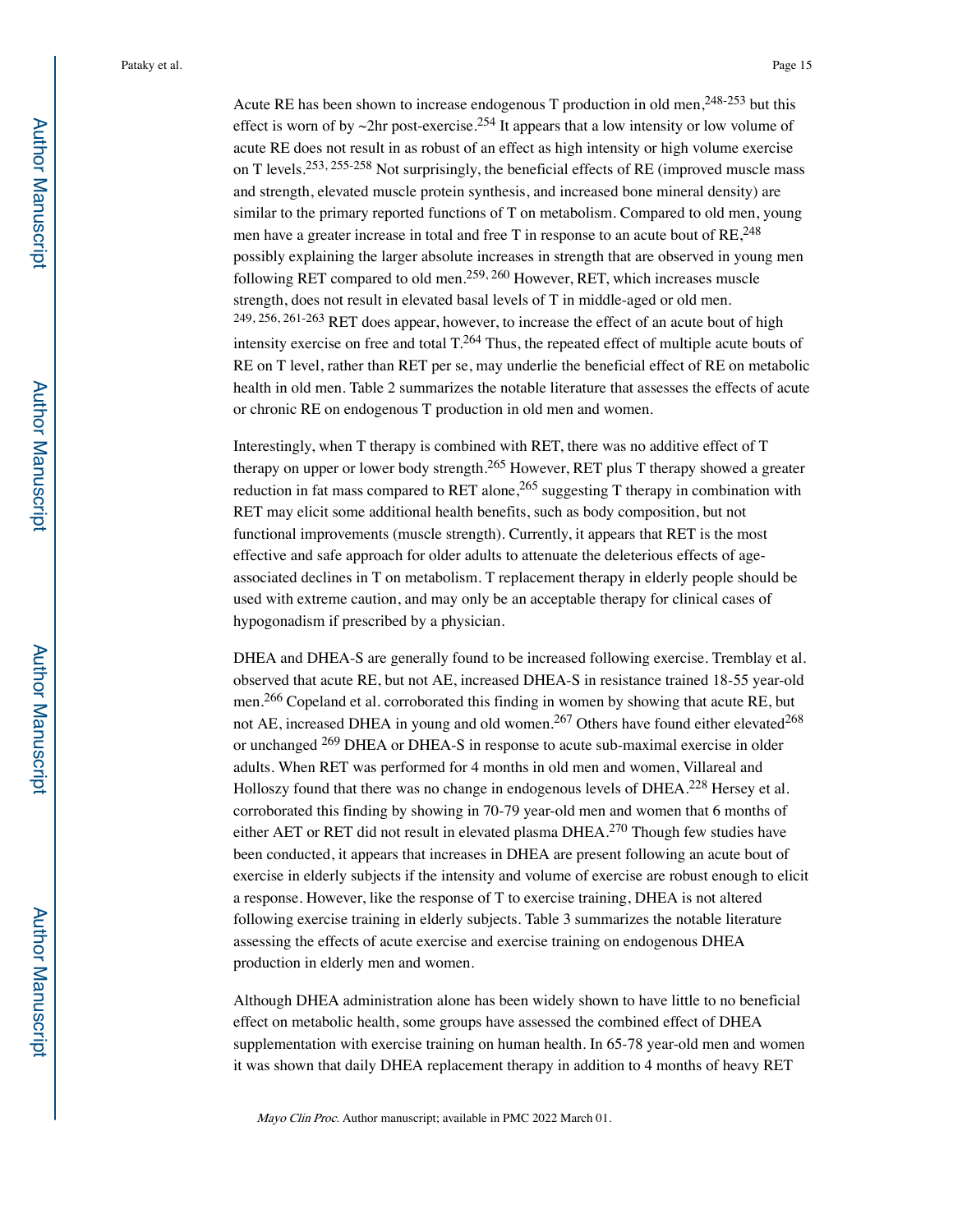had a greater effect than placebo + RET on muscle size and strength.<sup>228</sup> Another group found that DHEA supplementation with light AE or yoga exercise in >70 year old women resulted in increased lower body strength compared to the group which did not receive DHEA.<sup>271</sup> However, Igwebuike discovered that when DHEA was administered during combined AET and RET in post-menopausal women that DHEA therapy provided no additional benefits in physical performance, body composition, or insulin sensitivity compared to training without DHEA.<sup>272</sup> These limited results suggest that DHEA in combination with exercise training may have a beneficial effect on some aspects of human health. However, the modest amount of studies in this area limits the interpretations that can be made regarding the influence of DHEA in combination with exercise training. Of note, none of the aforementioned studies provide a mechanistic explanation for the additional benefit that DHEA potentially provides when combined with exercise training. Since the underlying mechanisms regarding any beneficial effect of DHEA in combination with exercise training remain unclear, we currently do not recommend this strategy for improving metabolic health. Rather, exercise alone (without exogenous hormone therapy) currently remains the most robust and safe option for improving metabolic health in aging populations.

Exercise remains an exciting therapeutic tool that may be used to mitigate the agingassociated dysregulation of the GH/IGF-1 axis. It has long been known in young-middle aged subjects that during an acute bout of exercise there is a sharp rise in GH concentrations in the blood.<sup>273-275</sup> GH is also increased in old subjects in response to acute heavy RE, 256, 276, 277 but in the post-exercise recovery period the reversal of GH back to resting values occurs at a quicker rate in old subjects compared to young.248, 278 The increase in GH during exercise appears to be dependent on exercise intensity.<sup>273</sup> In particular, heavy RE or very high intensity AE will result in the largest GH response.<sup>279</sup> In old men and women, exercise needs to be performed above lactate threshold for a significant increase in GH to occur, but younger subjects can experience increased GH at lower intensities of exercise.280 Table 4 summarizes the notable studies which assess the acute effect of exercise on GH secretion in old subjects.

AET appears to attenuate the acute effect of exercise on GH secretion,<sup>282</sup> but RET does not change the acute effect of exercise on GH release in young<sup>283</sup> or old<sup>281</sup> subjects. Though the mechanisms for the exercise-mediated increase in GH concentration are not completely understood, it has been hypothesized that nitric oxide, afferent neural stimulation, or blood lactate play significant roles in the elevation of GH post-exercise.<sup>284</sup> The beneficial metabolic effects of exercise may partially be due to elevations of GH concentration, but a causal link between post-exercise GH and metabolism will be difficult to explicitly demonstrate. The combined effect of exercise and GH replacement has provided some insight into the effect of GH on metabolism post-exercise. Yarasheski et al. showed that RET plus GH replacement versus RET without GH replacement had a greater increase in fat free mass and protein synthesis, but not muscle strength in young men<sup>285</sup>. The authors attributed the lack of an additive effect of GH on functional capacity of skeletal muscle to increased non-skeletal muscle lean tissue.<sup>285</sup> This finding in young men resulted in a follow up study by the same group in old men. Very similar results were reported,<sup>286</sup> suggesting a lack of an additional functional benefit of GH therapy when combined with RET. Thus, GH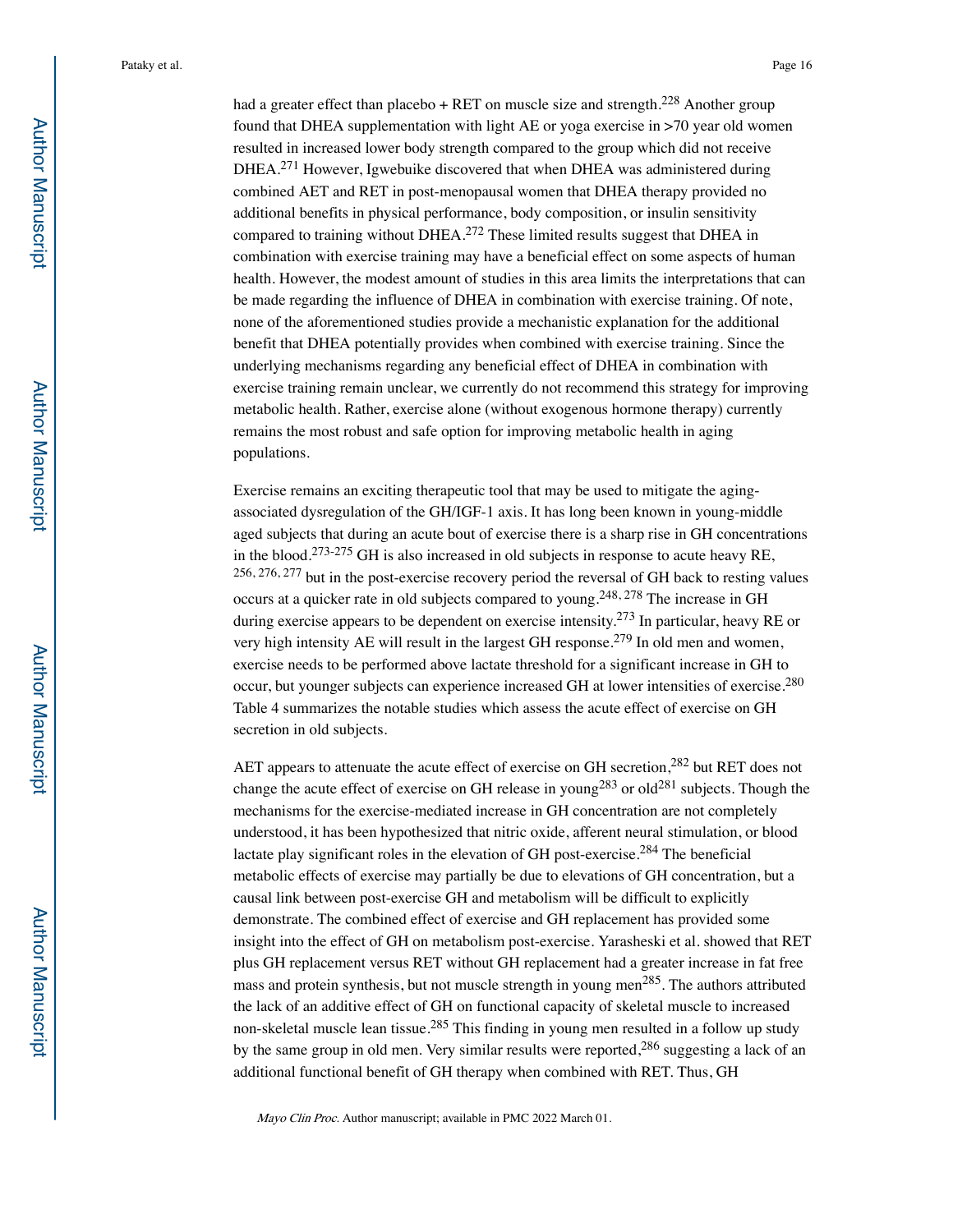replacement does not seem to enhance the exercise benefit on muscle strength and is not recommended as a therapy for aging individuals. Exercise remains the most optimal method for improving metabolic health in older individuals.

Twelve-weeks of CR increases total T in obese men by improving testicular function and reducing conversion of T to β-estradiol by aromatase in the adipose tissue.<sup>89</sup> However, this young population of unhealthy subjects is known to have lower than normal T levels. In another study in young but healthy subjects, CR actually reduced  $T$  levels.<sup>287</sup> Additionally, CR significantly reduces T production in healthy young rats in a dose response fashion.288 However, when rats which have been calorically restricted early in life (reducing T production) are aged, the Leydig cell production of T is significantly greater than in ad libitum-fed controls in older age.<sup>122</sup> Perhaps the reduced  $T$  production at young ages and subsequently increased T production with advancing age serves as a protective effect of CR. However, in late-middle aged  $(\sim 50 \text{ year-old})$  humans who had consistently performed CR for  $\sim$  7.5 years, T production is significantly reduced compared to control subjects that were not calorically restricted.<sup>289</sup> The conflicting findings make it unclear how/if CR can exert an effect on metabolism by regulating T production. In obese subjects who have lost ~30kg of weight, GH secretion is significantly greater than obese subjects who remain weight stable.  $90$  However, as is the case with T, CR does not appear to alter GH production in normal weight subjects. Two of the only long-term CR studies in humans (CALERIE and Biosphere 2) both reported negligible effects on other important hormones discussed in this review (DHEA-S, GH, and IGF-1),<sup>290</sup> providing convincing evidence that CR does not influence the production of these hormones in normal weight subjects. To the best of our knowledge, no comprehensive studies have been performed in older healthy subjects that assess the effect of long term CR on anabolic hormone production. It is important to note that because older adults display a significantly lower anabolic response to low dose dietary protein than younger subjects<sup>246</sup> that caloric restriction in the aging population should limit the reduction in protein intake. Interestingly, Levine et al. reported a significant reduction in all-cause mortality in older adults that consumed a high protein diet ( $\leq 20\%$  kcal protein) compared to older adults consuming a low protein diet  $(< 10\%$  kcal protein).<sup>291</sup> Others have even suggested that to avoid developing frailty that aging adults who partake in CR should ingest as much as 30-35% of their total caloric intake in protein.292 However, potential adverse effects of high protein intake in older adults, especially on renal function, will need further investigation.<sup>293</sup> It will be important to determine the long term effect of CR in elderly subjects on anabolic hormone production, especially when the CR includes an optimal dosage of protein. Until the effect of CR is more clearly described in the elderly population, exercise training currently exerts a more convincing impact on hormone production than CR.

# **Conclusion**

The aging process is quite complex, and can affect a variety of hormones which are important for physical performance, body composition, metabolic health, and cognition. A host of metabolic derangements are associated with the decline in endogenous production of T, DHEA, and GH/IGF-1 during aging (Table 1). As a result, extensive research has examined various approaches for combating the detrimental metabolic impact of andropause, adrenopause, and somatopause. Hormone replacement therapy often results in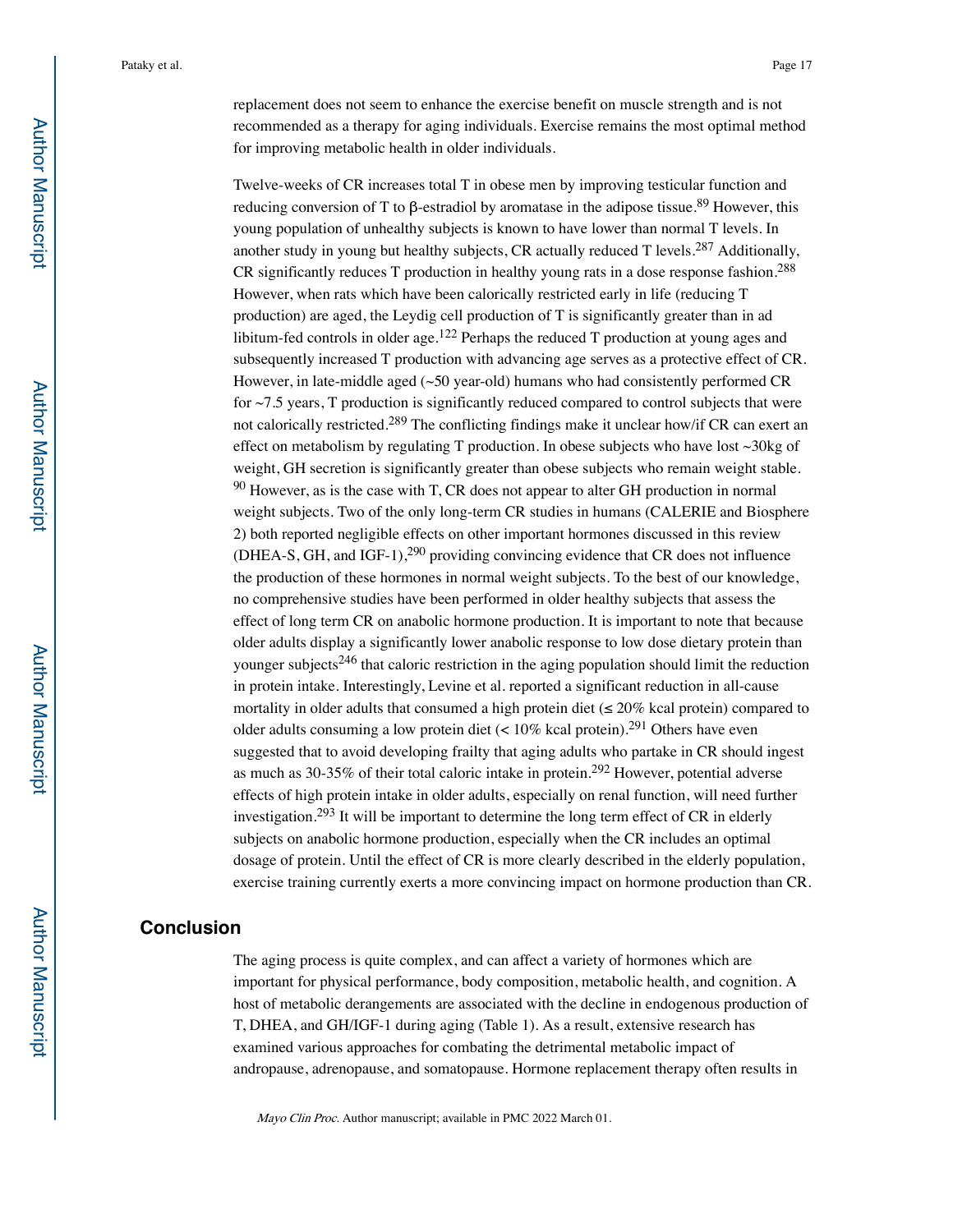either very minor benefit and/or increased risk for adverse events in the healthy aging population. Thus, for aging adults that do not have clinical indications of hormone deficiency based on careful assessment, hormone replacement therapy is not advised. Rather, probably the most effective and modifiable lifestyle factors that result in health benefits during aging are exercise and CR. CR and exercise can aid in preventing excess fat accumulation and maintaining muscle mass, critical factors for preventing age-related frailty and cardio-metabolic risks. As discussed throughout this review, exercise and CR can affect the regulation of multiple hormones that are important for healthy aging. Unlike hormone replacement therapy, exercise or CR rarely result in detectable negative side effects. Additionally, besides the influence that exercise and CR have on endocrine regulation during aging, there are a variety of additional health benefits that these lifestyle modifications can provide. However, the mechanisms responsible for their robust effects on endocrine regulation in older adults are still not completely understood. It will be crucial to further understand how exercise and CR exert such powerful effects on hormonal regulation of metabolism in order to more effectively treat chronic age-related metabolic disease. Because many aging adults are unable to exercise or cannot perform exercise at a high enough intensity to experience significant benefit, the development of drugs or therapies which target the exercise-mediated molecular events involved in hormonal regulation could prove to be quite valuable.

# **Alphabetical List of Abbreviations**

| АE            | aerobic exercise                 |  |  |  |  |
|---------------|----------------------------------|--|--|--|--|
| AET           | aerobic exercise training        |  |  |  |  |
| BMD           | bone mineral density             |  |  |  |  |
| CR            | caloric restriction              |  |  |  |  |
| DHEA          | dehydroepiandrosterone           |  |  |  |  |
| <b>DHEA-S</b> | dehydroepiandrosterone Sulfate   |  |  |  |  |
| GH            | growth hormone                   |  |  |  |  |
| <b>GHRH</b>   | growth hormone-releasing hormone |  |  |  |  |
| HIIT          | high intensity interval training |  |  |  |  |
| IGF-1         | insulin-like growth factor 1     |  |  |  |  |
| RE            | resistance exercise              |  |  |  |  |
| RET           | resistance exercise training     |  |  |  |  |
| SHBG          | sex hormone-binding globulin     |  |  |  |  |
| т             | testosterone                     |  |  |  |  |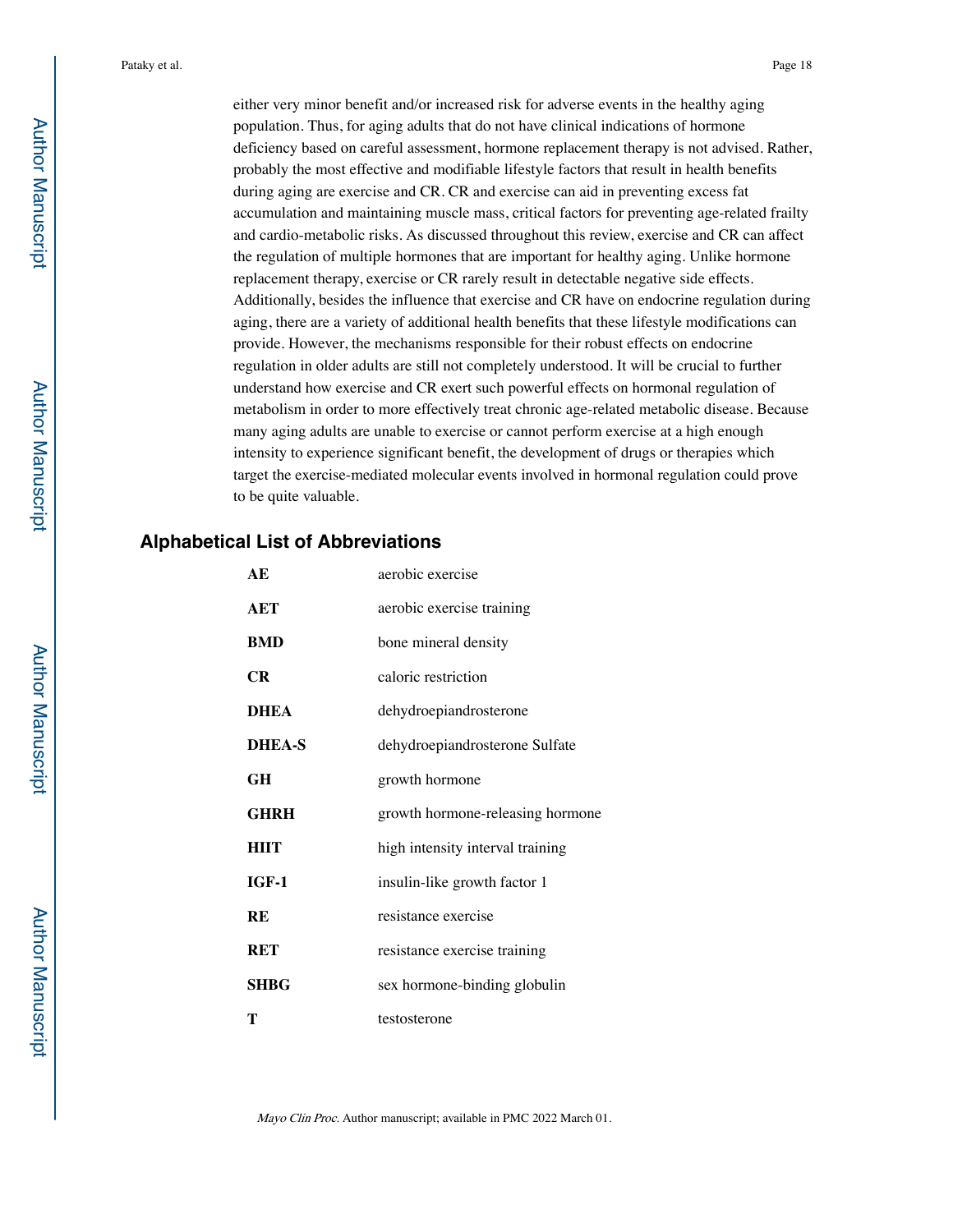# **References**

- 1. Ortman JM, Velkoff VA, Hogan H. An aging nation: the older population in the United States: United States Census Bureau, Economics and Statistics Administration, US; 2014.
- 2. Roberts AW, Ogunwole SU, Blakeslee L, Rabe MA. The population 65 years and older in the United States: 2016: US Department of Commerce, Economics and Statistics Administration, US; 2018.
- 3. Olshansky SJ. From lifespan to healthspan. Jama. 2018;320:1323–1324. [PubMed: 30242384]
- 4. Lamberts SW, Van den Beld AW, Van Der Lely A-J. The endocrinology of aging. Science. 1997;278:419–424. [PubMed: 9334293]
- 5. Greendale GA, Lee NP, Arriola ER. The menopause. The Lancet. 1999;353:571–580.
- 6. Stachowiak G, Pertyński T, Pertyńska-Marczewska M Metabolic disorders in menopause. Przeglad menopauzalny= Menopause review. 2015;14:59. [PubMed: 26327890]
- 7. Polotsky HN, Polotsky AJ. Metabolic implications of menopause. Seminars in reproductive medicine. Vol 28: © Thieme Medical Publishers; 2010:426–434. [PubMed: 20865657]
- 8. Weiss LW, Cureton KJ, Thompson FN. Comparison of serum testosterone and androstenedione responses to weight lifting in men and women. European journal of applied physiology and occupational physiology. 1983;50:413–419. [PubMed: 6683165]
- 9. Guarner-Lans V, Rubio-Ruiz ME, Pérez-Torres I, de MacCarthy GB. Relation of aging and sex hormones to metabolic syndrome and cardiovascular disease. Experimental gerontology. 2011;46:517–523. [PubMed: 21397002]
- 10. Goldman DP, Cutler D, Rowe JW, et al. Substantial health and economic returns from delayed aging may warrant a new focus for medical research. Health affairs. 2013;32:1698–1705. [PubMed: 24101058]
- 11. Holmes SJ, Shalet SM. Which adults develop side effects of growth hormone replacement? Clinical endocrinology. 1995;43:143–149. [PubMed: 7554308]
- 12. Rhoden EL, Morgentaler A. Risks of testosterone-replacement therapy and recommendations for monitoring. New England Journal of Medicine. 2004;350:482–492.
- 13. Basaria S, Coviello AD, Travison TG, et al. Adverse events associated with testosterone administration. New England Journal of Medicine. 2010;363:109–122.
- 14. Janssen JA. Impact of physical exercise on endocrine aging. Sports Endocrinology. Vol 47: Karger Publishers; 2016:68–81.
- 15. Giannoulis MG, Martin FC, Nair KS, Umpleby AM, Sonksen P. Hormone replacement therapy and physical function in healthy older men. Time to talk hormones? Endocrine reviews. 2012;33:314– 377. [PubMed: 22433122]
- 16. Witte A, Fobker M, Gellner R, Knecht S, Flöel A. Caloric restriction improves memory in elderly humans. Proceedings of the National Academy of Sciences. 2009;106:1255–1260.
- 17. Ingram DK, Weindruch R, Spangler EL, Freeman JR, Walford RL. Dietary restriction benefits learning and motor performance of aged mice. Journal of gerontology. 1987;42:78–81. [PubMed: 3794202]
- 18. Fontán-Lozano Á, Sáez-Cassanelli JL, Inda MC, et al. Caloric restriction increases learning consolidation and facilitates synaptic plasticity through mechanisms dependent on NR2B subunits of the NMDA receptor. Journal of Neuroscience. 2007;27:10185–10195. [PubMed: 17881524]
- 19. Kim HH. Regulation of gonadotropin-releasing hormone gene expression. Seminars in reproductive medicine. Vol 25: Copyright© 2007 by Thieme Medical Publishers, Inc., 333 Seventh Avenue, New …; 2007:313–325. [PubMed: 17710727]
- 20. Midzak AS, Chen H, Papadopoulos V, Zirkin BR. Leydig cell aging and the mechanisms of reduced testosterone synthesis. Molecular and cellular endocrinology. 2009;299:23–31. [PubMed: 18761053]
- 21. Vingren JL, Kraemer WJ, Ratamess NA, Anderson JM, Volek JS, Maresh CM. Testosterone physiology in resistance exercise and training. Sports medicine. 2010;40:1037–1053. [PubMed: 21058750]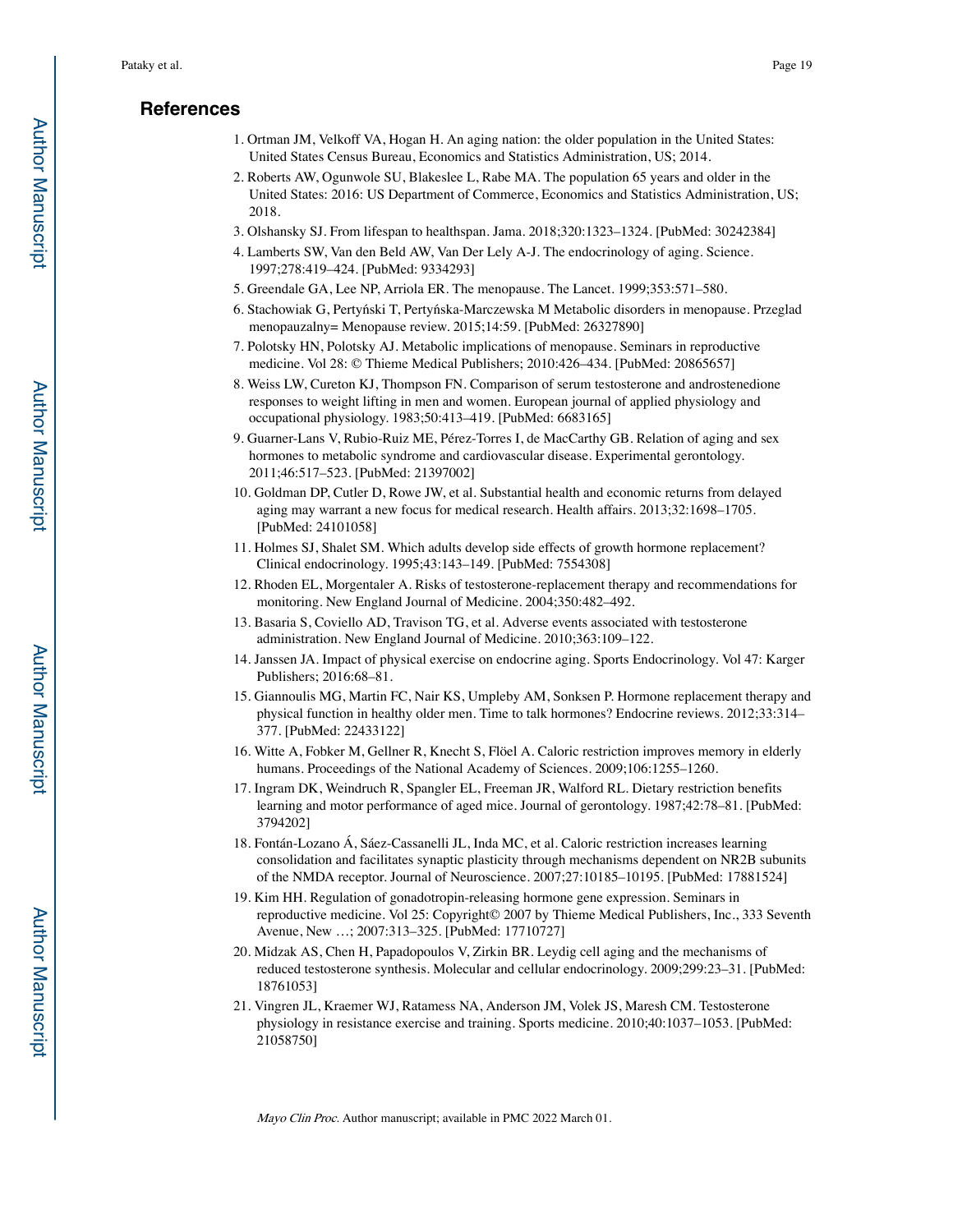- 22. Hobbs CJ, Jones RE, Plymate SR. The effects of sex hormone binding globulin (SHBG) on testosterone transport into the cerebrospinal fluid. The Journal of steroid biochemistry and molecular biology. 1992;42:629–635. [PubMed: 1637726]
- 23. Pardridge WM, Mietus LJ. Transport of steroid hormones through the rat blood-brain barrier: primary role of albumin-bound hormone. The Journal of clinical investigation. 1979;64:145–154. [PubMed: 447850]
- 24. Gobinet J, Poujol N, Sultan C. Molecular action of androgens. Molecular and cellular endocrinology. 2002;198:15–24. [PubMed: 12573810]
- 25. Urban RJ, Bodenburg YH, Gilkison C, et al. Testosterone administration to elderly men increases skeletal muscle strength and protein synthesis. American Journal of Physiology-Endocrinology And Metabolism. 1995;269:E820–E826.
- 26. Bhasin S, Storer TW, Berman N, et al. The effects of supraphysiologic doses of testosterone on muscle size and strength in normal men. New England Journal of Medicine. 1996;335:1–7.
- 27. Snyder PJ, Peachey H, Hannoush P, et al. Effect of testosterone treatment on bone mineral density in men over 65 years of age. The Journal of Clinical Endocrinology & Metabolism. 1999;84:1966– 1972. [PubMed: 10372695]
- 28. Harman SM, Metter EJ, Tobin JD, Pearson J, Blackman MR. Longitudinal effects of aging on serum total and free testosterone levels in healthy men. The Journal of Clinical Endocrinology & Metabolism. 2001;86:724–731. [PubMed: 11158037]
- 29. Matsumoto AM. Andropause: clinical implications of the decline in serum testosterone levels with aging in men. The Journals of Gerontology Series A: Biological Sciences and Medical Sciences. 2002;57:M76–M99.
- 30. Kaufman JM, Vermeulen A. Declining gonadal function in elderly men. Bailliere's clinical endocrinology and metabolism. 1997;11:289–309. [PubMed: 9403124]
- 31. Zumoff B, Strain GW, Miller LK, Rosner W. Twenty-four-hour mean plasma testosterone concentration declines with age in normal premenopausal women. The Journal of Clinical Endocrinology & Metabolism. 1995;80:1429–1430. [PubMed: 7714119]
- 32. Labrie F, Bélanger A, Cusan L, Candas B. Physiological changes in dehydroepiandrosterone are not reflected by serum levels of active androgens and estrogens but of their metabolites: intracrinology. The Journal of Clinical Endocrinology & Metabolism. 1997;82:2403–2409. [PubMed: 9253308]
- 33. Feldman HA, Longcope C, Derby CA, et al. Age trends in the level of serum testosterone and other hormones in middle-aged men: longitudinal results from the Massachusetts male aging study. The Journal of Clinical Endocrinology & Metabolism. 2002;87:589–598. [PubMed: 11836290]
- 34. Travison TG, Araujo AB, Kupelian V, O'Donnell AB, McKinlay JB. The relative contributions of aging, health, and lifestyle factors to serum testosterone decline in men. The Journal of Clinical Endocrinology & Metabolism. 2006;92:549–555. [PubMed: 17148559]
- 35. Fabbri E, An Y, Gonzalez-Freire M, et al. Bioavailable testosterone linearly declines over a wide age spectrum in men and women from the Baltimore Longitudinal Study of Aging. Journals of Gerontology Series A: Biomedical Sciences and Medical Sciences. 2016;71:1202–1209.
- 36. Mulligan T, Iranmanesh A, Kerzner R, Demers LW, Veldhuis JD. Two-week pulsatile gonadotropin releasing hormone infusion unmasks dual (hypothalamic and Leydig cell) defects in the healthy aging male gonadotropic axis. European Journal of Endocrinology. 1999;141:257–266. [PubMed: 10474123]
- 37. Orwoll E, Lambert LC, Marshall LM, et al. Testosterone and estradiol among older men. The Journal of Clinical Endocrinology & Metabolism. 2006;91:1336–1344. [PubMed: 16368750]
- 38. Gray A, Feldman HA, McKinlay JB, Longcope C. Age, disease, and changing sex hormone levels in middle-aged men: results of the Massachusetts Male Aging Study. The Journal of Clinical Endocrinology & Metabolism. 1991;73:1016–1025. [PubMed: 1719016]
- 39. Leifke E, Gorenoi V, Wichers C, Von Zur Mühlen A, Von Büren E, Brabant G. Age-related changes of serum sex hormones, insulin like growth factor 1 and sex hormone binding globulin levels in men: cross sectional data from a healthy male cohort. Clinical endocrinology. 2000;53:689–695. [PubMed: 11155090]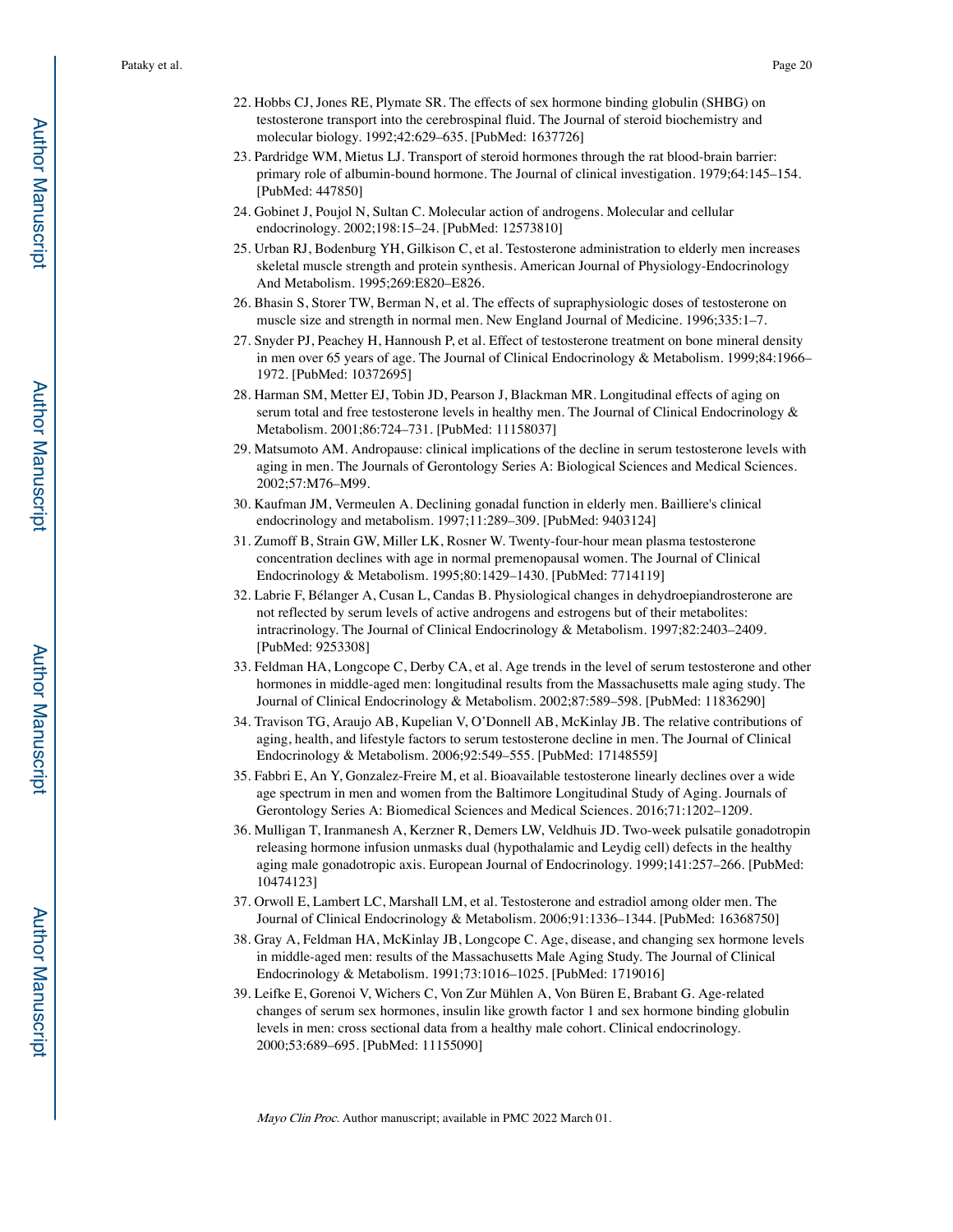- 40. Davis SR, Panjari M, Stanczyk FZ. Clinical review: DHEA replacement for postmenopausal women. The Journal of clinical endocrinology and metabolism. 2011;96:1642–1653. [PubMed: 21411558]
- 41. Kroboth PD, Salek FS, Pittenger AL, Fabian TJ, Frye RF. DHEA and DHEAD-S: a review. The Journal of Clinical Pharmacology. 1999;39:327–348. [PubMed: 10197292]
- 42. Mannella P, Simoncini T, Caretto M, Genazzani A. Dehydroepiandrosterone and cardiovascular disease. Vitamins and hormones. Vol 108: Elsevier; 2018:333–353. [PubMed: 30029733]
- 43. Montanini V, Simoni M, Chiossi G, et al. Age-related changes in plasma dehydroepiandrosterone sulphate, cortisol, testosterone and free testosterone circadian rhythms in adult men. Hormones. 1988;29:1–6.
- 44. Pavlov EP, Harman SM, Chrousos GP, Loriaux DL, Blackman MR. Responses of plasma adrenocorticotropin, cortisol, and dehydroepiandrosterone to ovine corticotropin-releasing hormone in healthy aging men. The Journal of Clinical Endocrinology & Metabolism. 1986;62:767–772. [PubMed: 3005357]
- 45. Parker C Jr, Azziz R, Potter H, Boots L. Adrenal androgen production in response to adrenocorticotropin infusions in men. Endocrine research. 1996;22:717–722. [PubMed: 8969932]
- 46. Kishimoto Y, Hoshi M. Ddhydroepiandrosterone Sulphate in Rat Brain: Incorporation From Blood and Metabolism in vivo. Journal of neurochemistry. 1972;19:2207–2215. [PubMed: 4262849]
- 47. Young J, Couzinet B, Nahoul K, et al. Panhypopituitarism as a model to study the metabolism of dehydroepiandrosterone (DHEA) in humans. The Journal of Clinical Endocrinology & Metabolism. 1997;82:2578–2585. [PubMed: 9253337]
- 48. Mortola J, Yen S. The effects of oral dehydroepiandrosterone on endocrine-metabolic parameters in postmenopausal women. The Journal of Clinical Endocrinology & Metabolism. 1990;71:696– 704. [PubMed: 2144295]
- 49. Šulcová J, Hill M, Hampl R, Starka L. Age and sex related differences in serum levels of unconjugated dehydroepiandrosterone and its sulphate in normal subjects. Journal of Endocrinology. 1997;154:57–62.
- 50. Rainey WE, Carr BR, Sasano H, Suzuki T, Mason JI. Dissecting human adrenal androgen production. Trends in Endocrinology & Metabolism. 2002;13:234–239. [PubMed: 12128283]
- 51. Orentreich N, Brind JL, Rizer RL, Vogelman JH. Age changes and sex differences in serum dehydroepiandrosterone sulfate concentrations throughout adulthood. The Journal of Clinical Endocrinology & Metabolism. 1984;59:551–555. [PubMed: 6235241]
- 52. Hartman ML, Faria AC, Vance ML, Johnson ML, Thorner MO, Veldhuis JD. Temporal structure of in vivo growth hormone secretory events in humans. American Journal of Physiology-Endocrinology And Metabolism. 1991;260:E101–E110.
- 53. Takahashi Y, Kipnis D, Daughaday W. Growth hormone secretion during sleep. The Journal of clinical investigation. 1968;47:2079–2090. [PubMed: 5675428]
- 54. Ho KY, Veldhuis JD, Johnson ML, et al. Fasting enhances growth hormone secretion and amplifies the complex rhythms of growth hormone secretion in man. The Journal of clinical investigation. 1988;81:968–975. [PubMed: 3127426]
- 55. Tannenbaum GS, Ling N. The interrelationship of growth hormone (GH)-releasing factor and somatostatin in generation of the ultradian rhythm of GH secretion. Endocrinology. 1984;115:1952–1957. [PubMed: 6149116]
- 56. Khatib N, Gaidhane S, Gaidhane AM, et al. Ghrelin: ghrelin as a regulatory Peptide in growth hormone secretion. Journal of clinical and diagnostic research: JCDR. 2014;8:MC13. [PubMed: 25302229]
- 57. Hartman ML, Clayton PE, Johnson ML, et al. A low dose euglycemic infusion of recombinant human insulin-like growth factor I rapidly suppresses fasting-enhanced pulsatile growth hormone secretion in humans. The Journal of clinical investigation. 1993;91:2453–2462. [PubMed: 8514857]
- 58. Roelfsema V, Clark RG. The growth hormone and insulin-like growth factor axis: its manipulation for the benefit of growth disorders in renal failure. Journal of the American Society of Nephrology. 2001;12:1297–1306. [PubMed: 11373355]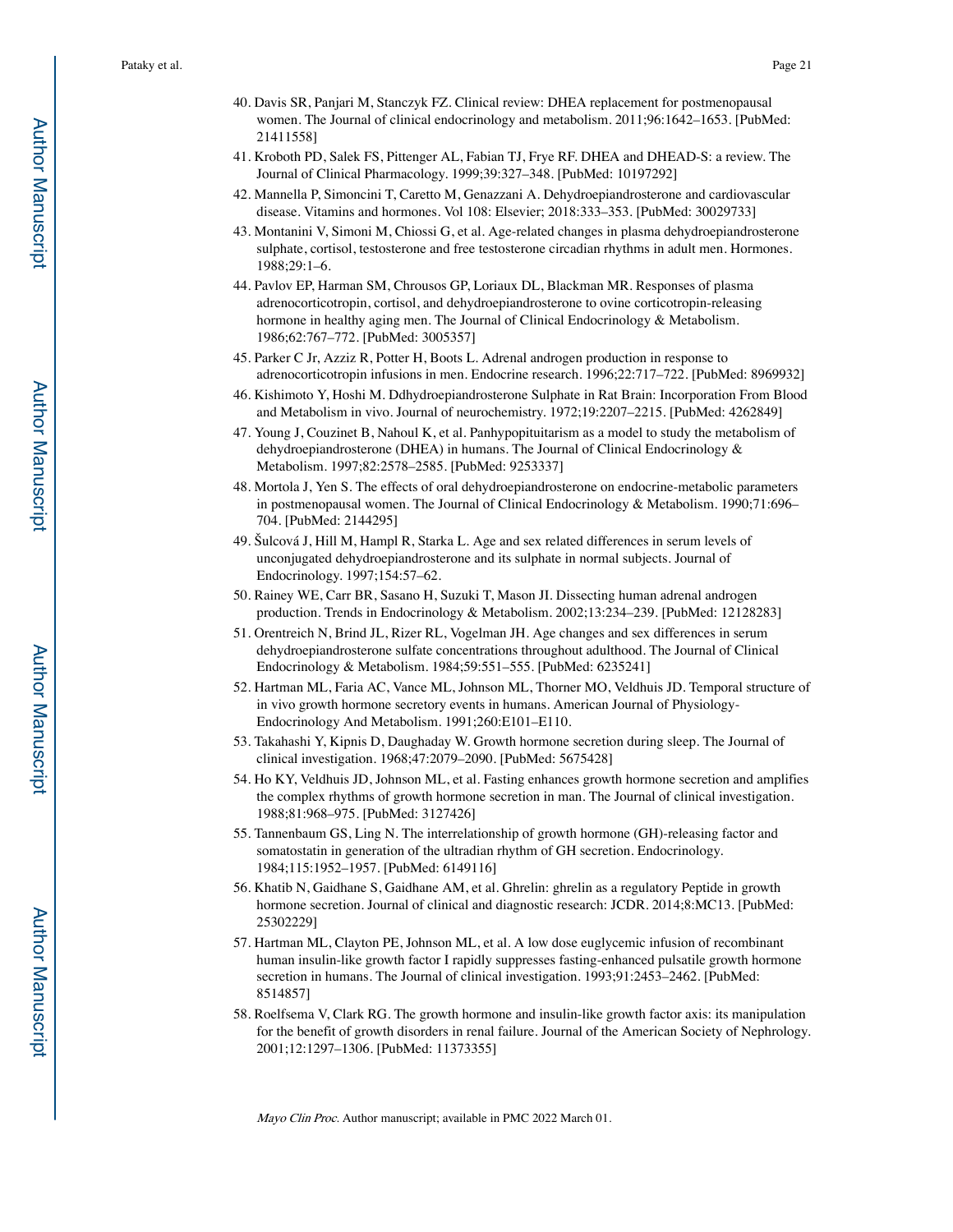- 59. Finkelstein JW, Roffwarg HP, Boyar RM, Kream J, Hellman L. Age-related change in the twentyfour hour spontaneous secretion of growth hormone. The Journal of Clinical Endocrinology & Metabolism. 1972;35:665–670. [PubMed: 5071338]
- 60. Iranmanesh A, Lizarralde G, Veldhuis JD. Age and relative adiposity are specific negative determinants of the frequency and amplitude of growth hormone (GH) secretory bursts and the half-life of endogenous GH in healthy men. The Journal of Clinical Endocrinology & Metabolism. 1991;73:1081–1088. [PubMed: 1939523]
- 61. Corpas E, Harman SM, Blackman MR. Human growth hormone and human aging. Endocrine reviews. 1993;14:20–39. [PubMed: 8491152]
- 62. Le Roith D, Bondy C, Yakar S, Liu J-L, Butler A. The somatomedin hypothesis: 2001. Endocrine reviews. 2001;22:53–74. [PubMed: 11159816]
- 63. Ohlsson C, Mohan S, Sjogren K, et al. The role of liver-derived insulin-like growth factor-I. Endocrine reviews. 2009;30:494–535. [PubMed: 19589948]
- 64. Adams GR. Invited Review: Autocrine/paracrine IGF-I and skeletal muscle adaptation. Journal of Applied Physiology. 2002;93:1159–1167. [PubMed: 12183514]
- 65. Laron Z. The GH-IGF1 axis and longevity. The paradigm of IGF1 deficiency. Hormones. 2008;7:24–27. [PubMed: 18359741]
- 66. Veldhuis JD, Erickson D, Iranmanesh A, Miles JM, Bowers CY. Sex-steroid control of the aging somatotropic axis. Endocrinology and Metabolism Clinics. 2005;34:877–893. [PubMed: 16310628]
- 67. Lombardi G, Tauchmanova L, Di CS, et al. Somatopause: dismetabolic and bone effects. Journal of endocrinological investigation. 2005;28:36–42.
- 68. Anawalt BD, Merriam GR. Neuroendocrine aging in men: andropause and somatopause. Endocrinology and metabolism clinics of North America. 2001;30:647–669. [PubMed: 11571935]
- 69. Zeng Q, Dong S-Y, Sun X-N, Xie J, Cui Y. Percent body fat is a better predictor of cardiovascular risk factors than body mass index. Brazilian Journal of Medical and Biological Research. 2012;45:591–600. [PubMed: 22510779]
- 70. Bosy-Westphal A, Geisler C, Onur S, et al. Value of body fat mass vs anthropometric obesity indices in the assessment of metabolic risk factors. International journal of obesity. 2006;30:475. [PubMed: 16261188]
- 71. Svartberg J, Agledahl I, Figenschau Y, Sildnes T, Waterloo K, Jorde R. Testosterone treatment in elderly men with subnormal testosterone levels improves body composition and BMD in the hip. International journal of impotence research. 2008;20:378. [PubMed: 18480825]
- 72. Kelly D, Jones T. Testosterone and obesity. Obesity Reviews. 2015;16:581–606. [PubMed: 25982085]
- 73. Glass AR, Swerdloff RS, Bray GA, Dahms WT, Atkinson RL. Low serum testosterone and sexhormone-binding-globulin in massively obese men. The Journal of Clinical Endocrinology & Metabolism. 1977;45:1211–1219. [PubMed: 338622]
- 74. Allan CA, McLachlan RI. Androgens and obesity. Current Opinion in Endocrinology, Diabetes and Obesity. 2010;17:224–232.
- 75. Hernández-Morante JJ, Pérez-de-Heredia F, Luján JA, Zamora S, Garaulet M. Role of DHEA-S on body fat distribution: gender-and depot-specific stimulation of adipose tissue lipolysis. Steroids. 2008;73:209–215. [PubMed: 18063002]
- 76. Haffner S, Valdez R, Stern M, Katz M. Obesity, body fat distribution and sex hormones in men. International journal of obesity and related metabolic disorders: journal of the International Association for the Study of Obesity. 1993;17:643–649.
- 77. Abbasi A, Duthie EH Jr, Sheldahl L, et al. Association of dehydroepiandrosterone sulfate, body composition, and physical fitness in independent community dwelling older men and women. Journal of the American Geriatrics Society. 1998;46:263–273. [PubMed: 9514370]
- 78. De Pergola G, Giagulli V, Garruti G, et al. Low dehydroepiandrosterone circulating levels in premenopausal obese women with very high body mass index. Metabolism-Clinical and Experimental. 1991;40:187–190. [PubMed: 1824869]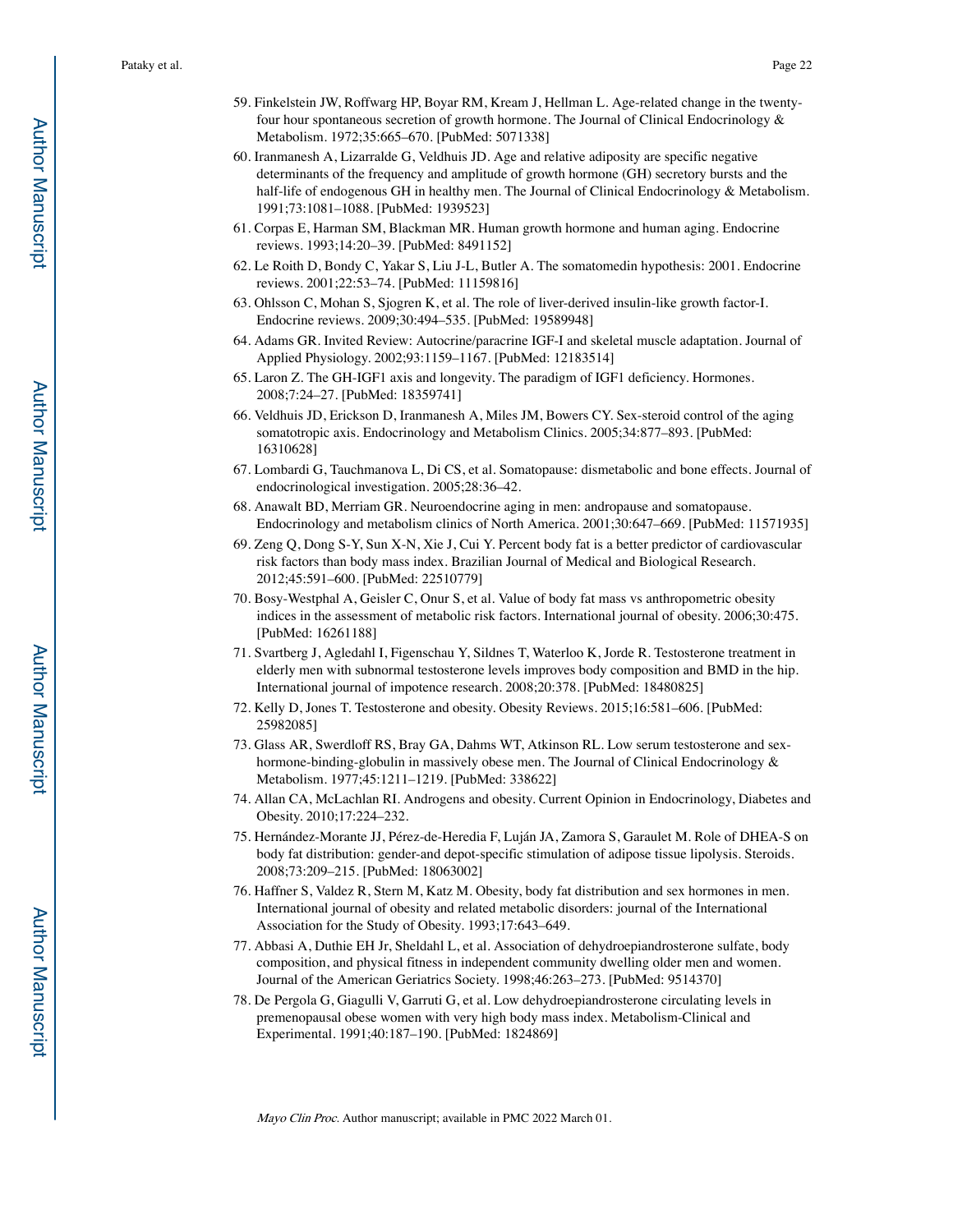- 79. Salomon F, Cuneo RC, Hesp R, Sönksen PH. The effects of treatment with recombinant human growth hormone on body composition and metabolism in adults with growth hormone deficiency. New England Journal of Medicine. 1989;321:1797–1803.
- 80. Binnerts A, Swart GR, Wilson JP, et al. The effect of growth hormone administration in growth hormone deficient adults on bone, protein, carbohydrate and lipid homeostasis, as well as on body composition. Clinical endocrinology. 1992;37:79–87. [PubMed: 1424196]
- 81. Attallah H, Friedlander AL, Nino-Murcia M, Hoffman AR. Effects of growth hormone and pioglitazone in viscerally obese adults with impaired glucose tolerance: a factorial clinical trial. PLoS clinical trials. 2007;2:e21. [PubMed: 17479164]
- 82. Redman LM, Heilbronn LK, Martin CK, et al. Effect of calorie restriction with or without exercise on body composition and fat distribution. The Journal of Clinical Endocrinology & Metabolism. 2007;92:865–872. [PubMed: 17200169]
- 83. Racette SB, Weiss EP, Villareal DT, et al. One year of caloric restriction in humans: feasibility and effects on body composition and abdominal adipose tissue. The Journals of Gerontology Series A: Biological Sciences and Medical Sciences. 2006;61:943–950.
- 84. Fontana L, Meyer TE, Klein S, Holloszy JO. Long-term calorie restriction is highly effective in reducing the risk for atherosclerosis in humans. Proceedings of the national Academy of Sciences. 2004;101:6659–6663.
- 85. Rochon J, Bales CW, Ravussin E, et al. Design and conduct of the CALERIE study: comprehensive assessment of the long-term effects of reducing intake of energy. Journals of Gerontology Series A: Biomedical Sciences and Medical Sciences. 2010;66:97–108.
- 86. Ravussin E, Redman LM, Rochon J, et al. A 2-year randomized controlled trial of human caloric restriction: feasibility and effects on predictors of health span and longevity. The Journals of Gerontology: Series A. 2015;70:1097–1104.
- 87. Weindruch R, Walford RL. Dietary restriction in mice beginning at 1 year of age: effect on lifespan and spontaneous cancer incidence. Science. 1982;215:1415–1418. [PubMed: 7063854]
- 88. Weindruch R, Walford RL, Fligiel S, Guthrie D. The retardation of aging in mice by dietary restriction: longevity, cancer, immunity and lifetime energy intake. The Journal of nutrition. 1986;116:641–654. [PubMed: 3958810]
- 89. Schulte D, Hahn M, Oberhäuser F, et al. Caloric restriction increases serum testosterone concentrations in obese male subjects by two distinct mechanisms. Hormone and Metabolic Research. 2014;46:283–286. [PubMed: 24198220]
- 90. Rasmussen M, Hvidberg A, Juul A, et al. Massive weight loss restores 24-hour growth hormone release profiles and serum insulin-like growth factor-I levels in obese subjects. The Journal of Clinical Endocrinology & Metabolism. 1995;80:1407–1415. [PubMed: 7536210]
- 91. Wild S, Roglic G, Green A, Sicree R, King H. Global prevalence of diabetes: estimates for the year 2000 and projections for 2030. Diabetes care. 2004;27:1047–1053. [PubMed: 15111519]
- 92. Boyle JP, Honeycutt AA, Narayan KV, et al. Projection of diabetes burden through 2050: impact of changing demography and disease prevalence in the US. Diabetes care. 2001;24:1936–1940. [PubMed: 11679460]
- 93. Muller M, Grobbee DE, Den Tonkelaar I, Lamberts SW, Van Der Schouw YT. Endogenous sex hormones and metabolic syndrome in aging men. The Journal of Clinical Endocrinology & Metabolism. 2005;90:2618–2623. [PubMed: 15687322]
- 94. Patel SM, Ratcliffe SJ, Reilly MP, et al. Higher serum testosterone concentration in older women is associated with insulin resistance, metabolic syndrome, and cardiovascular disease. The Journal of Clinical Endocrinology & Metabolism. 2009;94:4776–4784. [PubMed: 19846742]
- 95. Yeap BB, Chubb SP, Hyde Z, et al. Lower serum testosterone is independently associated with insulin resistance in non-diabetic older men: the Health In Men Study. European Journal of Endocrinology. 2009;161:591–598. [PubMed: 19661128]
- 96. Johansson J-O, Fowelin J, Landin K, Lager I, Bengtsson B-Å. Growth hormone-deficient adults are insulin-resistant. Metabolism. 1995;44:1126–1129. [PubMed: 7666785]
- 97. Hew F, Koschmann M, Christopher M, et al. Insulin resistance in growth hormone-deficient adults: defects in glucose utilization and glycogen synthase activity. The Journal of Clinical Endocrinology & Metabolism. 1996;81:555–564. [PubMed: 8636267]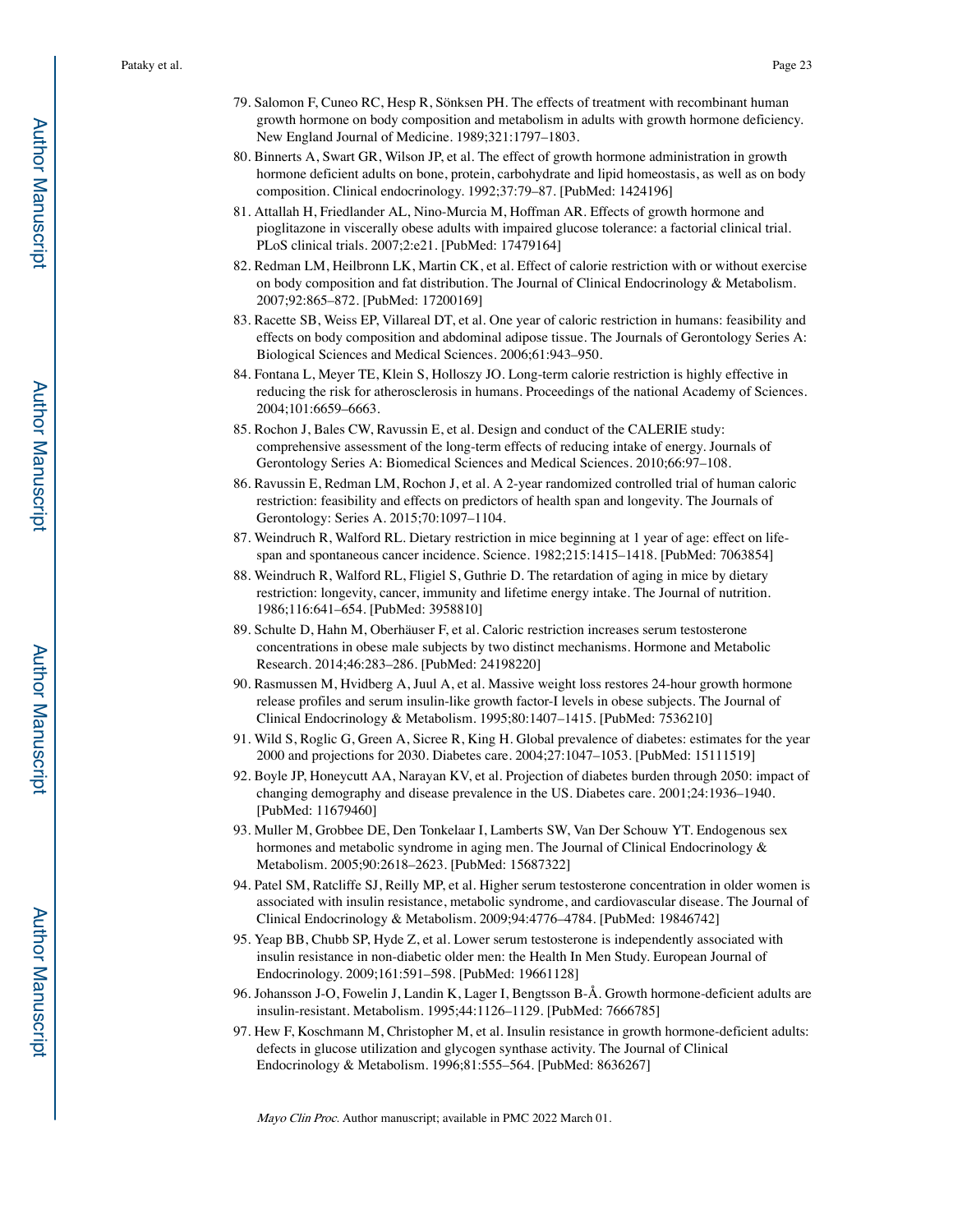- 98. Mitchell LE, Sprecher DL, Borecki IB, Rice T, Laskarzewski PM, Rao D. Evidence for an association between dehydroepiandrosterone sulfate and nonfatal, premature myocardial infarction in males. Circulation. 1994;89:89–93. [PubMed: 8281699]
- 99. Herrington DM. Dehydroepiandrosterone and coronary atherosclerosis. Annals of the New York Academy of Sciences. 1995;774:271–280. [PubMed: 8597465]
- 100. Herrington DM, Gordon GB, Achuff SC, et al. Plasma dehydroepiandrosterone and dehydroepiandrosterone sulfate in patients undergoing diagnostic coronary angiography. Journal of the American College of Cardiology. 1990;16:862–870. [PubMed: 2146310]
- 101. Feldman HA, Johannes CB, Araujo AB, Mohr BA, Longcope C, McKinlay JB. Low dehydroepiandrosterone and ischemic heart disease in middle-aged men: prospective results from the Massachusetts Male Aging Study. American journal of epidemiology. 2001;153:79–89. [PubMed: 11159150]
- 102. Houmard JA, Tanner CJ, Slentz CA, Duscha BD, McCartney JS, Kraus WE. Effect of the volume and intensity of exercise training on insulin sensitivity. Journal of applied physiology. 2004;96:101–106. [PubMed: 12972442]
- 103. Richter EA, Garetto LP, Goodman MN, Ruderman NB. Muscle glucose metabolism following exercise in the rat: increased sensitivity to insulin. The Journal of clinical investigation. 1982;69:785–793. [PubMed: 6804492]
- 104. Cartee GD, Young DA, Sleeper MD, Zierath J, Wallberg-Henriksson H, Holloszy J. Prolonged increase in insulin-stimulated glucose transport in muscle after exercise. American Journal of Physiology-Endocrinology And Metabolism. 1989;256:E494–E499.
- 105. Wojtaszewski J, Hansen BF, Kiens B, Markuns J, Goodyear L, Richter E. Insulin signaling and insulin sensitivity after exercise in human skeletal muscle. Diabetes. 2000;49:325–331. [PubMed: 10868952]
- 106. Cartee GD, Arias EB, Yu CS, Pataky MW. Novel single skeletal muscle fiber analysis reveals a fiber type-selective effect of acute exercise on glucose uptake. American Journal of Physiology-Endocrinology and Metabolism. 2016;311 :E818–E824. [PubMed: 27600826]
- 107. Pataky MW, Yu CS, Nie Y, et al. Skeletal muscle fiber type-selective effects of acute exercise on insulin-stimulated glucose uptake in insulin-resistant, high-fat-fed rats. American Journal of Physiology-Endocrinology and Metabolism. 2019;316:E695–E706. [PubMed: 30753114]
- 108. Davidson MB. The effect of aging on carbohydrate metabolism: a review of the English literature and a practical approach to the diagnosis of diabetes mellitus in the elderly. Metabolism. 1979;28:688–705. [PubMed: 377005]
- 109. Amati F, Dubé JJ, Coen PM, Stefanovic-Racic M, Toledo FG, Goodpaster BH. Physical inactivity and obesity underlie the insulin resistance of aging. Diabetes care. 2009;32:1547–1549. [PubMed: 19401446]
- 110. Lanza IR, Short DK, Short KR, et al. Endurance exercise as a countermeasure for aging. Diabetes. 2008;57:2933–2942. [PubMed: 18716044]
- 111. Robinson MM, Dasari S, Konopka AR, et al. Enhanced protein translation underlies improved metabolic and physical adaptations to different exercise training modes in young and old humans. Cell metabolism. 2017;25:581–592. [PubMed: 28273480]
- 112. Hurel S, Koppiker N, Newkirk J, et al. Relationship of physical exercise and ageing to growth hormone production. Clinical Endocrinology. 1999;51:687–691. [PubMed: 10619972]
- 113. Copeland JL, Chu SY, Tremblay MS. Aging, physical activity, and hormones in women—a review. Journal of aging and physical activity. 2004;12:101–116. [PubMed: 15211024]
- 114. Larson-Meyer DE, Heilbronn LK, Redman LM, et al. Effect of calorie restriction with or without exercise on insulin sensitivity, β-cell function, fat cell size, and ectopic lipid in overweight subjects. Diabetes care. 2006;29:1337–1344. [PubMed: 16732018]
- 115. Weiss EP, Racette SB, Villareal DT, et al. Improvements in glucose tolerance and insulin action induced by increasing energy expenditure or decreasing energy intake: a randomized controlled trial. The American journal of clinical nutrition. 2006;84:1033–1042. [PubMed: 17093155]
- 116. Johnson ML, Distelmaier K, Lanza IR, et al. Mechanism by which caloric restriction improves insulin sensitivity in sedentary obese adults. Diabetes. 2016;65:74–84. [PubMed: 26324180]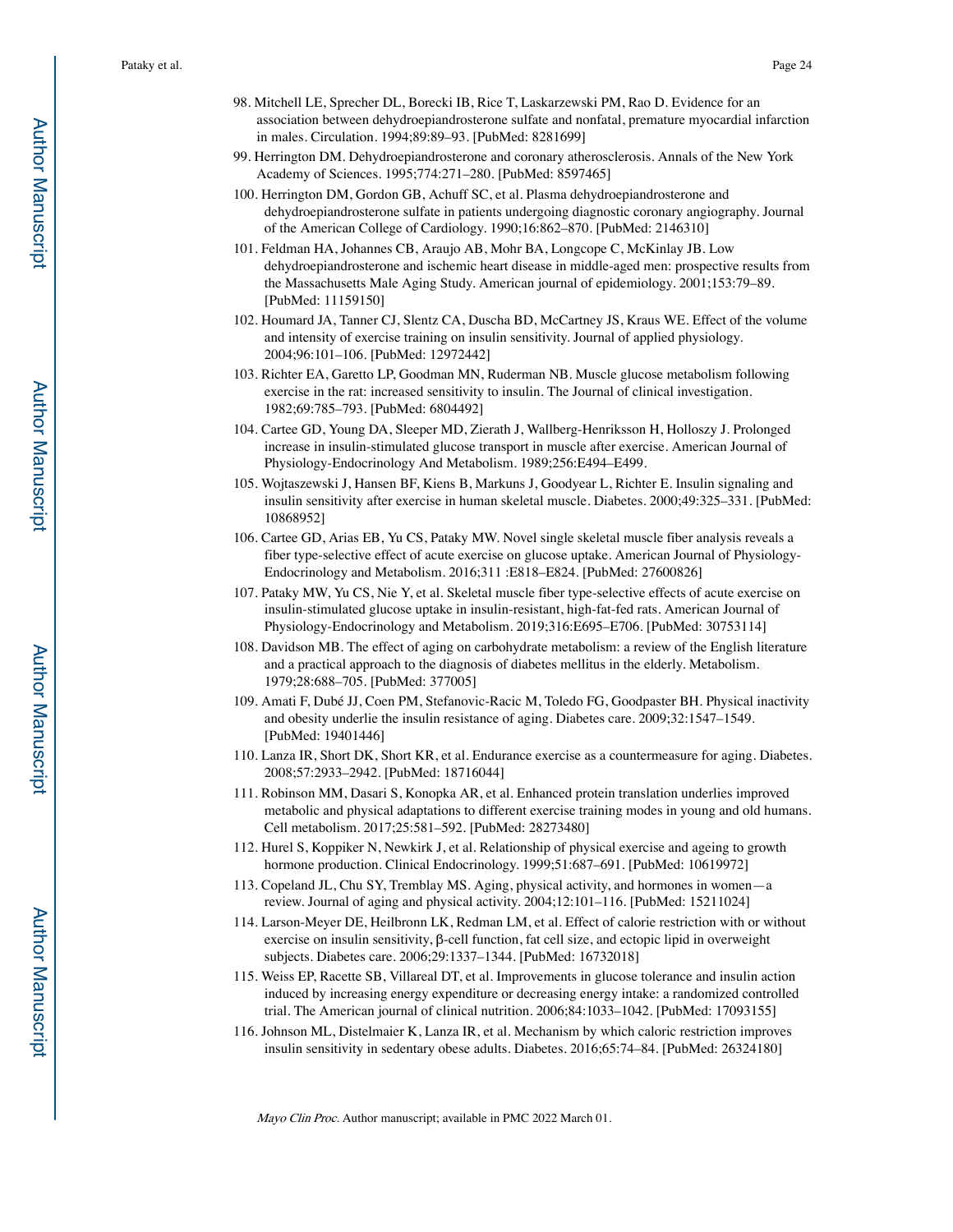- 117. Menshikova EV, Ritov VB, Dube JJ, et al. Calorie restriction-induced weight loss and exercise have differential effects on skeletal muscle mitochondria despite similar effects on insulin sensitivity. The Journals of Gerontology: Series A. 2017;73:81–87.
- 118. Coon PJ, Rogus EM, Drinkwater D, Muller DC, Goldberg AP. Role of body fat distribution in the decline in insulin sensitivity and glucose tolerance with age. The Journal of Clinical Endocrinology & Metabolism. 1992;75:1125–1132. [PubMed: 1400882]
- 119. Masoro E, Shimokawa I, Yu B. Retardation of the aging processes in rats by food restriction. Annals of the New York Academy of Sciences. 1991;621:337–352. [PubMed: 1859095]
- 120. Zheng Y, Zhang W, Pendleton E, et al. Improved insulin sensitivity by calorie restriction is associated with reduction of ERK and p70S6K activities in the liver of obese Zucker rats. The Journal of endocrinology. 2009;203:337. [PubMed: 19801385]
- 121. Sharma N, Castorena CM, Cartee GD. Greater insulin sensitivity in calorie restricted rats occurs with unaltered circulating levels of several important myokines and cytokines. Nutrition & metabolism. 2012;9:90. [PubMed: 23067400]
- 122. Chen H, Luo L, Liu J, Brown T, Zirkin BR. Aging and caloric restriction: effects on Leydig cell steroidogenesis. Experimental gerontology. 2005;40:498–505. [PubMed: 15935587]
- 123. Hoppeler H, Weibel E. Limits for oxygen and substrate transport in mammals. Journal of Experimental Biology. 1998;201:1051–1064.
- 124. Lindstedt SL, Wells DJ. Skeletal muscle mitochondria: the aerobic gate? Oxygen Transfer from Atmosphere to Tissues: Springer; 1988:207–213.
- 125. Larson-Meyer DE, Newcomer BR, Hunter GR, Hetherington HP, Weinsier RL. 31P MRS measurement of mitochondrial function in skeletal muscle: reliability, force-level sensitivity and relation to whole body maximal oxygen uptake. NMR in Biomedicine: An International Journal Devoted to the Development and Application of Magnetic Resonance In Vivo. 2000;13:14–27.
- 126. Short KR, Bigelow ML, Kahl J, et al. Decline in skeletal muscle mitochondrial function with aging in humans. Proceedings of the National Academy of Sciences. 2005;102:5618–5623.
- 127. Barazzoni R, Short KR, Nair KS. Effects of aging on mitochondrial DNA copy number and cytochromec oxidase gene expression in rat skeletal muscle, liver, and heart. Journal of Biological Chemistry. 2000;275:3343–3347.
- 128. Welle S, Bhatt K, Shah B, Needler N, Delehanty JM, Thornton CA. Reduced amount of mitochondrial DNA in aged human muscle. Journal of applied physiology. 2003;94:1479–1484. [PubMed: 12496142]
- 129. Ladenvall P, Persson CU, Mandalenakis Z, et al. Low aerobic capacity in middle-aged men associated with increased mortality rates during 45 years of follow-up. European journal of preventive cardiology. 2016;23:1557–1564. [PubMed: 27462049]
- 130. Pitteloud N, Mootha VK, Dwyer AA, et al. Relationship between testosterone levels, insulin sensitivity, and mitochondrial function in men. Diabetes care. 2005;28:1636–1642. [PubMed: 15983313]
- 131. Usui T, Kajita K, Kajita T, et al. Elevated mitochondrial biogenesis in skeletal muscle is associated with testosterone-induced body weight loss in male mice. FEBS letters. 2014;588:1935–1941. [PubMed: 24726723]
- 132. Rovira-Llopis S, Bañuls C, de Marañon AM, et al. Low testosterone levels are related to oxidative stress, mitochondrial dysfunction and altered subclinical atherosclerotic markers in type 2 diabetic male patients. Free Radical Biology and Medicine. 2017;108:155–162. [PubMed: 28359952]
- 133. Guo W, Wong S, Li M, et al. Testosterone plus low-intensity physical training in late life improves functional performance, skeletal muscle mitochondrial biogenesis, and mitochondrial quality control in male mice. PLoS One. 2012;7:e51180. [PubMed: 23240002]
- 134. Labrie F, Bélanger A, Luu-The V, et al. DHEA and the intracrine formation of androgens and estrogens in peripheral target tissues: its role during aging. Steroids. 1998;63:322–328. [PubMed: 9618795]
- 135. Haydar ZR, Blackman MR, Tobin JD, Wright JG, Fleg JL. The Relationship Between Aerobic Exercise Capacity and Circulating IGF-1 Levels In Healthy Men and Women. Journal of the American Geriatrics Society. 2000;48:139–145. [PubMed: 10682942]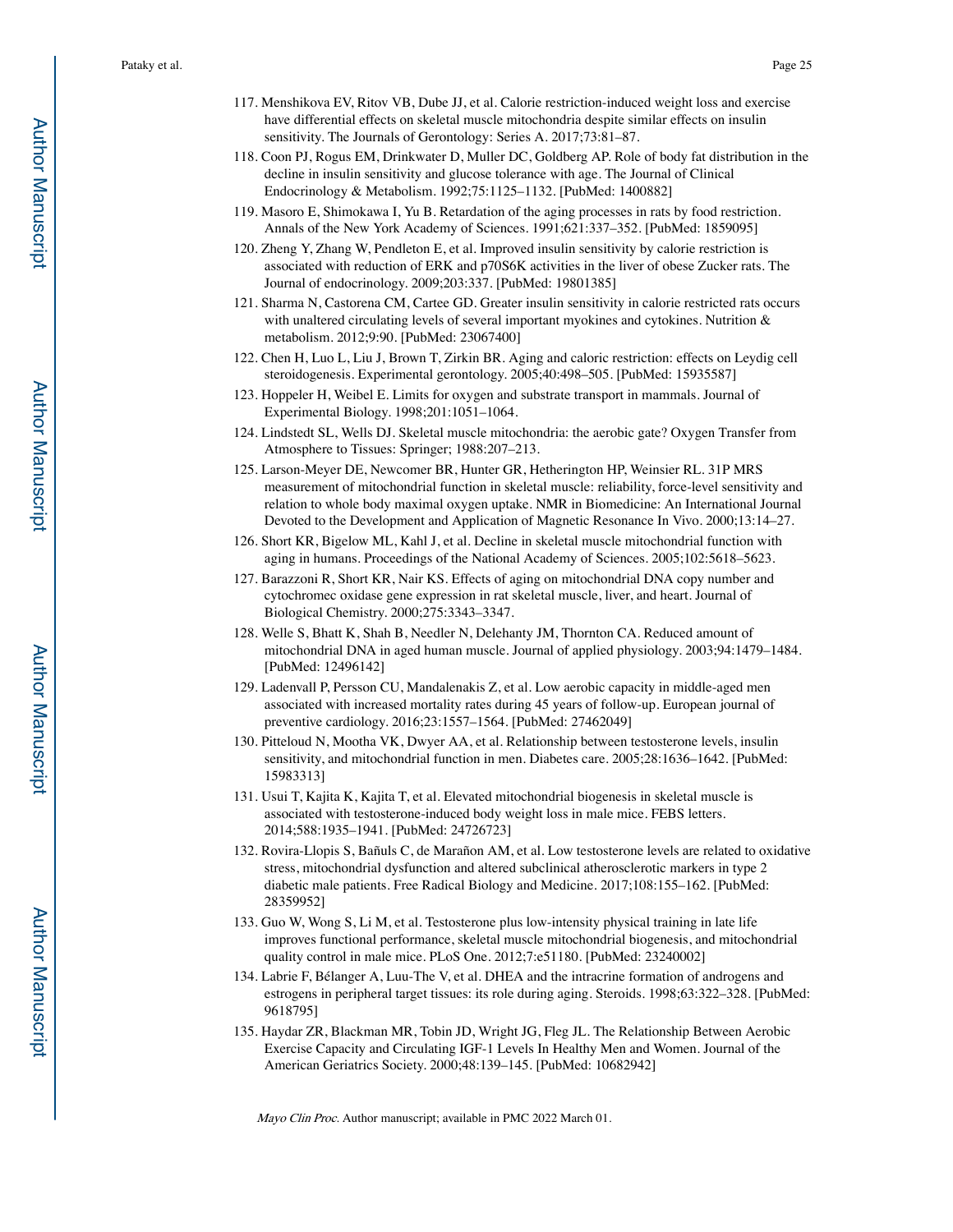- 136. Berggren A, Ehrnborg C, Rosén T, Ellegård L, Bengtsson B-Ak, Caidahl K. Short-term administration of supraphysiological recombinant human growth hormone (GH) does not increase maximum endurance exercise capacity in healthy, active young men and women with normal GH-insulin-like growth factor I axes. The Journal of Clinical Endocrinology & Metabolism. 2005;90:3268–3273. [PubMed: 15784718]
- 137. Short KR, Moller N, Bigelow ML, Coenen-Schimke J, Nair KS. Enhancement of muscle mitochondrial function by growth hormone. The Journal of Clinical Endocrinology  $\&$ Metabolism. 2008;93:597–604. [PubMed: 18000087]
- 138. Rogers MA, Hagberg JM, Martin W 3rd, Ehsani A, Holloszy JO. Decline in VO2max with aging in master athletes and sedentary men. Journal of Applied Physiology. 1990;68:2195–2199. [PubMed: 2361923]
- 139. Hawkins SA, Wiswell RA. Rate and mechanism of maximal oxygen consumption decline with aging. Sports medicine. 2003;33:877–888. [PubMed: 12974656]
- 140. Heath G, Hagberg J, Ehsani AA, Holloszy J. A physiological comparison of young and older endurance athletes. Journal of Applied Physiology. 1981;51:634–640. [PubMed: 7327965]
- 141. Pollock ML, Foster C, Knapp D, Rod JL, Schmidt DH. Effect of age and training on aerobic capacity and body composition of master athletes. Journal of Applied Physiology. 1987;62:725– 731. [PubMed: 3558232]
- 142. Tanaka H, Monahan KD, Seals DR. Age-predicted maximal heart rate revisited. Journal of the american college of cardiology. 2001;37:153–156. [PubMed: 11153730]
- 143. Gries KJ, Raue U, Perkins RK, et al. Cardiovascular and skeletal muscle health with lifelong exercise. Journal of Applied Physiology. 2018;125:1636–1645. [PubMed: 30161005]
- 144. Everman S, Farris JW, Bay RC, Daniels JT. Elite Distance Runners: A 45-Year Follow-up. Medicine and science in sports and exercise. 2018;50:73–78. [PubMed: 28817510]
- 145. Trappe S, Hayes E, Galpin A, et al. New records in aerobic power among octogenarian lifelong endurance athletes. Journal of applied physiology. 2012;114:3–10. [PubMed: 23065759]
- 146. Hagberg JM, Allen WK, Seals DR, Hurley B, Ehsani A, Holloszy J. A hemodynamic comparison of young and older endurance athletes during exercise. Journal of Applied Physiology. 1985;58:2041–2046. [PubMed: 4008419]
- 147. Koch LG, Kemi OJ, Qi N, et al. Intrinsic aerobic capacity sets a divide for aging and longevity. Circulation research. 2011;109:1162–1172. [PubMed: 21921265]
- 148. Racette SB, Rochon J, Uhrich ML, et al. Effects of two years of calorie restriction on aerobic capacity and muscle strength. Medicine and science in sports and exercise. 2017;49:2240. [PubMed: 29045325]
- 149. Hepple RT, Baker DJ, McConkey M, Murynka T, Norris R. Caloric restriction protects mitochondrial function with aging in skeletal and cardiac muscles. Rejuvenation research. 2006;9:219–222. [PubMed: 16706647]
- 150. Hepple RT, Baker DJ, Kaczor JJ, Krause DJ. Long-term caloric restriction abrogates the agerelated decline in skeletal muscle aerobic function. The FASEB Journal. 2005;19:1320–1322. [PubMed: 15955841]
- 151. Gredilla R, Sanz A, Lopez-Torres M, Barja G. Caloric restriction decreases mitochondrial free radical generation at complex I and lowers oxidative damage to mitochondrial DNA in the rat heart. The FASEB Journal. 2001;15:1589–1591. [PubMed: 11427495]
- 152. Lanza IR, Zabielski P, Klaus KA, et al. Chronic caloric restriction preserves mitochondrial function in senescence without increasing mitochondrial biogenesis. Cell metabolism. 2012;16:777–788. [PubMed: 23217257]
- 153. Lexell J, Henriksson-Larsén K, Winblad B, Sjöström M. Distribution of different fiber types in human skeletal muscles: effects of aging studied in whole muscle cross sections. Muscle & Nerve: Official Journal of the American Association of Electrodiagnostic Medicine. 1983;6:588– 595.
- 154. Baumgartner RN, Waters DL, Gallagher D, Morley JE, Garry PJ. Predictors of skeletal muscle mass in elderly men and women. Mechanisms of ageing and development. 1999;107:123–136. [PubMed: 10220041]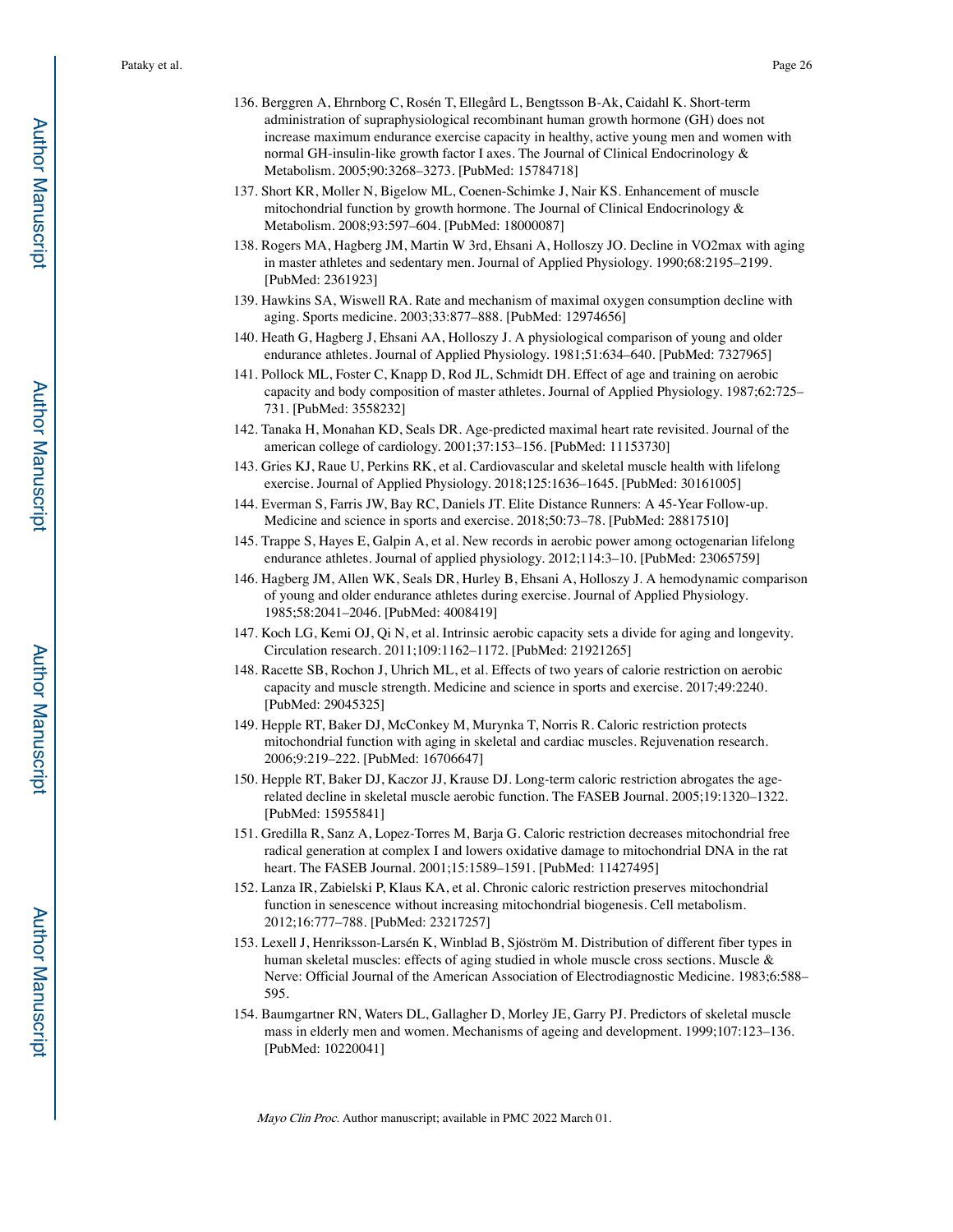- 155. Frontera WR, Hughes VA, Fielding RA, Fiatarone MA, Evans WJ, Roubenoff R. Aging of skeletal muscle: a 12-yr longitudinal study. Journal of applied physiology. 2000;88:1321–1326. [PubMed: 10749826]
- 156. Häkkinen K, Pakarinen A. Muscle strength and serum testosterone, cortisol and SHBG concentrations in middle-aged and elderly men and women. Acta Physiologica Scandinavica. 1993;148:199–207. [PubMed: 8352031]
- 157. Mobley C, Mumford P, Kephart W, et al. Effects of testosterone treatment on markers of skeletal muscle ribosome biogenesis. Andrologia. 2016;48:1055–1065.
- 158. Cuneo RC, Salomon F, Wiles M, Sönksen P. Skeletal muscle performance in adults with growth hormone deficiency. Hormone Research in Paediatrics. 1990;33:55–60.
- 159. Carter CS, Ramsey MM, Sonntag WE. A critical analysis of the role of growth hormone and IGF-1 in aging and lifespan. TRENDS in Genetics. 2002;18:295–301. [PubMed: 12044358]
- 160. Stitt TN, Drujan D, Clarke BA, et al. The IGF-1/PI3K/Akt pathway prevents expression of muscle atrophy-induced ubiquitin ligases by inhibiting FOXO transcription factors. Molecular cell. 2004;14:395–403. [PubMed: 15125842]
- 161. Ma XM, Blenis J. Molecular mechanisms of mTOR-mediated translational control. Nature reviews Molecular cell biology. 2009;10:307. [PubMed: 19339977]
- 162. Doherty TJ. Invited review: aging and sarcopenia. Journal of applied physiology. 2003;95:1717– 1727. [PubMed: 12970377]
- 163. Lexell J, Taylor CC, Sjöström M. What is the cause of the ageing atrophy?: Total number, size and proportion of different fiber types studied in whole vastus lateralis muscle from 15-to 83 year-old men. Journal of the neurological sciences. 1988;84:275–294. [PubMed: 3379447]
- 164. Bickel CS, Cross JM, Bamman MM. Exercise dosing to retain resistance training adaptations in young and older adults. Medicine & Science in Sports & Exercise. 2011;43:1177–1187. [PubMed: 21131862]
- 165. Kosek DJ, Kim J-s, Petrella JK, Cross JM, Bamman MM. Efficacy of 3 days/wk resistance training on myofiber hypertrophy and myogenic mechanisms in young vs. older adults. Journal of applied physiology. 2006;101:531–544. [PubMed: 16614355]
- 166. Riggs B, Wahner H, Dunn W, Mazess R, Offord K, Melton Lr. Differential changes in bone mineral density of the appendicular and axial skeleton with aging: relationship to spinal osteoporosis. The Journal of clinical investigation. 1981;67:328–335. [PubMed: 7462421]
- 167. Riggs B, Wahner H, Seeman E, et al. Changes in bone mineral density of the proximal femur and spine with aging: differences between the postmenopausal and senile osteoporosis syndromes. The Journal of clinical investigation. 1982;70:716–723. [PubMed: 7119111]
- 168. Cummings SR, Browner W, Black D, et al. Bone density at various sites for prediction of hip fractures. The Lancet. 1993;341:72–75.
- 169. Keene GS, Parker MJ, Pryor GA. Mortality and morbidity after hip fractures. Bmj. 1993;307:1248–1250. [PubMed: 8166806]
- 170. Pouilles J, Tremollieres F, Ribot C. The effects of menopause on longitudinal bone loss from the spine. Calcified Tissue International. 1993;52:340–343. [PubMed: 8504369]
- 171. Ahlborg H, Johnell O, Nilsson B, Jeppsson S, Rannevik G, Karlsson M. Bone loss in relation to menopause: a prospective study during 16 years. Bone. 2001;28:327–331. [PubMed: 11248665]
- 172. Meier DE, Orwoll ES, Keenan EJ, Fagerstrom RM. Marked decline in trabecular bone mineral content in healthy men with age: lack of association with sex steroid levels. Journal of the American Geriatrics Society. 1987;35:189–197. [PubMed: 3819257]
- 173. Murphy S, Khaw K-t, Cassidy A, Compston JE. Sex hormones and bone mineral density in elderly men. Bone and mineral. 1993;20:133–140. [PubMed: 8453329]
- 174. van Geel TA, Geusens PP, Winkens B, Sels J-PJ, Dinant G-J. Measures of bioavailable serum testosterone and estradiol and their relationships with muscle mass, muscle strength and bone mineral density in postmenopausal women: a cross-sectional study. European Journal of Endocrinology. 2009;160:681. [PubMed: 19174532]
- 175. Slemenda CW, Longcope C, Zhou L, Hui SL, Peacock M, Johnston CC. Sex steroids and bone mass in older men. Positive associations with serum estrogens and negative associations with androgens. The Journal of clinical investigation. 1997;100:1755–1759. [PubMed: 9312174]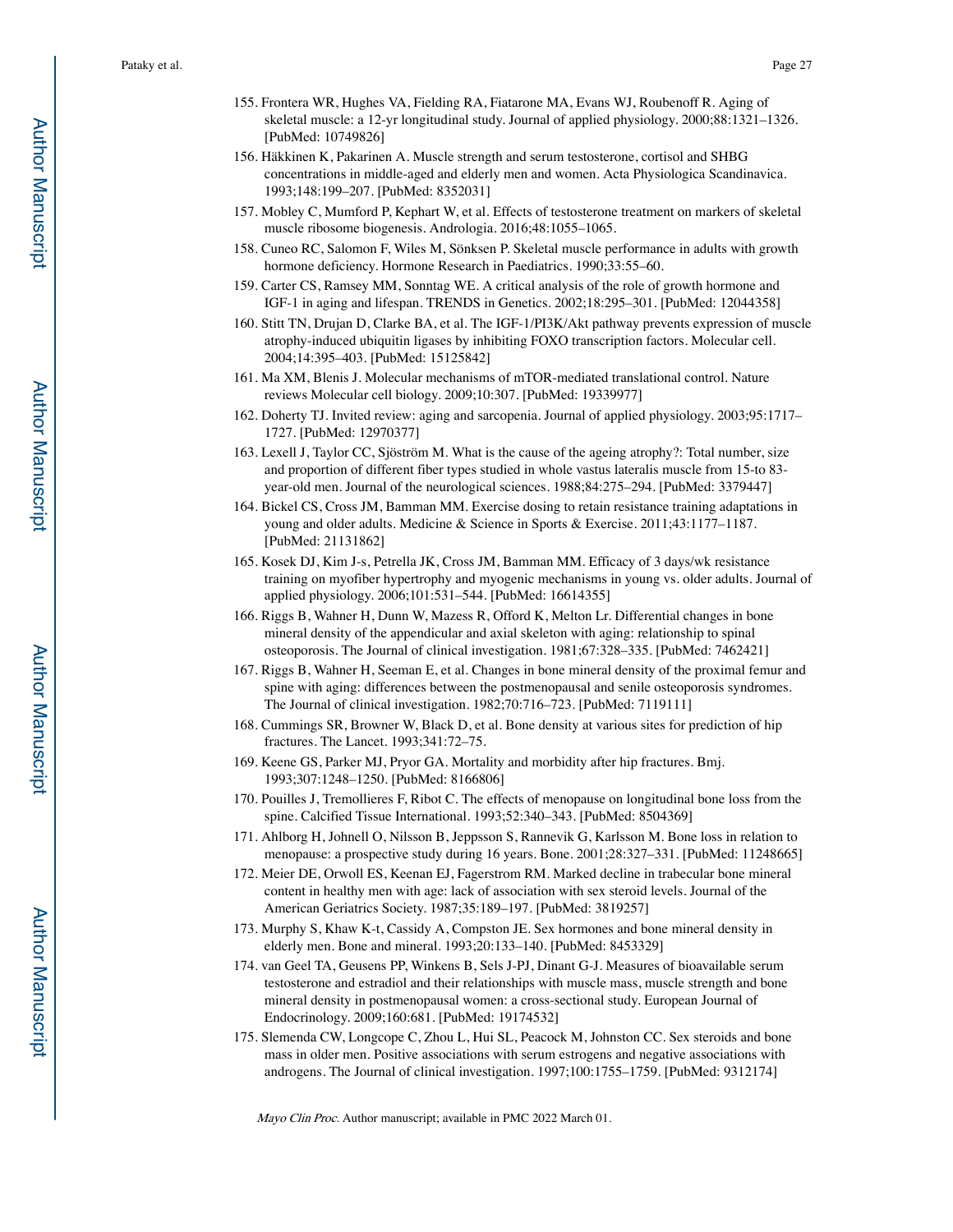- 176. Kenny AM, Prestwood KM, Marcello KM, Raisz LG. Determinants of bone density in healthy older men with low testosterone levels. The Journals of Gerontology Series A: Biological Sciences and Medical Sciences. 2000;55:M492–M497.
- 177. Carroll PV, Christ the members of Growth Hormone Research Society Scientific Committee ER, Bengtsson BA, et al. Growth hormone deficiency in adulthood and the effects of growth hormone replacement: a review. The Journal of Clinical Endocrinology & Metabolism. 1998;83:382–395. [PubMed: 9467546]
- 178. Bass S, Pearce G, Bradney M, et al. Exercise before puberty may confer residual benefits in bone density in adulthood: studies in active prepubertal and retired female gymnasts. Journal of Bone and Mineral Research. 1998;13:500–507. [PubMed: 9525351]
- 179. McKay HA, Petit MA, Schutz RW, Prior JC, Barr SI, Khan KM. Augmented trochanteric bone mineral density after modified physical education classes: a randomized school-based exercise intervention study in prepubescent and early pubescent children. The Journal of pediatrics. 2000;136:156–162. [PubMed: 10657819]
- 180. Grimston SK, Willows ND, Hanley DA. Mechanical loading regime and its relationship to bone mineral density in children. Medicine and science in sports and exercise. 1993;25:1203–1210. [PubMed: 8289606]
- 181. Bocalini DS, Serra AJ, dos Santos L, Murad N, Levy RF. Strength training preserves the bone mineral density of postmenopausal women without hormone replacement therapy. Journal of Aging and Health. 2009;21:519–527. [PubMed: 19252142]
- 182. Michel B, Lane NE, Björkengren A, Bloch D, Fries J. Impact of running on lumbar bone density: a 5-year longitudinal study. The Journal of rheumatology. 1992;19:1759–1763. [PubMed: 1491398]
- 183. MacDougall J, Webber C, Martin J, et al. Relationship among running mileage, bone density, and serum testosterone in male runners. Journal of Applied Physiology. 1992;73:1165–1170. [PubMed: 1400032]
- 184. Layne JE, Nelson ME. The effects of progressive resistance training on bone density: a review. Medicine & science in sports & exercise. 1999;31:25–30. [PubMed: 9927006]
- 185. Levy R. Aging-associated cognitive decline. International Psychogeriatrics. 1994;6:63–68. [PubMed: 8054494]
- 186. Bentourkia Mh, Bol A, Ivanoiu A, et al. Comparison of regional cerebral blood flow and glucose metabolism in the normal brain: effect of aging. Journal of the neurological sciences. 2000;181:19–28. [PubMed: 11099707]
- 187. Forster MJ, Dubey A, Dawson KM, Stutts WA, Lal H, Sohal RS. Age-related losses of cognitive function and motor skills in mice are associated with oxidative protein damage in the brain. Proceedings of the National Academy of Sciences. 1996;93:4765–4769.
- 188. Navarro A, Boveris A. The mitochondrial energy transduction system and the aging process. American Journal of Physiology-Cell Physiology. 2007;292:C670–C686. [PubMed: 17020935]
- 189. Ownby RL. Neuroinflammation and cognitive aging. Current psychiatry reports. 2010;12:39–45. [PubMed: 20425309]
- 190. Ruegsegger GN, Vanderboom PM, Dasari S, et al. Exercise and metformin counteract altered mitochondrial function in the insulin-resistant brain. JCI insight. 2019;4.
- 191. Rogers RL, Meyer JS, Mortel KF. After reaching retirement age physical activity sustains cerebral perfusion and cognition. Journal of the American Geriatrics Society. 1990;38:123–128. [PubMed: 2299115]
- 192. Colcombe SJ, Kramer AF, Erickson KI, et al. Cardiovascular fitness, cortical plasticity, and aging. Proceedings of the National Academy of Sciences. 2004;101:3316–3321.
- 193. Guiney H, Lucas SJ, Cotter JD, Machado L. Evidence cerebral blood-flow regulation mediates exercise–cognition links in healthy young adults. Neuropsychology. 2015;29:1. [PubMed: 25068671]
- 194. Brown AD, McMorris CA, Longman RS, et al. Effects of cardiorespiratory fitness and cerebral blood flow on cognitive outcomes in older women. Neurobiology of aging. 2010;31:2047–2057. [PubMed: 19111937]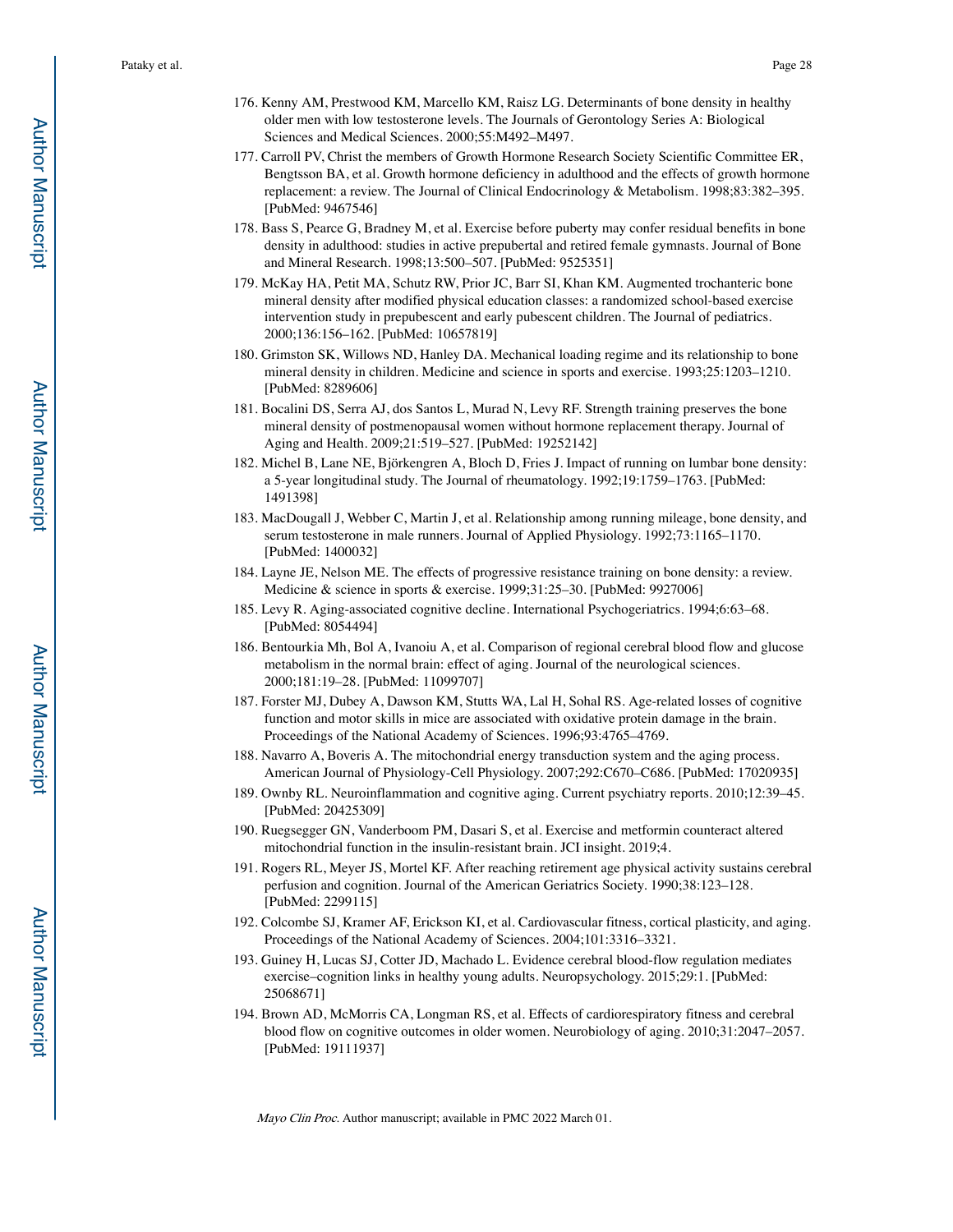- 195. Chang Y-K, Pan C-Y, Chen F-T, Tsai C-L, Huang C-C. Effect of resistance-exercise training on cognitive function in healthy older adults: a review. Journal of aging and physical activity. 2012;20:497–517. [PubMed: 22186664]
- 196. Best JR, Chiu BK, Hsu CL, Nagamatsu LS, Liu-Ambrose T. Long-term effects of resistance exercise training on cognition and brain volume in older women: results from a randomized controlled trial. Journal of the international neuropsychological society. 2015;21:745–756. [PubMed: 26581787]
- 197. Cassilhas R, Lee K, Fernandes J, et al. Spatial memory is improved by aerobic and resistance exercise through divergent molecular mechanisms. Neuroscience. 2012;202:309–317. [PubMed: 22155655]
- 198. Yang F, Chu X, Yin M, et al. mTOR and autophagy in normal brain aging and caloric restriction ameliorating age-related cognition deficits. Behavioural brain research. 2014;264:82–90. [PubMed: 24525424]
- 199. Sanz A, Caro P, Ibañez J, Gómez J, Gredilla R, Barja G. Dietary restriction at old age lowers mitochondrial oxygen radical production and leak at complex I and oxidative DNA damage in rat brain. Journal of bioenergetics and biomembranes. 2005;37:83–90. [PubMed: 15906153]
- 200. Bassil N, Alkaade S, Morley JE. The benefits and risks of testosterone replacement therapy: a review. Therapeutics and clinical risk management. 2009;5:427. [PubMed: 19707253]
- 201. Snyder PJ, Bhasin S, Cunningham GR, et al. Effects of testosterone treatment in older men. New England Journal of Medicine. 2016;374:611–624.
- 202. Cunningham GR, Stephens-Shields AJ, Rosen RC, et al. Testosterone treatment and sexual function in older men with low testosterone levels. The Journal of Clinical Endocrinology  $\&$ Metabolism. 2016;101:3096–3104. [PubMed: 27355400]
- 203. Cunningham GR, Stephens-Shields AJ, Rosen RC, et al. Association of sex hormones with sexual function, vitality, and physical function of symptomatic older men with low testosterone levels at baseline in the testosterone trials. The Journal of Clinical Endocrinology & Metabolism. 2015;100:1146–1155. [PubMed: 25548978]
- 204. Tenover JS. Effects of testosterone supplementation in the aging male. The Journal of Clinical Endocrinology & Metabolism. 1992;75:1092–1098. [PubMed: 1400877]
- 205. Page ST, Amory JK, Bowman FD, et al. Exogenous testosterone (T) alone or with finasteride increases physical performance, grip strength, and lean body mass in older men with low serum T. The Journal of Clinical Endocrinology & Metabolism. 2005;90:1502–1510. [PubMed: 15572415]
- 206. Bhasin S, Ellenberg SS, Storer TW, et al. Effect of testosterone replacement on measures of mobility in older men with mobility limitation and low testosterone concentrations: secondary analyses of the Testosterone Trials. The lancet Diabetes & endocrinology. 2018;6:879–890. [PubMed: 30366567]
- 207. Sih R, Morley JE, Kaiser FE, Perry HM, Patrick P, Ross C. Testosterone replacement in older hypogonadal men: a 12-month randomized controlled trial. J Clin Endocrinol Metab. 1997;82:1661–1667. [PubMed: 9177359]
- 208. Mohler ER III, Ellenberg SS, Lewis CE, et al. The effect of testosterone on cardiovascular biomarkers in the testosterone trials. The Journal of Clinical Endocrinology & Metabolism. 2018;103:681–688. [PubMed: 29253154]
- 209. Snyder PJ, Kopperdahl DL, Stephens-Shields AJ, et al. Effect of testosterone treatment on volumetric bone density and strength in older men with low testosterone: a controlled clinical trial. JAMA internal medicine. 2017;177:471–479. [PubMed: 28241231]
- 210. Chen X, Li X, Huang H, Lin J. Effects of testosterone on insulin receptor substrate-1 and glucose transporter 4 expression in cells sensitive to insulin. Zhonghua Yi Xue Za Zhi. 2006;86:1474– 1477. [PubMed: 16842700]
- 211. Salehzadeh F, Rune A, Osler M, Al-Khalili L. Testosterone or 17-estradiol exposure reveals sexspecific effects on glucose and lipid metabolism in human myotubes. J Endocrinol. 2011;210:219–229. [PubMed: 21632903]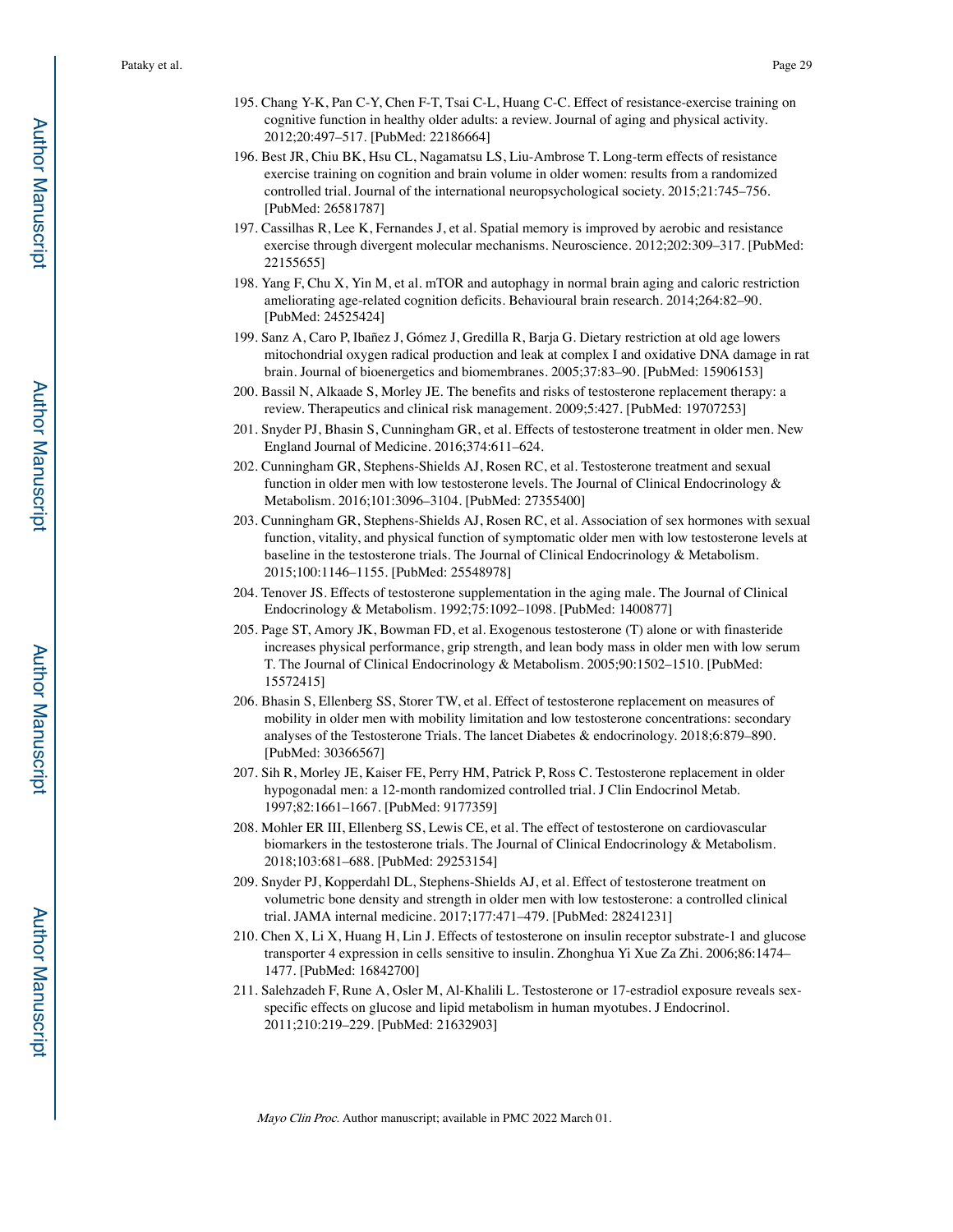- 212. Sato K, Iemitsu M, Aizawa K, Ajisaka R. Testosterone and DHEA activate the glucose metabolism-related signaling pathway in skeletal muscle. American Journal of Physiology-Endocrinology and Metabolism. 2008;294:E961–E968. [PubMed: 18349113]
- 213. Bergamini E, Bombara G, Pellegrino C. The effect of testosterone on glycogen metabolism in rat levator ani muscle. Biochimica et Biophysica Acta (BBA)-General Subjects. 1969;177:220–234. [PubMed: 5780084]
- 214. Harman SM, Blackman MR. The effects of growth hormone and sex steroid on lean body mass, fat mass, muscle strength, cardiovascular endurance and adverse events in healthy elderly women and men. Hormone Research in Paediatrics. 2003;60:121–124.
- 215. Giannoulis MG, Jackson N, Shojaee-Moradie F, et al. The effects of growth hormone and/or testosterone on whole body protein kinetics and skeletal muscle gene expression in healthy elderly men: a randomized controlled trial. The Journal of Clinical Endocrinology & Metabolism. 2008;93:3066–3074. [PubMed: 18477661]
- 216. Nair KS, Rizza RA, O'Brien P, et al. DHEA in elderly women and DHEA or testosterone in elderly men. New England Journal of Medicine. 2006;355:1647–1659.
- 217. Giannoulis MG, Sonksen PH, Umpleby M, et al. The effects of growth hormone and/or testosterone in healthy elderly men: a randomized controlled trial. The Journal of Clinical Endocrinology & Metabolism. 2006;91:477–484. [PubMed: 16332938]
- 218. Resnick SM, Matsumoto AM, Stephens-Shields AJ, et al. Testosterone treatment and cognitive function in older men with low testosterone and age-associated memory impairment. Jama. 2017;317:717–727. [PubMed: 28241356]
- 219. Budoff MJ, Ellenberg SS, Lewis CE, et al. Testosterone treatment and coronary artery plaque volume in older men with low testosterone. Jama. 2017;317:708–716. [PubMed: 28241355]
- 220. Basu R, Dalla Man C, Campioni M, et al. Effect of 2 years of testosterone replacement on insulin secretion, insulin action, glucose effectiveness, hepatic insulin clearance, and postprandial glucose turnover in elderly men. Diabetes care. 2007;30:1972–1978. [PubMed: 17496236]
- 221. Calof OM, Singh AB, Lee ML, et al. Adverse events associated with testosterone replacement in middle-aged and older men: a meta-analysis of randomized, placebo-controlled trials. The Journals of Gerontology Series A: Biological Sciences and Medical Sciences. 2005;60:1451– 1457.
- 222. Tenover JL. Experience with testosterone replacement in the elderly. Mayo Clinic Proceedings. Vol 75: Elsevier; 2000:S77–S82. [PubMed: 10959222]
- 223. Sato K, Iemitsu M, Aizawa K, Ajisaka R. DHEA improves impaired activation of Akt and PKC ζ/ <sup>λ</sup>-GLUT4 pathway in skeletal muscle and improves hyperglycaemia in streptozotocin-induced diabetes rats. Acta physiologica. 2009;197:217–225. [PubMed: 19523145]
- 224. Minghetti P, Cilurzo F, Casiraghi A, Montanari L, Santoro A. Development of patches for the controlled release of dehydroepiandrosterone. Drug development and industrial pharmacy. 2001;27:711–717. [PubMed: 11694019]
- 225. Jankowski CM, Gozansky WS, Kittelson JM, Van Pelt RE, Schwartz RS, Kohrt WM. Increases in bone mineral density in response to oral dehydroepiandrosterone replacement in older adults appear to be mediated by serum estrogens. The Journal of Clinical Endocrinology & Metabolism. 2008;93:4767–4773. [PubMed: 18812486]
- 226. Villareal DT, Holloszy JO, Kohrt WM. Effects of DHEA replacement on bone mineral density and body composition in elderly women and men. Clinical endocrinology. 2000;53:561–568. [PubMed: 11106916]
- 227. Dayal M, Sammel MD, Zhao J, Hummel AC, Vandenbourne K, Barnhart KT. Supplementation with DHEA: effect on muscle size, strength, quality of life, and lipids. Journal of women×s health. 2005;14:391–400.
- 228. Villareal DT, Holloszy JO. DHEA enhances effects of weight training on muscle mass and strength in elderly women and men. American Journal of Physiology-Endocrinology and Metabolism. 2006;291:E1003–E1008. [PubMed: 16787962]
- 229. Casson PR, Santoro N, Elkind-Hirsch K, et al. Postmenopausal dehydroepiandrosterone administration increases free insulin-like growth factor-I and decreases high-density lipoprotein: a six-month trial. Fertility and Sterility. 1998;70:107–110. [PubMed: 9660430]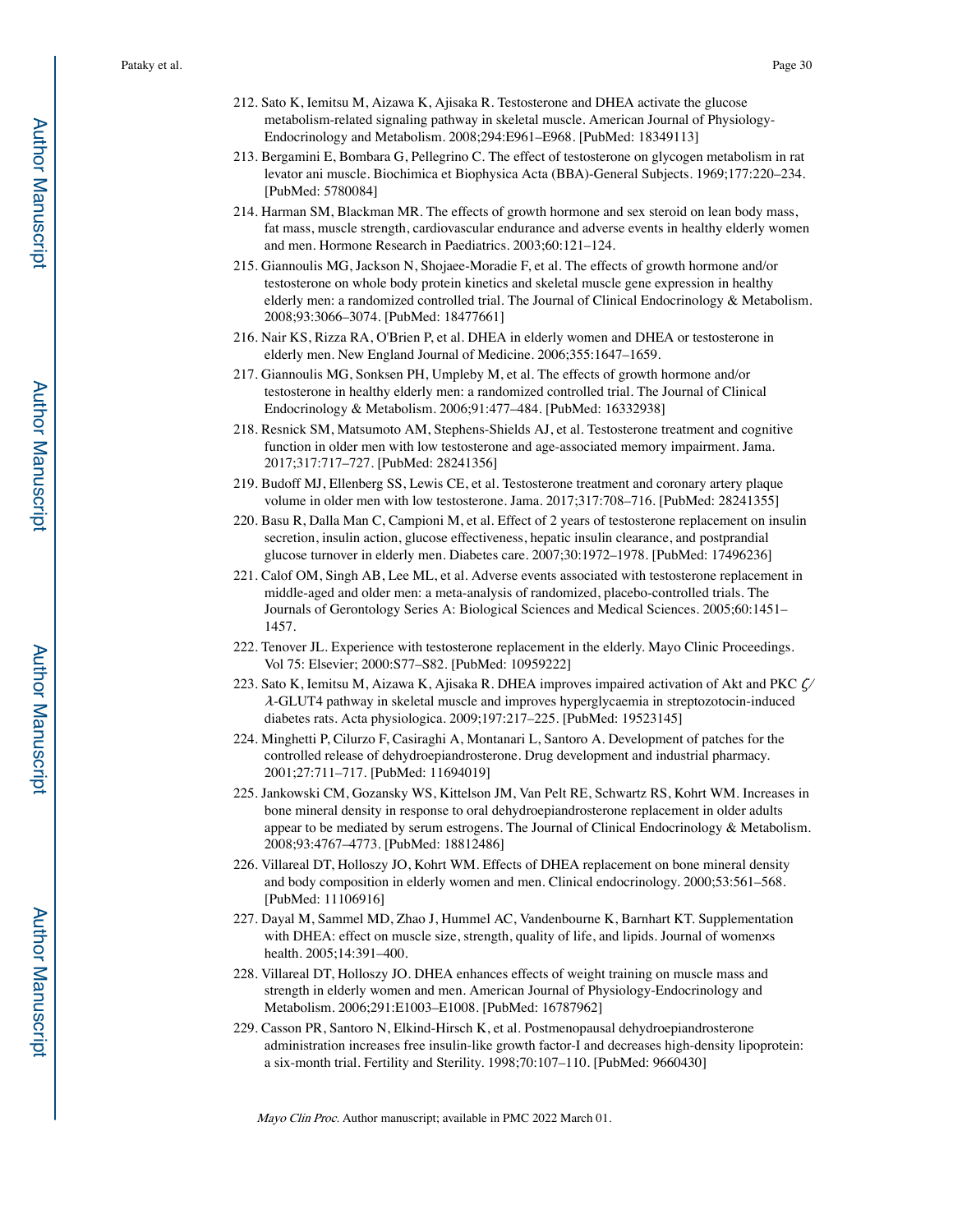- 230. Panjari M, Bell RJ, Jane F, Adams J, Morrow C, Davis SR. The safety of 52 weeks of oral DHEA therapy for postmenopausal women. Maturitas. 2009;63:240–245. [PubMed: 19410392]
- 231. Basu R, Dalla Man C, Campioni M, et al. Two years of treatment with dehydroepiandrosterone does not improve insulin secretion, insulin action, or postprandial glucose turnover in elderly men or women. Diabetes. 2007;56:753–766. [PubMed: 17327446]
- 232. Lasco A, Frisina N, Morabito N, et al. Metabolic effects of dehydroepiandrosterone replacement therapy in postmenopausal women. European journal of endocrinology. 2001;145:457–461. [PubMed: 11581005]
- 233. Kawano H, Yasue H, Kitagawa A, et al. Dehydroepiandrosterone supplementation improves endothelial function and insulin sensitivity in men. The Journal of Clinical Endocrinology & Metabolism. 2003;88:3190–3195. [PubMed: 12843164]
- 234. Rudman D, Feller AG, Nagraj HS, et al. Effects of human growth hormone in men over 60 years old. New England Journal of Medicine. 1990;323:1–6.
- 235. Rudman D, Feller AG, Cohn L, Shetty KR, Rudman IW, Draper MW. Effects of human growth hormone on body composition in elderly men. Hormone Research in Paediatrics. 1991;36:73–81.
- 236. Feldt-Rasmussen U, Wilton P, Jonsson P. Aspects of growth hormone deficiency and replacement in elderly hypopituitary adults. Growth Hormone & IGF Research. 2004;14:51–58.
- 237. Liu H, Bravata DM, Olkin I, et al. Systematic review: the safety and efficacy of growth hormone in the healthy elderly. Annals of internal medicine. 2007;146:104–115. [PubMed: 17227934]
- 238. Lange KHW, Andersen JL, Beyer N, et al. GH administration changes myosin heavy chain isoforms in skeletal muscle but does not augment muscle strength or hypertrophy, either alone or combined with resistance exercise training in healthy elderly men. The Journal of Clinical Endocrinology & Metabolism. 2002;87:513–523. [PubMed: 11836279]
- 239. Papadakis MA, Grady D, Black D, et al. Growth hormone replacement in healthy older men improves body composition but not functional ability. Annals of internal medicine. 1996;124:708–716. [PubMed: 8633830]
- 240. Blackman MR, Sorkin JD, Münzer T, et al. Growth hormone and sex steroid administration in healthy aged women and men: a randomized controlled trial. Jama. 2002;288:2282–2292. [PubMed: 12425705]
- 241. Cook D, Yuen K, Biller B, Kemp S, Vance M. American Association of Clinical Endocrinologists medical guidelines for clinical practice for growth hormone use in growth hormone-deficient adults and transition patients-2009 update. Endocrine practice. 2009;15:1–29.
- 242. Bijnen FC, Feskens EJ, Caspersen CJ, Mosterd WL, Kromhout D. Age, period, and cohort effects on physical activity among elderly men during 10 years of follow-up: the Zutphen Elderly Study. The Journals of Gerontology Series A: Biological Sciences and Medical Sciences. 1998;53:M235–M241. [PubMed: 9597057]
- 243. Verbrugge LM, Gruber-Baldini AL, Fozard JL. Age differences and age changes in activities: Baltimore Longitudinal Study of Aging. The Journals of Gerontology Series B: Psychological Sciences and Social Sciences. 1996;51:S30–S41.
- 244. Little RM, Paterson DH, Humphreys DA, Stathokostas L. A 12-month incidence of exerciserelated injuries in previously sedentary community-dwelling older adults following an exercise intervention. BMJ open. 2013;3:e002831.
- 245. Stathokostas L, Theou O, Little RM, Vandervoort A, Raina P. Physical activity-related injuries in older adults: a scoping review. Sports medicine. 2013;43:955–963. [PubMed: 23835813]
- 246. Katsanos CS, Kobayashi H, Sheffield-Moore M, Aarsland A, Wolfe RR. A high proportion of leucine is required for optimal stimulation of the rate of muscle protein synthesis by essential amino acids in the elderly. American Journal of Physiology-Endocrinology and Metabolism. 2006;291:E381–E387. [PubMed: 16507602]
- 247. Villareal DT, Aguirre L, Gurney AB, et al. Aerobic or resistance exercise, or both, in dieting obese older adults. New England Journal of Medicine. 2017;376:1943–1955.
- 248. Kraemer WJ, Häkkinen K, Newton RU, et al. Acute hormonal responses to heavy resistance exercise in younger and older men. European journal of applied physiology and occupational physiology. 1998;77:206–211. [PubMed: 9535580]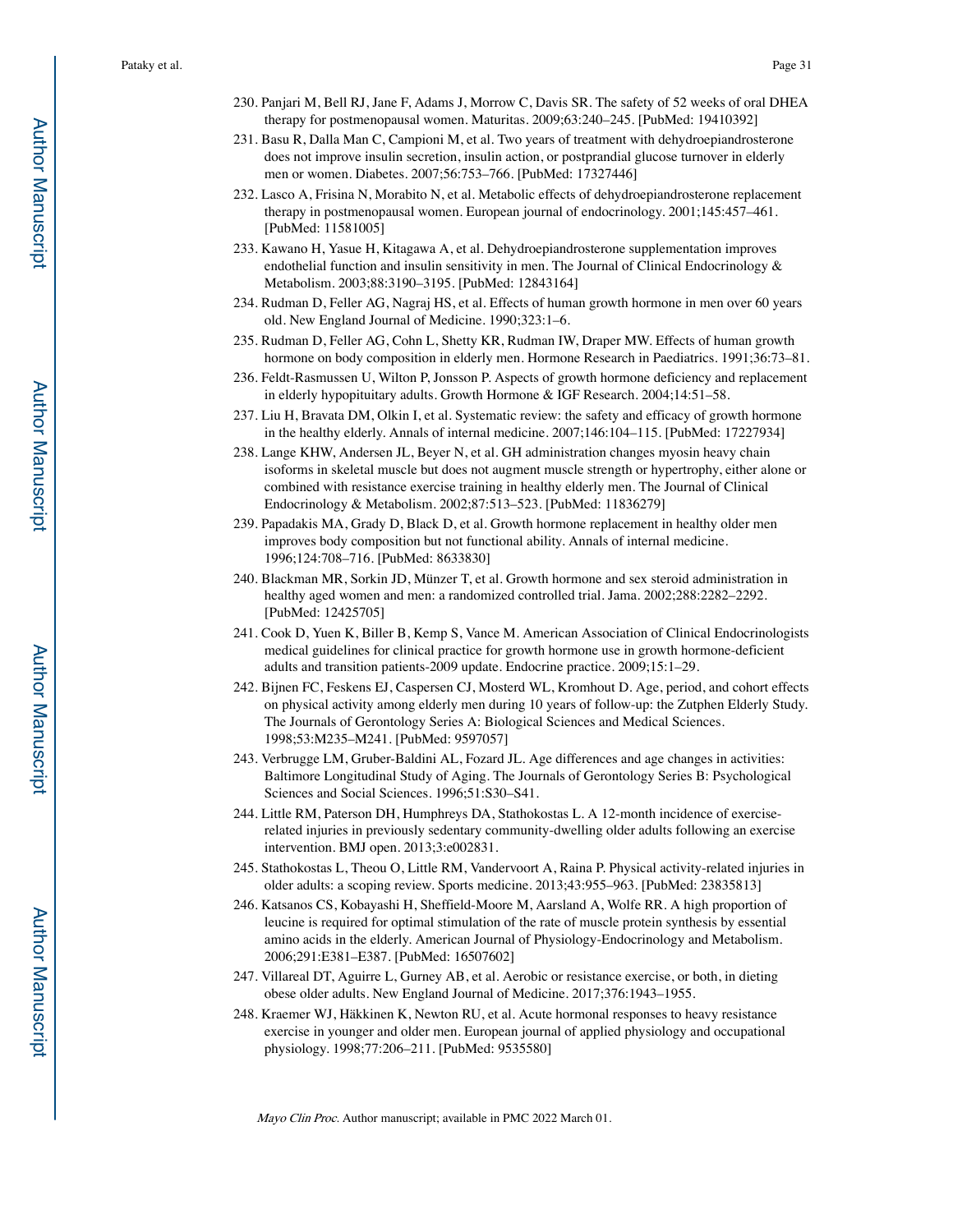- 249. Hakkinen K, Pakarinen A, Kraemer WJ, Newton RU, Alen M. Basal concentrations and acute responses of serum hormones and strength development during heavy resistance training in middle-aged and elderly men and women. Journals of Gerontology-Biological Sciences and Medical Sciences. 2000;55:B95.
- 250. Ahtiainen JP, Hulmi JJ, Kraemer WJ, et al. Heavy resistance exercise training and skeletal muscle androgen receptor expression in younger and older men. Steroids. 2011;76:183–192. [PubMed: 21070797]
- 251. Baker JR, Bemben MG, Anderson MA, Bemben DA. Effects of age on testosterone responses to resistance exercise and musculoskeletal variables in men. Journal of Strength and Conditioning Research. 2006;20:874. [PubMed: 17194250]
- 252. Smilios I, Pilianidis T, Karamouzis M, Parlavantzas A, Tokmakidis S. Hormonal responses after a strength endurance resistance exercise protocol in young and elderly males. International journal of sports medicine. 2007;28:401–406. [PubMed: 17024619]
- 253. Häkkinen K, Pakarinen A, Newton R, Kraemer W. Acute hormone responses to heavy resistance lower and upper extremity exercise in young versus old men. European journal of applied physiology and occupational physiology. 1998;77:312–319. [PubMed: 9562359]
- 254. Paunksnis MR, Evangelista AL, La Scala Teixeira CV, et al. Metabolic and hormonal responses to different resistance training systems in elderly men. The Aging Male. 2018;21:106–110. [PubMed: 28937309]
- 255. Häkkinen K, Pakarinen A. Acute hormonal responses to heavy resistance exercise in men and women at different ages. International journal of sports medicine. 1995;16:507–513. [PubMed: 8776203]
- 256. Nicklas B, Ryan A, Treuth M, et al. Testosterone, growth hormone and IGF-I responses to acute and chronic resistive exercise in men aged 55-70 years. International journal of sports medicine. 1995;16:445–450. [PubMed: 8550252]
- 257. Kostka T, Patricot MC, Mathian B, Lacour J-R, Bonnefoy M. Anabolic and catabolic hormonal responses to experimental two-set low-volume resistance exercise in sedentary and active elderly people. Aging clinical and experimental research. 2003;15:123–130. [PubMed: 12889843]
- 258. Roberts MD, Dalbo VJ, Hassell SE, Kerksick CM. The expression of androgen-regulated genes before and after a resistance exercise bout in younger and older men. The Journal of Strength & Conditioning Research. 2009;23:1060–1067. [PubMed: 19528872]
- 259. Newton RU, Häkkinen K, Häkkinen A, McCormick M, Volek J, Kraemer WJ. Mixed-methods resistance training increases power and strength of young and older men. Medicine & Science in Sports & Exercise. 2002;34:1367–1375. [PubMed: 12165694]
- 260. Welle S, Thornton C, Statt M. Myofibrillar protein synthesis in young and old human subjects after three months of resistance training. American Journal of Physiology-Endocrinology And Metabolism. 1995;268:E422–E427.
- 261. Häkkinen K, Kraemer WJ, Pakarinen A, et al. Effects of heavy resistance/power training on maximal strength, muscle morphology, and hormonal response patterns in 60-75-year-old men and women. Canadian Journal of Applied Physiology. 2002;27:213–231. [PubMed: 12180315]
- 262. Häkkinen K, Pakarinen A. Serum hormones and strength development during strength training in middle Gaged and elderly males and females. Acta Physiologica Scandinavica. 1994;150:211– 219. [PubMed: 8191900]
- 263. Craig B, Brown R, Everhart J. Effects of progressive resistance training on growth hormone and testosterone levels in young and elderly subjects. Mechanisms of ageing and development. 1989;49:159–169. [PubMed: 2796409]
- 264. Lovell DI, Cuneo R, Wallace J, McLellan C. The hormonal response of older men to submaximum aerobic exercise: The effect of training and detraining. Steroids. 2012;77:413–418. [PubMed: 22248672]
- 265. Hildreth KL, Barry DW, Moreau KL, et al. Effects of testosterone and progressive resistance exercise in healthy, highly functioning older men with low-normal testosterone levels. The Journal of Clinical Endocrinology & Metabolism. 2013;98:1891–1900. [PubMed: 23533227]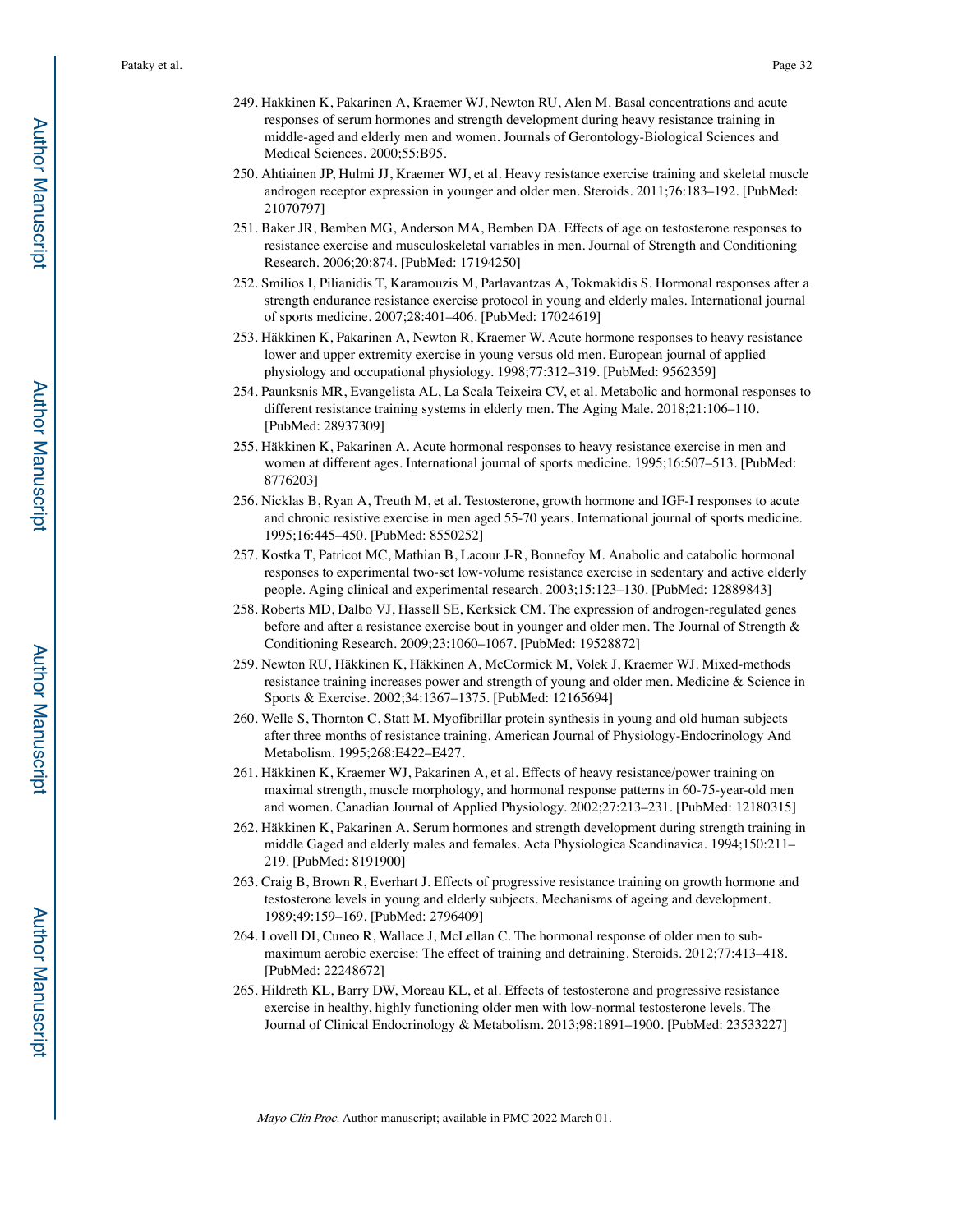- 266. Tremblay MS, Copeland JL, Van Helder W. Effect of training status and exercise mode on endogenous steroid hormones in men. Journal of Applied Physiology. 2004;96:531–539. [PubMed: 14514704]
- 267. Copeland JL, Consitt LA, Tremblay MS. Hormonal responses to endurance and resistance exercise in females aged 19–69 years. The Journals of Gerontology Series A: Biological Sciences and Medical Sciences. 2002;57:B158–B165.
- 268. Heaney JL, Carroll D, Phillips AC. DHEA, DHEA-S and cortisol responses to acute exercise in older adults in relation to exercise training status and sex. Age. 2013;35:395–405. [PubMed: 22105939]
- 269. Aldred S, Rohalu M, Edwards K, Burns V. Altered DHEA and DHEAS response to exercise in healthy older adults. Journal of aging and physical activity. 2009;17:77–88. [PubMed: 19299840]
- 270. Hersey WC III, Graves JE, Pollock ML, et al. Endurance exercise training improves body composition and plasma insulin responses in 70-to 79-year-old men and women. Metabolism. 1994;43:847–854. [PubMed: 8028507]
- 271. Kenny AM, Boxer RS, Kleppinger A, Brindisi J, Feinn R, Burleson JA. Dehydroepiandrosterone combined with exercise improves muscle strength and physical function in frail older women. Journal of the American Geriatrics Society. 2010;58:1707–1714. [PubMed: 20863330]
- 272. Igwebuike A, Irving BA, Bigelow ML, Short KR, McConnell JP, Nair KS. Lack of dehydroepiandrosterone effect on a combined endurance and resistance exercise program in postmenopausal women. The Journal of Clinical Endocrinology & Metabolism. 2008;93:534– 538. [PubMed: 18029465]
- 273. Sutton J, Lazarus L. Growth hormone in exercise: comparison of physiological and pharmacological stimuli. Journal of Applied Physiology. 1976;41:523–527. [PubMed: 985395]
- 274. Raynaud J, Capderou A, Martineaud J, Bordachar J, Durand J. Intersubject viability in growth hormone time course during different types of work. Journal of Applied Physiology. 1983;55:1682–1687. [PubMed: 6662758]
- 275. Lassarre C, Girard F, Durand J, Raynaud J. Kinetics of human growth hormone during submaximal exercise. Journal of Applied Physiology. 1974;37:826–830. [PubMed: 4474159]
- 276. Pyka G, Wiswell RA, Marcus R. Age-dependent effect of resistance exercise on growth hormone secretion in people. The Journal of Clinical Endocrinology & Metabolism. 1992;75:404–407. [PubMed: 1639942]
- 277. Manini TM, Yarrow JF, Buford TW, Clark BC, Conover CF, Borst SE. Growth hormone responses to acute resistance exercise with vascular restriction in young and old men. Growth Hormone & IGF Research. 2012;22:167–172. [PubMed: 22727808]
- 278. Kraemer WJ, Häkkinen K, Newton RU, et al. Effects of heavy-resistance training on hormonal response patterns in younger vs. older men. Journal of applied physiology. 1999;87:982–992. [PubMed: 10484567]
- 279. Wideman L, Weltman JY, Hartman ML, Veldhuis JD, Weltman A. Growth hormone release during acute and chronic aerobic and resistance exercise. Sports medicine. 2002;32:987–1004. [PubMed: 12457419]
- 280. Weltman A, Weltman JY, Roy CP, et al. Growth hormone response to graded exercise intensities is attenuated and the gender difference abolished in older adults. Journal of applied physiology. 2006;100:1623–1629. [PubMed: 16384836]
- 281. Pyka G, Taaffe D, Marcus R. Effect of a sustained program of resistance training on the acute growth hormone response to resistance exercise in older adults. Hormone and Metabolic research. 1994;26:330–333. [PubMed: 7959609]
- 282. Weltman A, Weltman JY, Womack CJ, et al. Exercise training decreases the growth hormone (GH) response to acute constant-load exercise. Medicine and science in sports and exercise. 1997;29:669–676. [PubMed: 9140905]
- 283. McCall GE, Byrnes WC, Fleck SJ, Dickinson A, Kraemer WJ. Acute and chronic hormonal responses to resistance training designed to promote muscle hypertrophy. Canadian Journal of applied physiology. 1999;24:96–107. [PubMed: 9916184]
- 284. Godfrey RJ, Madgwick Z, Whyte GP. The exercise-induced growth hormone response in athletes. Sports medicine. 2003;33:599–613. [PubMed: 12797841]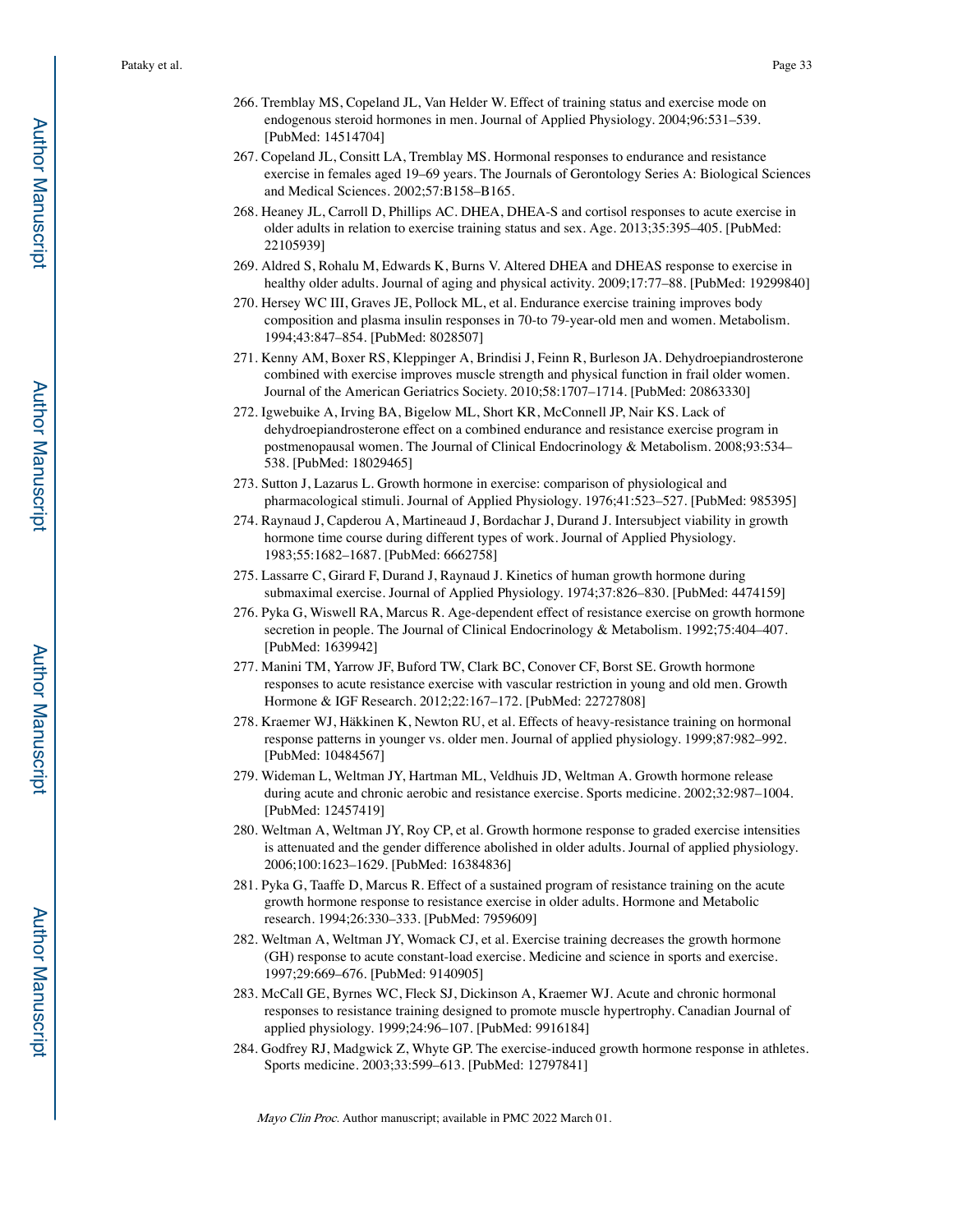- 285. Yarasheski KE, Campbell JA, Smith K, Rennie MJ, Holloszy J, Bier D. Effect of growth hormone and resistance exercise on muscle growth in young men. American Journal of Physiology-Endocrinology And Metabolism. 1992;262:E261–E267.
- 286. Yarasheski KE, Zachwieja JJ, Campbell JA, Bier DM. Effect of growth hormone and resistance exercise on muscle growth and strength in older men. American Journal of Physiology-Endocrinology And Metabolism. 1995;268:E268–E276.
- 287. Karila T, Sarkkinen P, Marttinen M, Seppälä T, Mero A, Tallroth K. Rapid weight loss decreases serum testosterone. International journal of sports medicine. 2008;29:872–877. [PubMed: 18516767]
- 288. Levay EA, Tammer AH, Penman J, Kent S, Paolini AG. Calorie restriction at increasing levels leads to augmented concentrations of corticosterone and decreasing concentrations of testosterone in rats. Nutrition research. 2010;30:366–373. [PubMed: 20579529]
- 289. Cangemi R, Friedmann AJ, Holloszy JO, Fontana L. Long-term effects of calorie restriction on serum sex-hormone concentrations in men. Aging cell. 2010;9:236–242. [PubMed: 20096034]
- 290. Redman LM, Ravussin E. Endocrine alterations in response to calorie restriction in humans. Molecular and cellular endocrinology. 2009;299:129–136. [PubMed: 19007855]
- 291. Levine ME, Suarez JA, Brandhorst S, et al. Low protein intake is associated with a major reduction in IGF-1, cancer, and overall mortality in the 65 and younger but not older population. Cell metabolism. 2014;19:407–417. [PubMed: 24606898]
- 292. Baum JI, Kim I-Y, Wolfe RR. Protein consumption and the elderly: what is the optimal level of intake? Nutrients. 2016;8:359.
- 293. Walrand S, Short KR, Bigelow ML, Sweatt AJ, Hutson SM, Nair KS. Functional impact of high protein intake on healthy elderly people. American Journal of Physiology-Endocrinology and Metabolism. 2008;295:E921–E928. [PubMed: 18697911]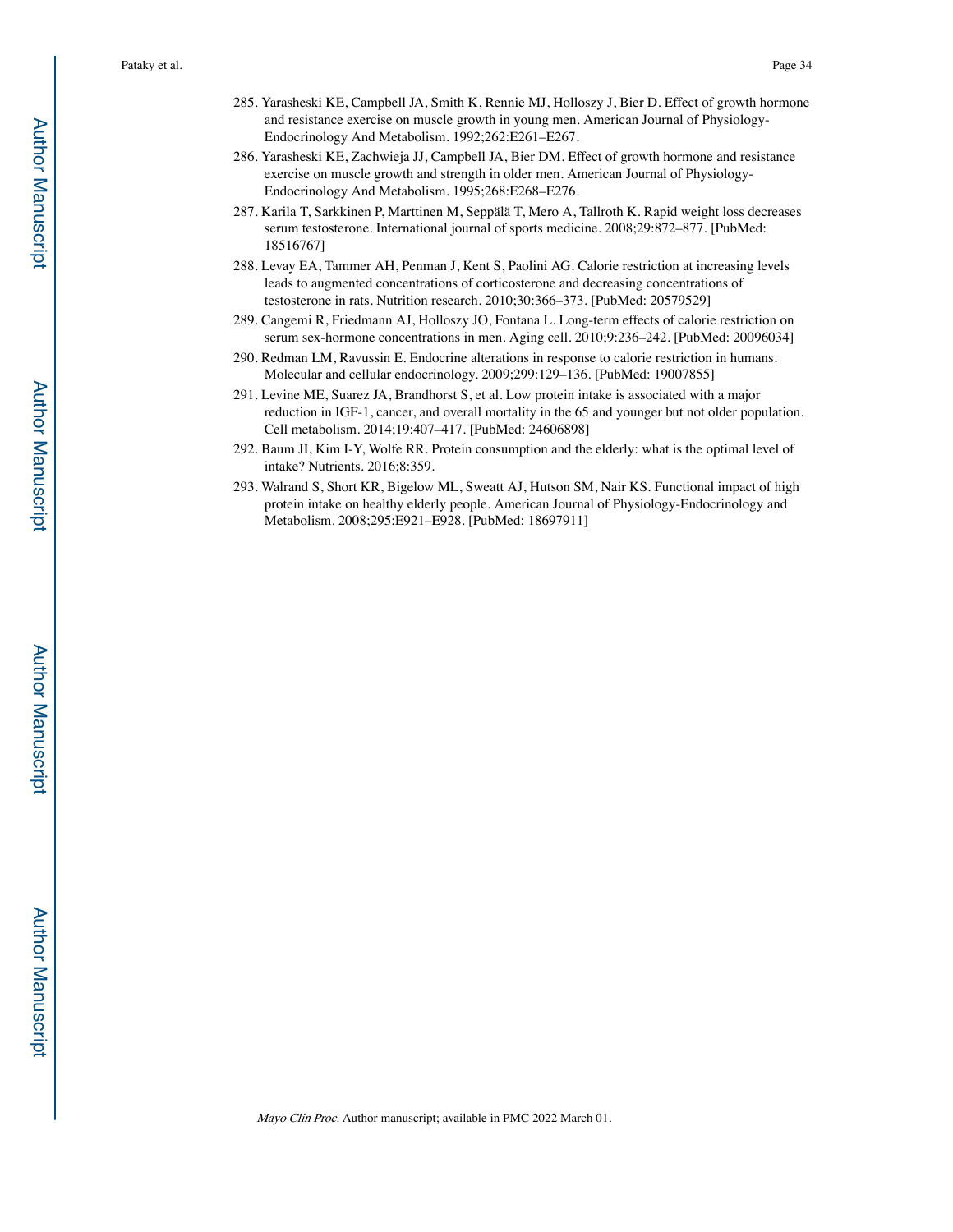

#### **Figure 1: Decline in hormone production with age.**

**A**: There is a gradual and consistent decline in T production with each year of age in men beginning around the 3<sup>rd</sup> decade. Free T, the most biologically active form of T, declines at nearly twice the rate of total T. **B**: Plasma levels of DHEA and DHEA-S sharply decline at birth until the age of ~6-7. A sharp rise in the levels of DHEA and DHEA-S occurs until approximately the 3rd decade. DHEA and DHEA-S then gradually decline until death in men and women, with a slightly steeper decline in DHEA-S compared to DHEA. **C**: IGF-1 consistently decreases with age beginning around the 3<sup>rd</sup> decade in men and women. Pulsatile release of GH throughout the day maintains plasma IGF-1 levels through production and secretion from the liver.  ${}^{a}T =$  testosterone; DHEA = dehydroepiandrosterone; DHEA-S = dehydroepiandrosterone sulfate; IGF-1 = insulin-like growth factor 1; GH = growth hormone.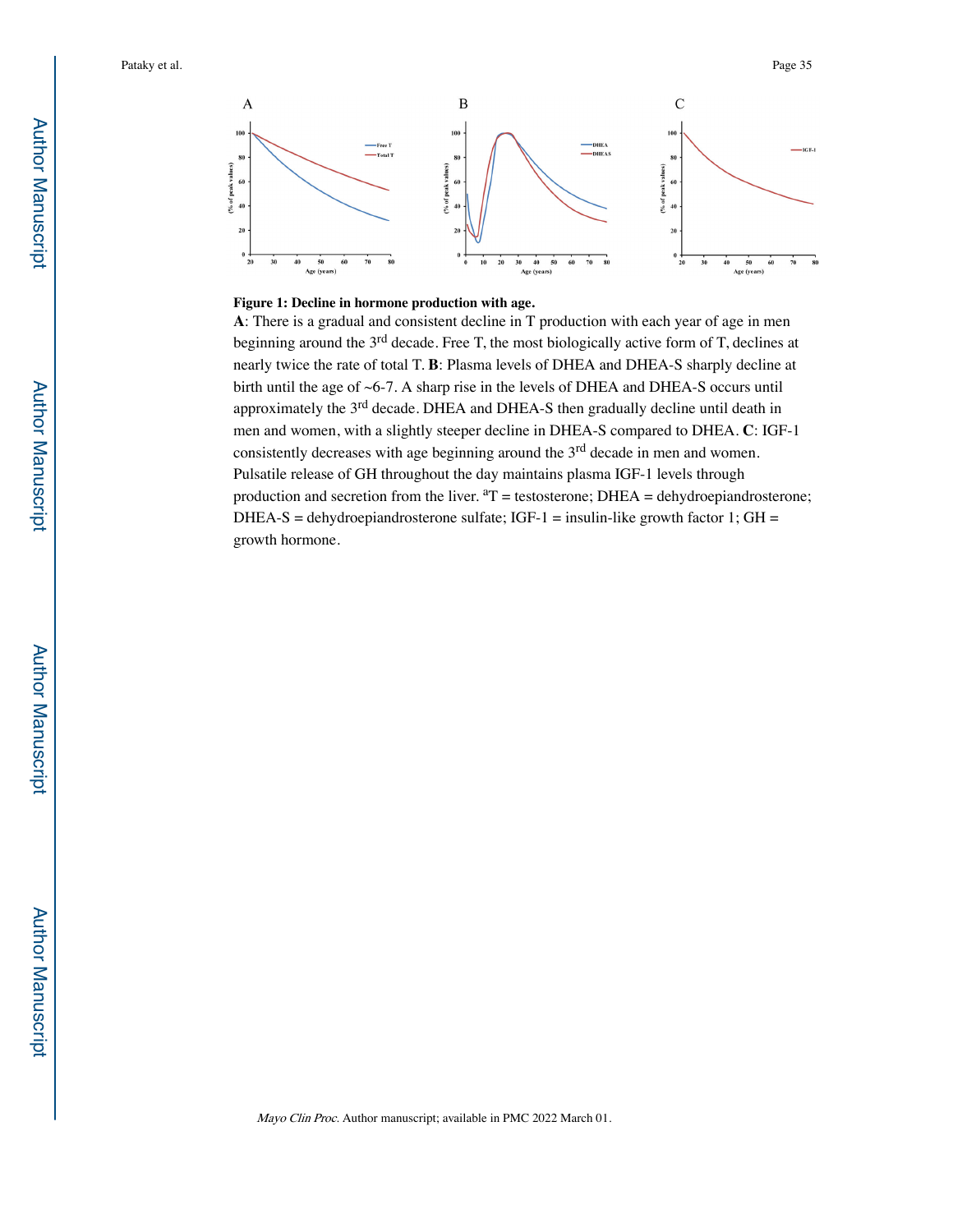

#### **Figure 2: Schematic diagram of the aging-related influence on metabolism.**

Aging results in a decline in anabolic hormone production and, as is true for a large sum of the older population, a habitual decline in physical activity. This decrease in physical activity results in lower daily energy expenditure, leading to increased rates of obesity in the older population. Moreover, both hormonal dysregulation and reduced physical activity influence the reduction in muscle mass that occurs with age, also known as sarcopenia. The increased rates of obesity in aging combined with the development of sarcopenia can have devastating consequences on metabolism. After the development of insulin resistance, obesity and sarcopenia can result in an increased risk for type 2 diabetes, hypertension, and hyperlipidemia. These metabolic disturbances are known to lead to the development of cardiovascular disease and dementia. Importantly, positive lifestyle modifications such as regular exercise and healthy diet can combat multiple nodes in this process and are critical for healthy aging and the prevention of metabolic disease.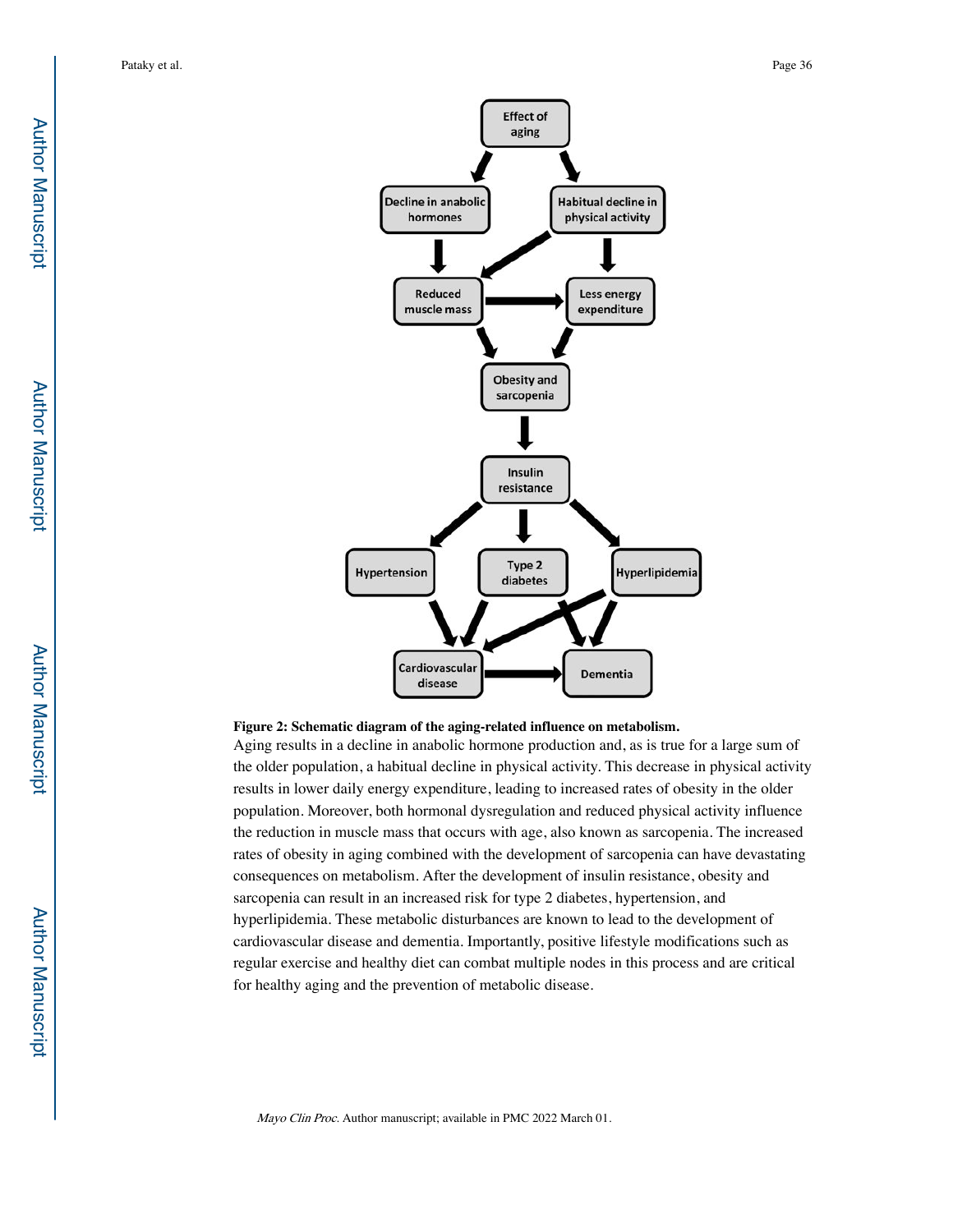## **Table 1:**

Potential age-related metabolic consequences of reduced testosterone (andropause), DHEA (adrenopause), and growth hormone (somatopause) based on both human observational studies and rodent studies. ↑, increased; ↓ decreased.

| <b>Potential Age-related Metabolic Consequences of:</b>                                                                                                                                                                                                                                                                                                                              |                                                                                                                                                                                                                                                     |                                                                                                                                                                                                                                                           |  |  |
|--------------------------------------------------------------------------------------------------------------------------------------------------------------------------------------------------------------------------------------------------------------------------------------------------------------------------------------------------------------------------------------|-----------------------------------------------------------------------------------------------------------------------------------------------------------------------------------------------------------------------------------------------------|-----------------------------------------------------------------------------------------------------------------------------------------------------------------------------------------------------------------------------------------------------------|--|--|
| <b>Reduced Testosterone</b>                                                                                                                                                                                                                                                                                                                                                          | <b>Reduced DHEA</b>                                                                                                                                                                                                                                 | <b>Reduced Growth Hormone</b>                                                                                                                                                                                                                             |  |  |
| • ↑ subcutaneous and visceral fat<br>$\bullet$ $\uparrow$ risk for obesity<br>$\bullet \downarrow$ insulin sensitivity<br>$\bullet$ $\uparrow$ risk for type 2 diabetes<br>• 1 high blood pressure<br>$\bullet$ $\uparrow$ triglycerides<br>• 1 risk of metabolic syndrome<br>$\bullet \downarrow$ muscle mass<br>$\bullet \downarrow$ strength<br>$\bullet \downarrow$ bone density | • 1 body fat mass<br>• ↑ waist to hip ratio<br>$\bullet \downarrow$ lean body mass<br>$\bullet \downarrow \text{VO}_2 \text{ max}$<br>• 1 risk of cardiovascular disease<br>• 1 risk of ischemic heart disease<br>$\bullet \downarrow$ bone density | $\bullet$ $\uparrow$ risk for obesity<br>• ↑ visceral adipose tissue<br>$\bullet \downarrow$ lean body mass<br>$\bullet \downarrow$ strength<br>• ↑ risk of metabolic syndrome<br>• 1 risk of cardiovascular disease<br>$\bullet \downarrow$ bone density |  |  |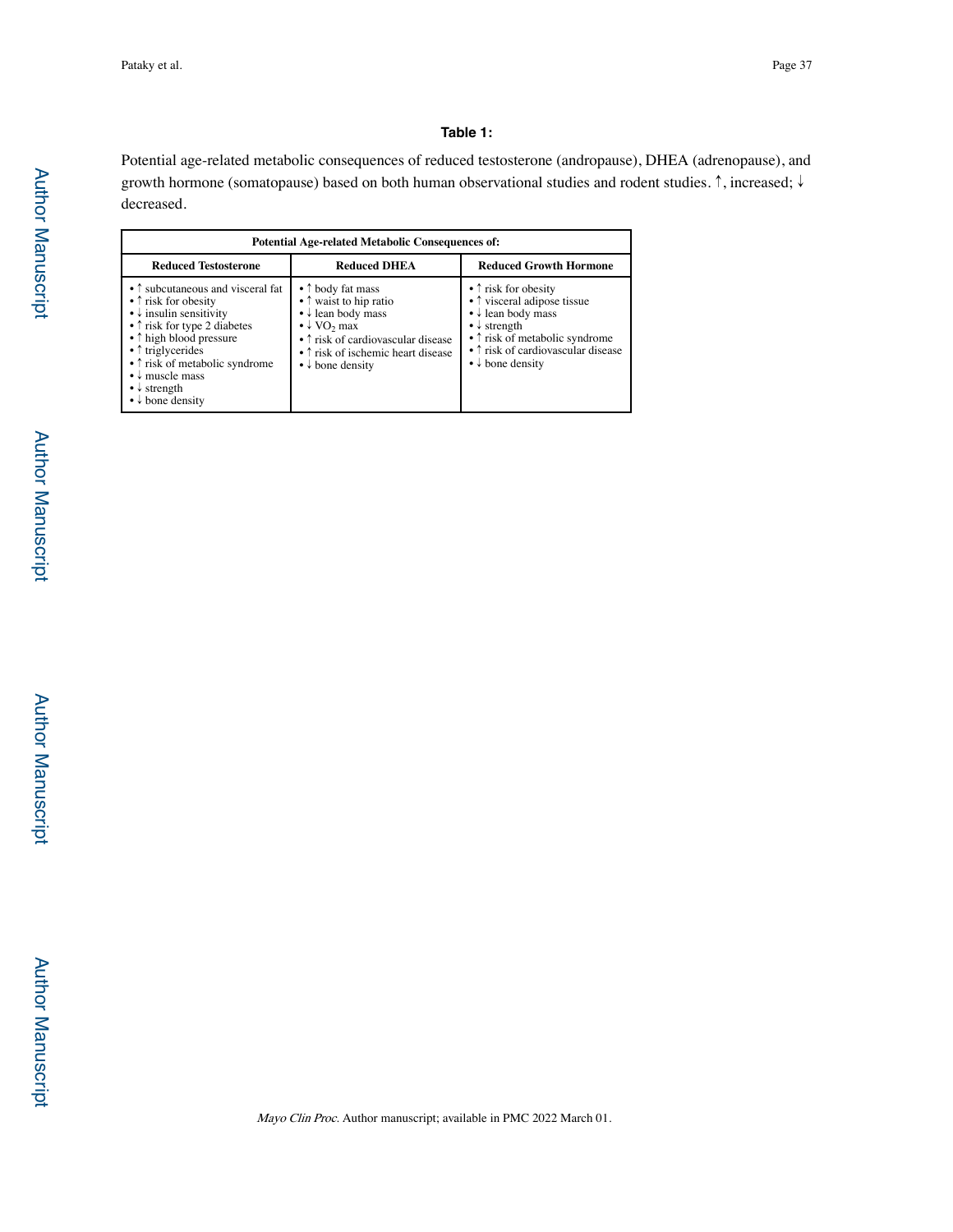# **Table 2:**

A summary of notable studies that examined the acute and training effect of resistance exercise on endogenous testosterone levels in old men and women.<sup>a</sup> T= testosterone; RE= resistance exercise; RET=resistance exercise training; AE= aerobic exercise; ↔= unchanged; ↑= increased; 1RM= 1-rep maximum; 10RM=10-rep maximum.

| <b>Author, Year</b>         | <b>Exercise</b><br><b>Duration</b>                     | <b>Exercise details</b>                                                                                       | Gender             | Age                                    | Effect of exercise on T                                                                                                                                                  |
|-----------------------------|--------------------------------------------------------|---------------------------------------------------------------------------------------------------------------|--------------------|----------------------------------------|--------------------------------------------------------------------------------------------------------------------------------------------------------------------------|
| Craig, 1989 263             | Training (12<br>wk)                                    | Progressive whole body<br><b>RE</b>                                                                           | male               | $63 + 1$                               | $\leftrightarrow$ in resting T following RET.                                                                                                                            |
| Hakkinen, 1994<br>262       | Training (12<br>wk)                                    | Progressive whole body<br>RE                                                                                  | male and<br>female | male:64-73<br>female:66-73             | $\leftrightarrow$ in free or total resting T post-RET in<br>old subjects.                                                                                                |
| Hakkinen, 1995<br>255       | Acute                                                  | 5 sets of 10 reps (at<br>$\sim$ 10RM) for 3 exercises<br>(bench press, leg press, sit-<br>ups)                | male and<br>female | male: $68 \pm 3$<br>female: $69 \pm 3$ | $\leftrightarrow$ in T immediately following RET in<br>old subjects.                                                                                                     |
| Nicklas, 1995<br>256        | <b>Both Acute</b><br>and Training<br>$(16 \text{ wk})$ | Progressive whole body<br><b>RE</b>                                                                           | male               | $60 \pm 4$                             | Resting $T \leftrightarrow$ after RET. In both trained<br>and untrained men. T was $\leftrightarrow$ after an<br>acute bout of RE.                                       |
| Hakkinen, 1998<br>253       | Acute                                                  | Upper body, lower body, or<br>both upper and lower body<br><b>RE</b>                                          | male               | $70 \pm 4$                             | ↑ in total and free T only occurred when<br>lower body exercises were included.                                                                                          |
| Kraemer, 1998<br>248        | Acute                                                  | 4 sets of 10RM squats                                                                                         | male               | $62 \pm 3.2$                           | T was $\uparrow$ immediately and up to 30 min<br>following RE.                                                                                                           |
| Hakkinen, 2000<br>249       | <b>Both Acute</b><br>and Training<br>$(24 \text{ wk})$ | Progressive whole body<br><b>RE</b>                                                                           | male and<br>female | male: $72 \pm 3$<br>female: $67 \pm 3$ | Trained and untrained men $\uparrow$ total and<br>free T after acute RE. Only trained<br>women increase free T after acute RE.<br>Resting T is $\leftrightarrow$ by RET. |
| Hakkinen, 2002<br>261       | Training (24<br>wk)                                    | Progressive whole body<br><b>RE</b>                                                                           | male and<br>female | male: $65 \pm 5$<br>female: $64 \pm 4$ | $\leftrightarrow$ in basal T concentrations in old<br>women or men after RET.                                                                                            |
| Kostka, 2003 <sup>257</sup> | Acute                                                  | low-volume RE: 6-16 reps<br>of leg extensions at<br>30-70% of 1RM                                             | male and<br>female | male: $71 \pm 5$<br>female: $71 \pm 4$ | $\leftrightarrow$ in T concentrations in old women or<br>men immediately after acute low-<br>volume RE.                                                                  |
| Baker, 2006 <sup>251</sup>  | Acute                                                  | Whole body: 3 sets, 10<br>reps at 80% of 1RM for 6<br>exercises                                               | male               | $65 \pm 1$                             | Total and free $T \uparrow$ immediately post-RE,<br>but was returned to baseline by 15 min<br>post-RE.                                                                   |
| Smilios, 2007<br>252        | Acute                                                  | Whole body: 3 sets, 15<br>reps at 60% 1RM for 6<br>exercises                                                  | male               | $69 \pm 5$                             | T was $\uparrow$ immediately post-RE and at 15<br>min post-RE.                                                                                                           |
| Roberts, 2009<br>258        | Acute                                                  | Lower body only (squat,<br>leg press, leg extension): 3<br>sets, 10 reps at $80\%$ 1RM                        | male               | $68 + 1$                               | Free T was $\leftrightarrow$ at 5min post-RE.                                                                                                                            |
| Ahtiainen, 2011<br>250      | <b>Both Acute</b><br>and Training<br>$(21 \text{ wk})$ | Progressive whole body<br><b>RE</b>                                                                           | male               | $60 - 65$                              | ↑ during acute RE in both trained and<br>untrained.                                                                                                                      |
| Lovell, 2012 <sup>264</sup> | Training (16<br>wk)                                    | Progressive lower body                                                                                        | male               | 70-80                                  | $\uparrow$ in free and total T in response to acute<br>AE following RET.                                                                                                 |
| Paunksnis, 2018<br>254      | Acute                                                  | constant intensity: 3 sets,<br>10 reps, at 75% 1RM<br>variable intensity: 3 sets,<br>8-12 reps, at 67-80% 1RM | male               | $65 \pm 3$                             | $\leftrightarrow$ T at 2h or 24h post-exercise. Trend<br>for $\uparrow$ T at 2h post-exercise. Did not<br>report T immediately post-exercise.                            |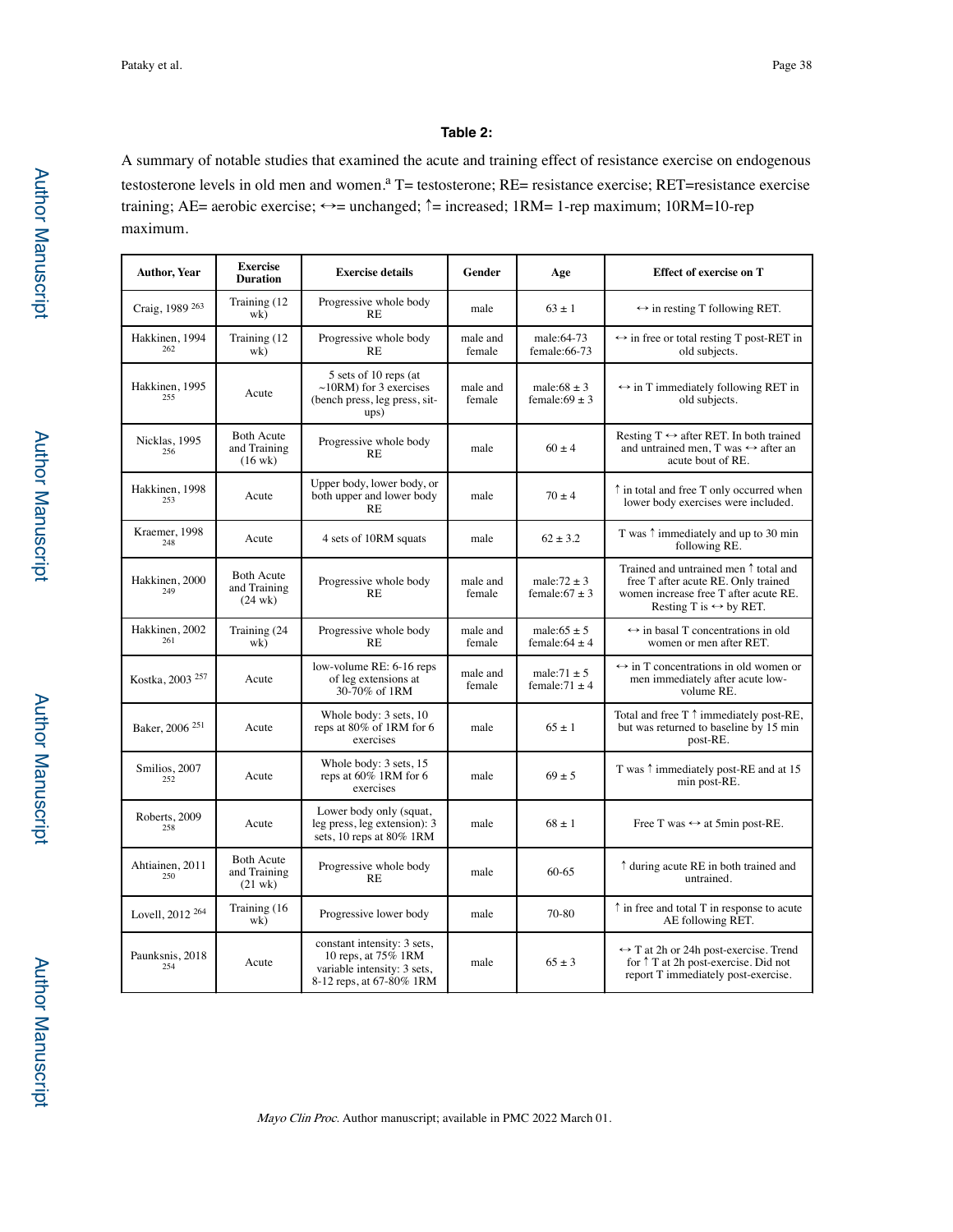## **Table 3:**

A summary of notable studies that examined the acute and training effect of exercise on endogenous DHEA levels in old men and women. <sup>a</sup> DHEA= dehydroepiandrosterone; DHEA-S=Dehydroepiandrosterone sulfate; RE= resistance exercise; RET=resistance exercise training; AE=aerobic exercise; AET=aerobic exercise training; ↔= unchanged; ↑= increased; 1RM=1-rep maximum; 10RM=10-rep maximum; HRmax= maximum heart rate.

| <b>Author, Year</b>         | <b>Exercise</b><br><b>Duration</b> | <b>Exercise details</b><br>Gender                                                                                |                    | Age          | <b>Effect of exercise on DHEA</b>                                                                                           |
|-----------------------------|------------------------------------|------------------------------------------------------------------------------------------------------------------|--------------------|--------------|-----------------------------------------------------------------------------------------------------------------------------|
| Hersey, 1994 <sup>270</sup> | Training                           | RET: progressive whole body<br>male and<br>AET: progressive treadmill walking/<br>female<br>jogging              |                    | $70-79$      | $\leftrightarrow$ resting DHEA following 6<br>months of RET or AET.                                                         |
| Copeland, 2002<br>267       | Acute                              | RE: 8 whole body exercises 3 sets,<br>10 reps at 10RM<br>female<br>AE: 40 min cycling at 75% of<br><b>HR</b> max |                    | mean<br>62.3 | RE, but not AE, $\uparrow$ DHEA<br>immediately post-exercise. DHEA<br>values returned to normal by 30 min<br>post-exercise. |
| Villareal, 2006<br>228      | Training                           | Whole body progressive<br>RET: 2-3 sets, 6-12 reps at 65-85%<br>1RM for 4 months                                 | male and<br>female | 65-78        | $\leftrightarrow$ resting DHEA following 4<br>months of RET.                                                                |
| Aldred, 2009 <sup>269</sup> | Acute                              | AE: 50% of maximal treadmill<br>male and<br>workload for 30 min<br>female                                        |                    | 65-75        | $\leftrightarrow$ DHEA or DHEA-S immediately<br>post-exercise.                                                              |
| Heaney, 2013 <sup>268</sup> | Acute                              | AE: incremental submaximal walk<br>male and<br>test, terminated at 75% HRmax<br>female                           |                    | 60-77        | DHEA was ↑ immediately post-<br>exercise and was $\leftrightarrow$ by 1 hr post-<br>exercise.                               |